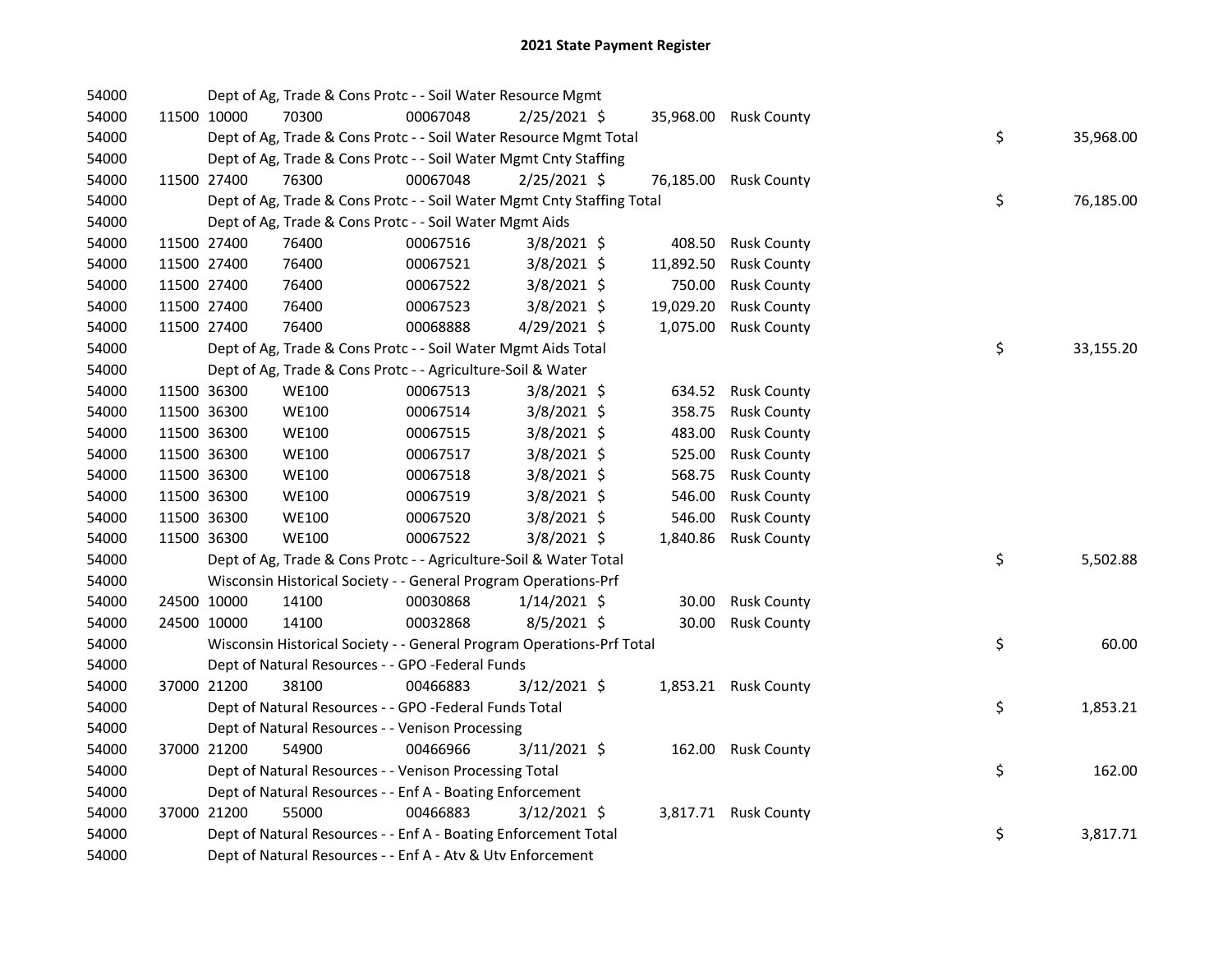| 54000 | 37000 21200 |             | 55100                                                              | 00509168 | 9/16/2021 \$   |            | 12,390.42 Rusk County |    |           |
|-------|-------------|-------------|--------------------------------------------------------------------|----------|----------------|------------|-----------------------|----|-----------|
| 54000 |             |             | Dept of Natural Resources - - Enf A - Atv & Utv Enforcement Total  |          |                |            |                       | \$ | 12,390.42 |
| 54000 |             |             | Dept of Natural Resources - - Enf A - Snow Enforcement             |          |                |            |                       |    |           |
| 54000 |             | 37000 21200 | 55200                                                              | 00509632 | 9/20/2021 \$   |            | 4,972.48 Rusk County  |    |           |
| 54000 |             |             | Dept of Natural Resources - - Enf A - Snow Enforcement Total       |          |                |            |                       | \$ | 4,972.48  |
| 54000 |             |             | Dept of Natural Resources - - Wildlife Damage Claims & Abat        |          |                |            |                       |    |           |
| 54000 |             | 37000 21200 | 55300                                                              | 00466966 | $3/11/2021$ \$ |            | 55,772.06 Rusk County |    |           |
| 54000 |             |             | Dept of Natural Resources - - Wildlife Damage Claims & Abat Total  |          |                |            |                       | \$ | 55,772.06 |
| 54000 |             |             | Dept of Natural Resources - - Ra- Fish, WI & Forestry              |          |                |            |                       |    |           |
| 54000 |             | 37000 21200 | 56400                                                              | 00469784 | 3/25/2021 \$   |            | 4,172.17 Rusk County  |    |           |
| 54000 |             |             | Dept of Natural Resources - - Ra- Fish, WI & Forestry Total        |          |                |            |                       | \$ | 4,172.17  |
| 54000 |             |             | Dept of Natural Resources - - Resaids - Forest CropInd & Mfl       |          |                |            |                       |    |           |
| 54000 |             | 37000 21200 | 56600                                                              | 00509483 | 9/17/2021 \$   |            | 38,105.24 Rusk County |    |           |
| 54000 |             |             | Dept of Natural Resources - - Resaids - Forest CropInd & Mfl Total |          |                |            |                       | \$ | 38,105.24 |
| 54000 |             |             | Dept of Natural Resources - - Resaids - County Forest Loans        |          |                |            |                       |    |           |
| 54000 | 37000 21200 |             | 56700                                                              | 00458566 | $1/26/2021$ \$ | 44,541.79  | <b>Rusk County</b>    |    |           |
| 54000 |             |             | Dept of Natural Resources - - Resaids - County Forest Loans Total  |          |                |            |                       | \$ | 44,541.79 |
| 54000 |             |             | Dept of Natural Resources - - Ra- Suppl Snow Trail Aids            |          |                |            |                       |    |           |
| 54000 |             | 37000 21200 | 56900                                                              | 00462147 | $2/16/2021$ \$ | 38,911.31  | <b>Rusk County</b>    |    |           |
| 54000 |             | 37000 21200 | 56900                                                              | 00521988 | 11/29/2021 \$  | 826.50     | <b>Rusk County</b>    |    |           |
| 54000 |             |             | Dept of Natural Resources - - Ra- Suppl Snow Trail Aids Total      |          |                |            |                       | \$ | 39,737.81 |
| 54000 |             |             | Dept of Natural Resources - - Resaids - Cnty Forst & Admin         |          |                |            |                       |    |           |
| 54000 |             | 37000 21200 | 57200                                                              | 00462964 | $2/18/2021$ \$ | 50,917.82  | <b>Rusk County</b>    |    |           |
| 54000 |             | 37000 21200 | 57200                                                              | 00504049 | 8/18/2021 \$   | 19,600.00  | <b>Rusk County</b>    |    |           |
| 54000 |             |             | Dept of Natural Resources - - Resaids - Cnty Forst & Admin Total   |          |                |            |                       | \$ | 70,517.82 |
| 54000 |             |             | Dept of Natural Resources - - Ra- Cnty Snow Trail & Area Aid       |          |                |            |                       |    |           |
| 54000 |             | 37000 21200 | 57400                                                              | 00514484 | 10/13/2021 \$  | 48,450.00  | <b>Rusk County</b>    |    |           |
| 54000 |             | 37000 21200 | 57400                                                              | 00524412 | 12/15/2021 \$  | 945.00     | <b>Rusk County</b>    |    |           |
| 54000 |             |             | Dept of Natural Resources - - Ra- Cnty Snow Trail & Area Aid Total |          |                |            |                       | \$ | 49,395.00 |
| 54000 |             |             | Dept of Natural Resources - - Ra- Atv Prj Aids, Gas Tax Pymt       |          |                |            |                       |    |           |
| 54000 |             | 37000 21200 | 57600                                                              | 00514482 | 10/13/2021 \$  | 13,094.07  | <b>Rusk County</b>    |    |           |
| 54000 |             | 37000 21200 | 57600                                                              | 00514483 | 10/13/2021 \$  | 1,609.28   | <b>Rusk County</b>    |    |           |
| 54000 |             | 37000 21200 | 57600                                                              | 00522539 | 12/3/2021 \$   | 11,534.07  | <b>Rusk County</b>    |    |           |
| 54000 |             |             | Dept of Natural Resources - - Ra- Atv Prj Aids, Gas Tax Pymt Total |          |                |            |                       | \$ | 26,237.42 |
| 54000 |             |             | Dept of Natural Resources - - Ra- Atv Project Aids                 |          |                |            |                       |    |           |
| 54000 |             | 37000 21200 | 57700                                                              | 00521986 | 11/29/2021 \$  | 1,606.05   | <b>Rusk County</b>    |    |           |
| 54000 |             | 37000 21200 | 57700                                                              | 00522519 | 12/3/2021 \$   | 426,675.00 | <b>Rusk County</b>    |    |           |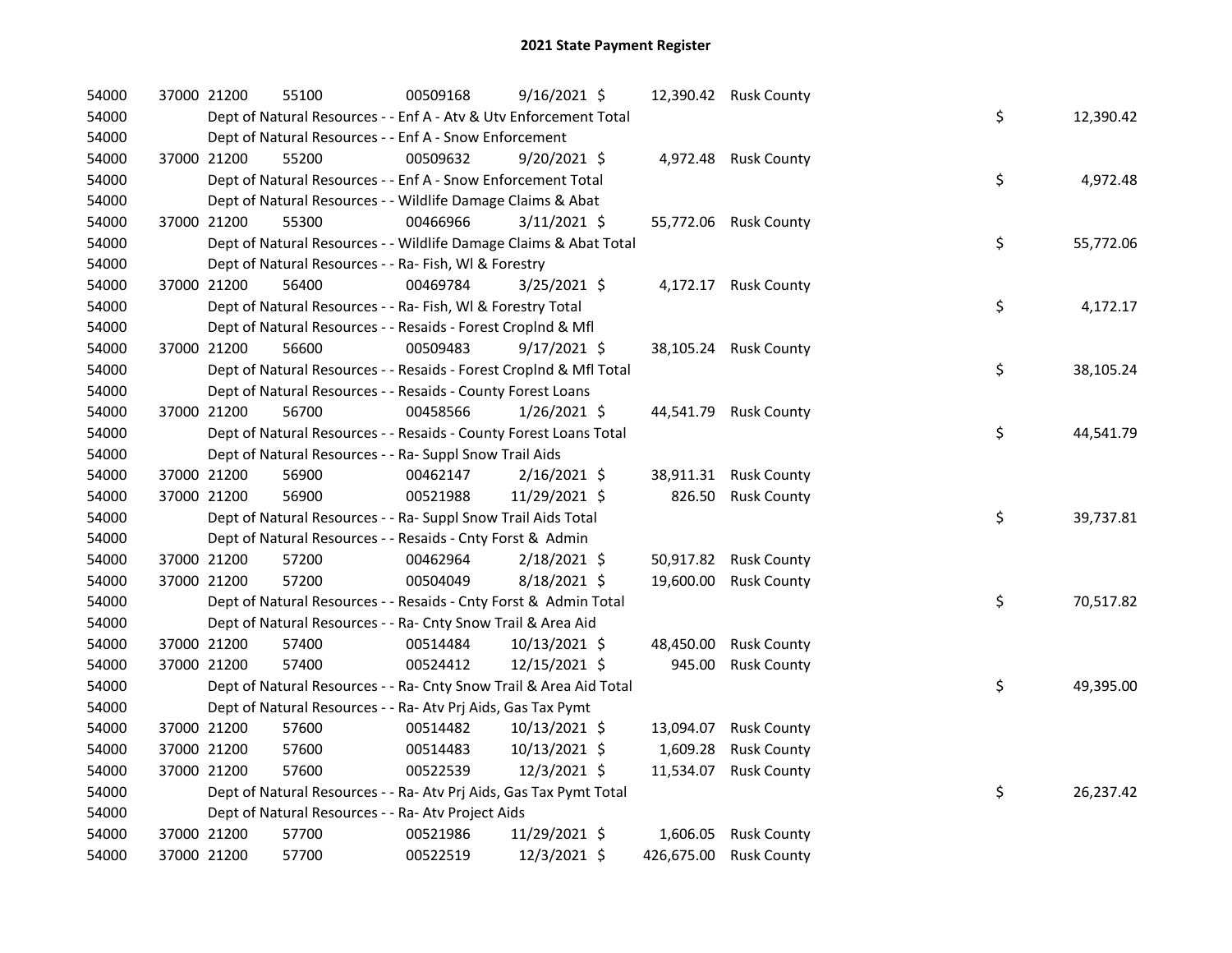| 54000 |             |             | Dept of Natural Resources - - Ra- Atv Project Aids Total           |          |                |          |                        | \$ | 428,281.05 |
|-------|-------------|-------------|--------------------------------------------------------------------|----------|----------------|----------|------------------------|----|------------|
| 54000 |             |             | Dept of Natural Resources - - Resaids - Pymt In Lieu Tax Fed       |          |                |          |                        |    |            |
| 54000 |             | 37000 21200 | 58400                                                              | 00510770 | $9/28/2021$ \$ |          | 164.00 Rusk County     |    |            |
| 54000 |             |             | Dept of Natural Resources - - Resaids - Pymt In Lieu Tax Fed Total |          |                |          |                        | \$ | 164.00     |
| 54000 |             |             | Dept of Natural Resources - - Fin Asst For Responsible Units       |          |                |          |                        |    |            |
| 54000 | 37000 27400 |             | 67000                                                              | 00483397 | $5/21/2021$ \$ |          | 78,578.91 Rusk County  |    |            |
| 54000 |             |             | Dept of Natural Resources - - Fin Asst For Responsible Units Total |          |                |          |                        | \$ | 78,578.91  |
| 54000 |             |             | Dept of Natural Resources - - Recycling Consolidation Grants       |          |                |          |                        |    |            |
| 54000 | 37000 27400 |             | 67300                                                              | 00483397 | $5/21/2021$ \$ |          | 3,443.09 Rusk County   |    |            |
| 54000 |             |             | Dept of Natural Resources - - Recycling Consolidation Grants Total |          |                |          |                        | \$ | 3,443.09   |
| 54000 |             |             | Dept of Natural Resources - - Property Dev Projects (17-19)        |          |                |          |                        |    |            |
| 54000 | 37000 36300 |             | <b>TA280</b>                                                       | 00522516 | $12/2/2021$ \$ |          | 60,615.48 Rusk County  |    |            |
| 54000 |             |             | Dept of Natural Resources - - Property Dev Projects (17-19) Total  |          |                |          |                        | \$ | 60,615.48  |
| 54000 |             |             | Dept of Natural Resources - - GPO - Sd Water Loan Prog, Fed        |          |                |          |                        |    |            |
| 54000 |             | 37000 57300 | 48200                                                              | 00455539 | $1/13/2021$ \$ | 6,076.00 | <b>Rusk County</b>     |    |            |
| 54000 | 37000 57300 |             | 48200                                                              | 00468687 | 3/31/2021 \$   | 3,115.00 | <b>Rusk County</b>     |    |            |
| 54000 | 37000 57300 |             | 48200                                                              | 00491929 | 7/16/2021 \$   | 3,115.00 | <b>Rusk County</b>     |    |            |
| 54000 | 37000 57300 |             | 48200                                                              | 00515561 | 11/12/2021 \$  | 3,115.00 | <b>Rusk County</b>     |    |            |
| 54000 |             |             | Dept of Natural Resources - - GPO - Sd Water Loan Prog, Fed Total  |          |                |          |                        | \$ | 15,421.00  |
| 54000 |             |             | Department of Tourism - - Mktg: Gaming Revenue                     |          |                |          |                        |    |            |
| 54000 |             | 38000 10000 | 12800                                                              | 00009826 | 3/18/2021 \$   |          | 7,150.00 Rusk County   |    |            |
| 54000 |             |             | Department of Tourism - - Mktg: Gaming Revenue Total               |          |                |          |                        | \$ | 7,150.00   |
| 54000 |             |             | WI Dept of Transportation - - Eldly&Disa Co/Aid Sf                 |          |                |          |                        |    |            |
| 54000 |             | 39500 21100 | 16800                                                              | 00650585 | $2/5/2021$ \$  |          | 79,889.00 Rusk County  |    |            |
| 54000 |             |             | WI Dept of Transportation - - Eldly&Disa Co/Aid Sf Total           |          |                |          |                        | \$ | 79,889.00  |
| 54000 |             |             | WI Dept of Transportation - - County Forest Aids                   |          |                |          |                        |    |            |
| 54000 |             | 39500 21100 | 17000                                                              | 00658081 | $3/9/2021$ \$  |          | 8,103.59 Rusk County   |    |            |
| 54000 |             |             | WI Dept of Transportation - - County Forest Aids Total             |          |                |          |                        | \$ | 8,103.59   |
| 54000 |             |             | WI Dept of Transportation - - Eldly&Disa Aid Fd Fd                 |          |                |          |                        |    |            |
| 54000 |             | 39500 21100 | 18300                                                              | 00655994 | $2/22/2021$ \$ |          | 17,683.31 Rusk County  |    |            |
| 54000 |             | 39500 21100 | 18300                                                              | 00742941 | $9/7/2021$ \$  |          | 10,778.54 Rusk County  |    |            |
| 54000 | 39500 21100 |             | 18300                                                              | 00744318 | $9/9/2021$ \$  | 8,337.60 | <b>Rusk County</b>     |    |            |
| 54000 |             | 39500 21100 | 18300                                                              | 00778256 | 11/26/2021 \$  |          | 5,214.54 Rusk County   |    |            |
| 54000 |             |             | WI Dept of Transportation - - Eldly&Disa Aid Fd Fd Total           |          |                |          |                        | \$ | 42,013.99  |
| 54000 |             |             | WI Dept of Transportation - - Trans Aids To Co.-Sf                 |          |                |          |                        |    |            |
| 54000 |             | 39500 21100 | 19000                                                              | 00631653 | $1/4/2021$ \$  |          | 203,703.41 Rusk County |    |            |
|       |             |             |                                                                    |          |                |          |                        |    |            |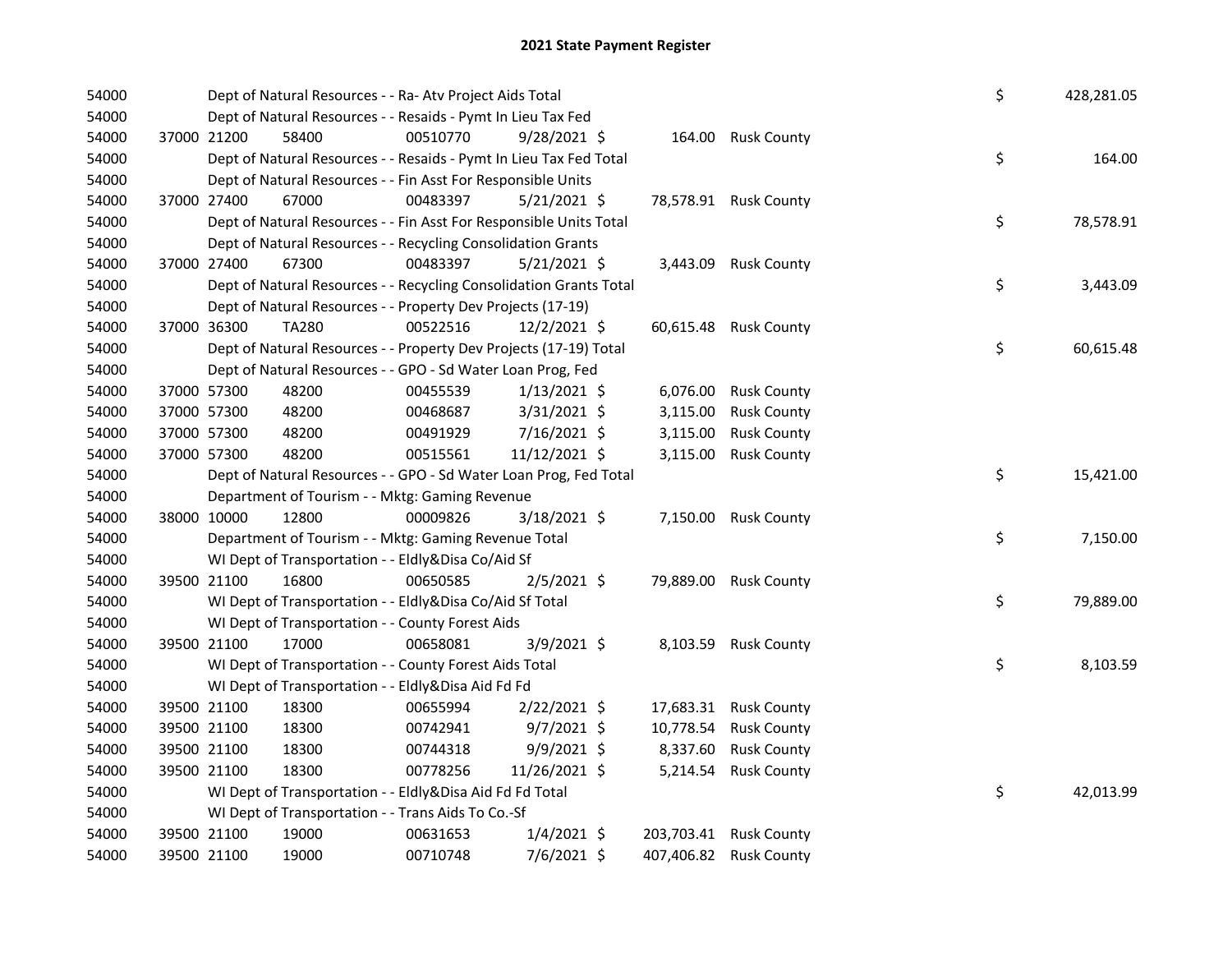| 54000 | 39500 21100 | 19000                                                    | 00751307 | 10/4/2021 \$   |            | 203,703.42 Rusk County |    |            |
|-------|-------------|----------------------------------------------------------|----------|----------------|------------|------------------------|----|------------|
| 54000 |             | WI Dept of Transportation - - Trans Aids To Co.-Sf Total |          |                |            |                        | \$ | 814,813.65 |
| 54000 |             | WI Dept of Transportation - - Local Rds, Grants Sf       |          |                |            |                        |    |            |
| 54000 | 39500 21100 | 27000                                                    | 00638992 | $1/12/2021$ \$ |            | 91,722.93 Rusk County  |    |            |
| 54000 |             | WI Dept of Transportation - - Local Rds, Grants Sf Total |          |                |            |                        | \$ | 91,722.93  |
| 54000 |             | WI Dept of Transportation - - Loc Rd Imp Prg St Fd       |          |                |            |                        |    |            |
| 54000 | 39500 21100 | 27800                                                    | 00644727 | $1/26/2021$ \$ |            | 102,380.56 Rusk County |    |            |
| 54000 | 39500 21100 | 27800                                                    | 00777365 | $12/1/2021$ \$ | 3,769.53   | <b>Rusk County</b>     |    |            |
| 54000 |             | WI Dept of Transportation - - Loc Rd Imp Prg St Fd Total |          |                |            |                        | \$ | 106,150.09 |
| 54000 |             | WI Dept of Transportation - - St Hwy Rehab, Sf           |          |                |            |                        |    |            |
| 54000 | 39500 21100 | 36300                                                    | 00775681 | 11/19/2021 \$  |            | 27,017.05 Rusk County  |    |            |
| 54000 | 39500 21100 | 36300                                                    | 00784609 | 12/16/2021 \$  |            | 10,349.36 Rusk County  |    |            |
| 54000 |             | WI Dept of Transportation - - St Hwy Rehab, Sf Total     |          |                |            |                        | \$ | 37,366.41  |
| 54000 |             | WI Dept of Transportation - - Hwy Mgmt & Opers Sf        |          |                |            |                        |    |            |
| 54000 | 39500 21100 | 36500                                                    | 00659657 | $3/1/2021$ \$  | 4,910.50   | <b>Rusk County</b>     |    |            |
| 54000 | 39500 21100 | 36500                                                    | 00717413 | 7/6/2021 \$    | 108.00     | <b>Rusk County</b>     |    |            |
| 54000 | 39500 21100 | 36500                                                    | 00717418 | 7/6/2021 \$    | 216.00     | <b>Rusk County</b>     |    |            |
| 54000 | 39500 21100 | 36500                                                    | 00727357 | 7/29/2021 \$   | 81.00      | <b>Rusk County</b>     |    |            |
| 54000 | 39500 21100 | 36500                                                    | 00727361 | 7/29/2021 \$   | 108.00     | <b>Rusk County</b>     |    |            |
| 54000 | 39500 21100 | 36500                                                    | 00727362 | 7/29/2021 \$   | 108.00     | <b>Rusk County</b>     |    |            |
| 54000 | 39500 21100 | 36500                                                    | 00727363 | 7/29/2021 \$   | 108.00     | <b>Rusk County</b>     |    |            |
| 54000 | 39500 21100 | 36500                                                    | 00767479 | 10/28/2021 \$  | 108.00     | <b>Rusk County</b>     |    |            |
| 54000 | 39500 21100 | 36500                                                    | 00775681 | 11/19/2021 \$  | 108.00     | <b>Rusk County</b>     |    |            |
| 54000 | 39500 21100 | 36500                                                    | 00784609 | 12/16/2021 \$  | 108.00     | <b>Rusk County</b>     |    |            |
| 54000 |             | WI Dept of Transportation - - Hwy Mgmt & Opers Sf Total  |          |                |            |                        | \$ | 5,963.50   |
| 54000 |             | WI Dept of Transportation - - Routine Maint Sf           |          |                |            |                        |    |            |
| 54000 | 39500 21100 | 36800                                                    | 00641572 | 1/19/2021 \$   | 33,571.09  | <b>Rusk County</b>     |    |            |
| 54000 | 39500 21100 | 36800                                                    | 00641573 | $1/19/2021$ \$ | 12,707.38  | <b>Rusk County</b>     |    |            |
| 54000 | 39500 21100 | 36800                                                    | 00641574 | $1/19/2021$ \$ | 1,833.35   | <b>Rusk County</b>     |    |            |
| 54000 | 39500 21100 | 36800                                                    | 00641575 | $1/19/2021$ \$ | 14,675.47  | <b>Rusk County</b>     |    |            |
| 54000 | 39500 21100 | 36800                                                    | 00643641 | $1/22/2021$ \$ | 1,234.30   | <b>Rusk County</b>     |    |            |
| 54000 | 39500 21100 | 36800                                                    | 00647583 | $2/2/2021$ \$  | 13,458.00  | <b>Rusk County</b>     |    |            |
| 54000 | 39500 21100 | 36800                                                    | 00648843 | $2/3/2021$ \$  | 133,766.45 | <b>Rusk County</b>     |    |            |
| 54000 | 39500 21100 | 36800                                                    | 00661713 | $3/5/2021$ \$  |            | 91,148.11 Rusk County  |    |            |
| 54000 | 39500 21100 | 36800                                                    | 00673043 | 3/31/2021 \$   | 72,027.56  | <b>Rusk County</b>     |    |            |
| 54000 | 39500 21100 | 36800                                                    | 00687748 | $5/3/2021$ \$  | 68,617.85  | <b>Rusk County</b>     |    |            |
| 54000 | 39500 21100 | 36800                                                    | 00695525 | 5/19/2021 \$   | 44,655.39  | <b>Rusk County</b>     |    |            |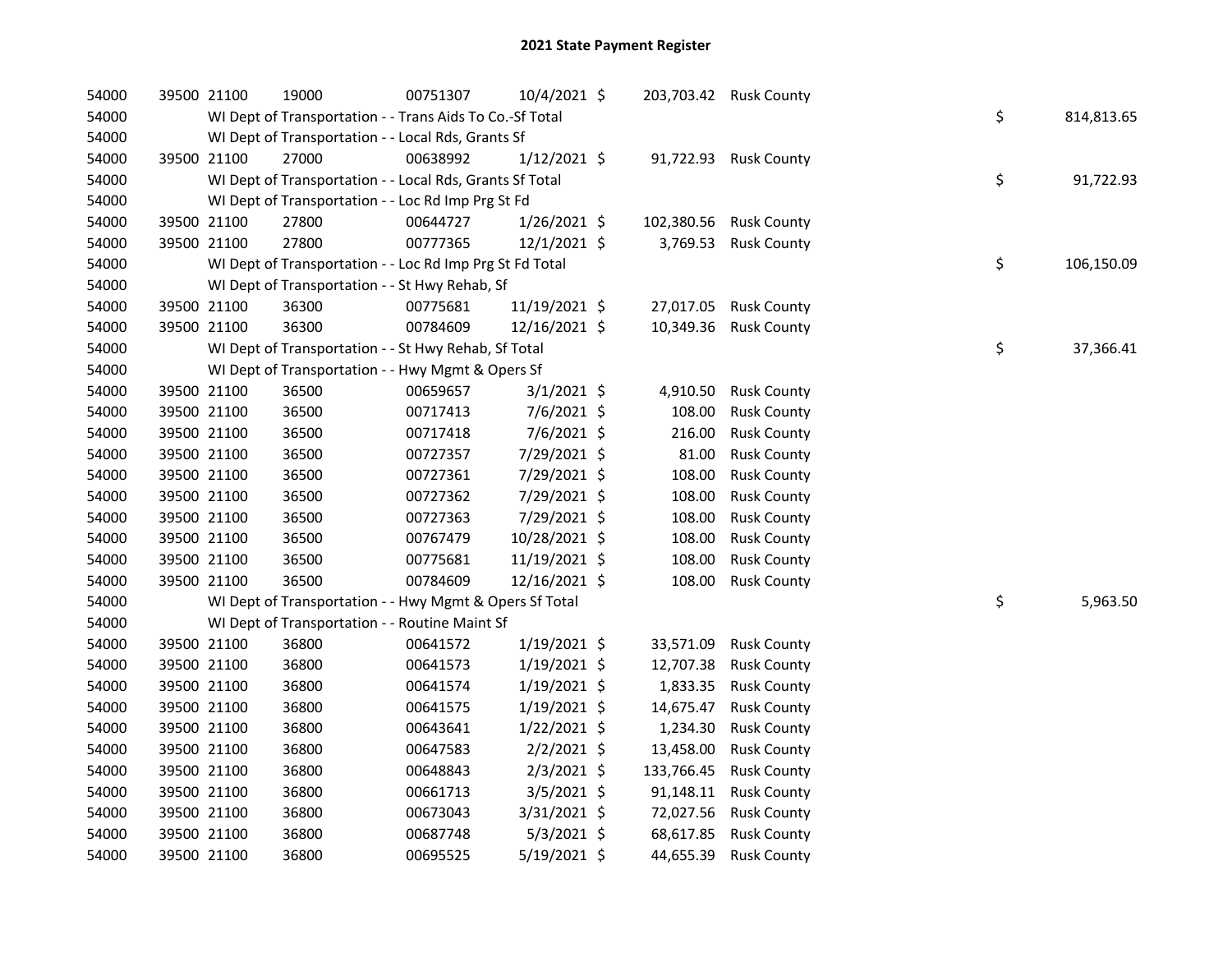| 54000 |             | 39500 21100 | 36800                                                              | 00717416 | $7/6/2021$ \$  |           | 2,843.50 Rusk County                                                                                    |                  |
|-------|-------------|-------------|--------------------------------------------------------------------|----------|----------------|-----------|---------------------------------------------------------------------------------------------------------|------------------|
| 54000 |             | 39500 21100 | 36800                                                              | 00727357 | 7/29/2021 \$   | 742.55    | <b>Rusk County</b>                                                                                      |                  |
| 54000 |             | 39500 21100 | 36800                                                              | 00737911 | $8/24/2021$ \$ | 47,572.05 | <b>Rusk County</b>                                                                                      |                  |
| 54000 |             | 39500 21100 | 36800                                                              | 00739543 | 8/27/2021 \$   | 41,491.87 | <b>Rusk County</b>                                                                                      |                  |
| 54000 |             | 39500 21100 | 36800                                                              | 00740214 | 8/30/2021 \$   | 28,517.02 | <b>Rusk County</b>                                                                                      |                  |
| 54000 |             | 39500 21100 | 36800                                                              | 00759595 | 10/8/2021 \$   | 11,720.18 | <b>Rusk County</b>                                                                                      |                  |
| 54000 |             | 39500 21100 | 36800                                                              | 00771335 | 11/8/2021 \$   | 48,384.26 | <b>Rusk County</b>                                                                                      |                  |
| 54000 |             | 39500 21100 | 36800                                                              | 00781636 | 12/7/2021 \$   | 89,618.39 | <b>Rusk County</b>                                                                                      |                  |
| 54000 |             | 39500 21100 | 36800                                                              | 00785983 | 12/22/2021 \$  |           | 30,329.31 Rusk County                                                                                   |                  |
| 54000 |             |             | WI Dept of Transportation - - Routine Maint Sf Total               |          |                |           |                                                                                                         | \$<br>788,914.08 |
| 54000 |             |             | WI Dept of Transportation - - Hwy Mgmt & Opers Ff                  |          |                |           |                                                                                                         |                  |
| 54000 |             | 39500 21100 | 38500                                                              | 00659657 | $3/1/2021$ \$  |           | 4,910.50 Rusk County                                                                                    |                  |
| 54000 |             |             | WI Dept of Transportation - - Hwy Mgmt & Opers Ff Total            |          |                |           |                                                                                                         | \$<br>4,910.50   |
| 54000 |             |             | Department of Corrections - - Corrections Contracts And Agre       |          |                |           |                                                                                                         |                  |
| 54000 | 41000 10000 |             | 11400                                                              | 00403800 | $1/13/2021$ \$ | 1,595.26  | <b>Rusk County</b>                                                                                      |                  |
| 54000 | 41000 10000 |             | 11400                                                              | 00409409 | $2/12/2021$ \$ | 1,492.34  | <b>Rusk County</b>                                                                                      |                  |
| 54000 | 41000 10000 |             | 11400                                                              | 00412030 | 2/25/2021 \$   | 5,712.06  | <b>Rusk County</b>                                                                                      |                  |
| 54000 | 41000 10000 |             | 11400                                                              | 00412044 | $2/25/2021$ \$ | 1,749.64  | <b>Rusk County</b>                                                                                      |                  |
| 54000 | 41000 10000 |             | 11400                                                              | 00412339 | 2/26/2021 \$   | 1,646.72  | <b>Rusk County</b>                                                                                      |                  |
| 54000 | 41000 10000 |             | 11400                                                              | 00415359 | $3/15/2021$ \$ | 3,241.98  | <b>Rusk County</b>                                                                                      |                  |
| 54000 | 41000 10000 |             | 11400                                                              | 00416939 | $3/19/2021$ \$ | 1,337.96  | <b>Rusk County</b>                                                                                      |                  |
| 54000 | 41000 10000 |             | 11400                                                              | 00422152 | 4/22/2021 \$   | 2,675.92  | <b>Rusk County</b>                                                                                      |                  |
| 54000 | 41000 10000 |             | 11400                                                              | 00428128 | $5/25/2021$ \$ | 7,564.62  | <b>Rusk County</b>                                                                                      |                  |
| 54000 | 41000 10000 |             | 11400                                                              | 00432922 | $6/16/2021$ \$ | 205.84    | <b>Rusk County</b>                                                                                      |                  |
| 54000 | 41000 10000 |             | 11400                                                              | 00434298 | $6/24/2021$ \$ | 5,421.52  | <b>Rusk County</b>                                                                                      |                  |
| 54000 | 41000 10000 |             | 11400                                                              | 00435256 | $6/28/2021$ \$ | 1,286.50  | <b>Rusk County</b>                                                                                      |                  |
| 54000 | 41000 10000 |             | 11400                                                              | 00437658 | 7/12/2021 \$   | 4,142.64  | <b>Rusk County</b>                                                                                      |                  |
| 54000 | 41000 10000 |             | 11400                                                              | 00439045 | 7/14/2021 \$   | 977.74    | <b>Rusk County</b>                                                                                      |                  |
| 54000 | 41000 10000 |             | 11400                                                              | 00444160 | 8/16/2021 \$   | 1,646.72  | <b>Rusk County</b>                                                                                      |                  |
| 54000 | 41000 10000 |             | 11400                                                              | 00447929 | $9/1/2021$ \$  | 1,801.10  | <b>Rusk County</b>                                                                                      |                  |
| 54000 | 41000 10000 |             | 11400                                                              | 00449167 | $9/10/2021$ \$ | 2,521.54  | <b>Rusk County</b>                                                                                      |                  |
| 54000 | 41000 10000 |             | 11400                                                              | 00455691 | 10/12/2021 \$  | 2,984.68  | <b>Rusk County</b>                                                                                      |                  |
| 54000 | 41000 10000 |             | 11400                                                              | 00455693 | 10/12/2021 \$  | 205.84    | <b>Rusk County</b>                                                                                      |                  |
| 54000 | 41000 10000 |             | 11400                                                              | 00464065 | 11/23/2021 \$  |           | 463.14 Rusk County                                                                                      |                  |
| 54000 |             |             | Department of Corrections - - Corrections Contracts And Agre Total |          |                |           |                                                                                                         | \$<br>48,673.76  |
| 54000 |             |             |                                                                    |          |                |           | Department of Corrections - - Reimbursing Counties For Probation, Extended Supervision And Parole Holds |                  |
| 54000 | 41000 10000 |             | 11600                                                              | 00459590 | 10/29/2021 \$  |           | 5,640.00 Rusk County                                                                                    |                  |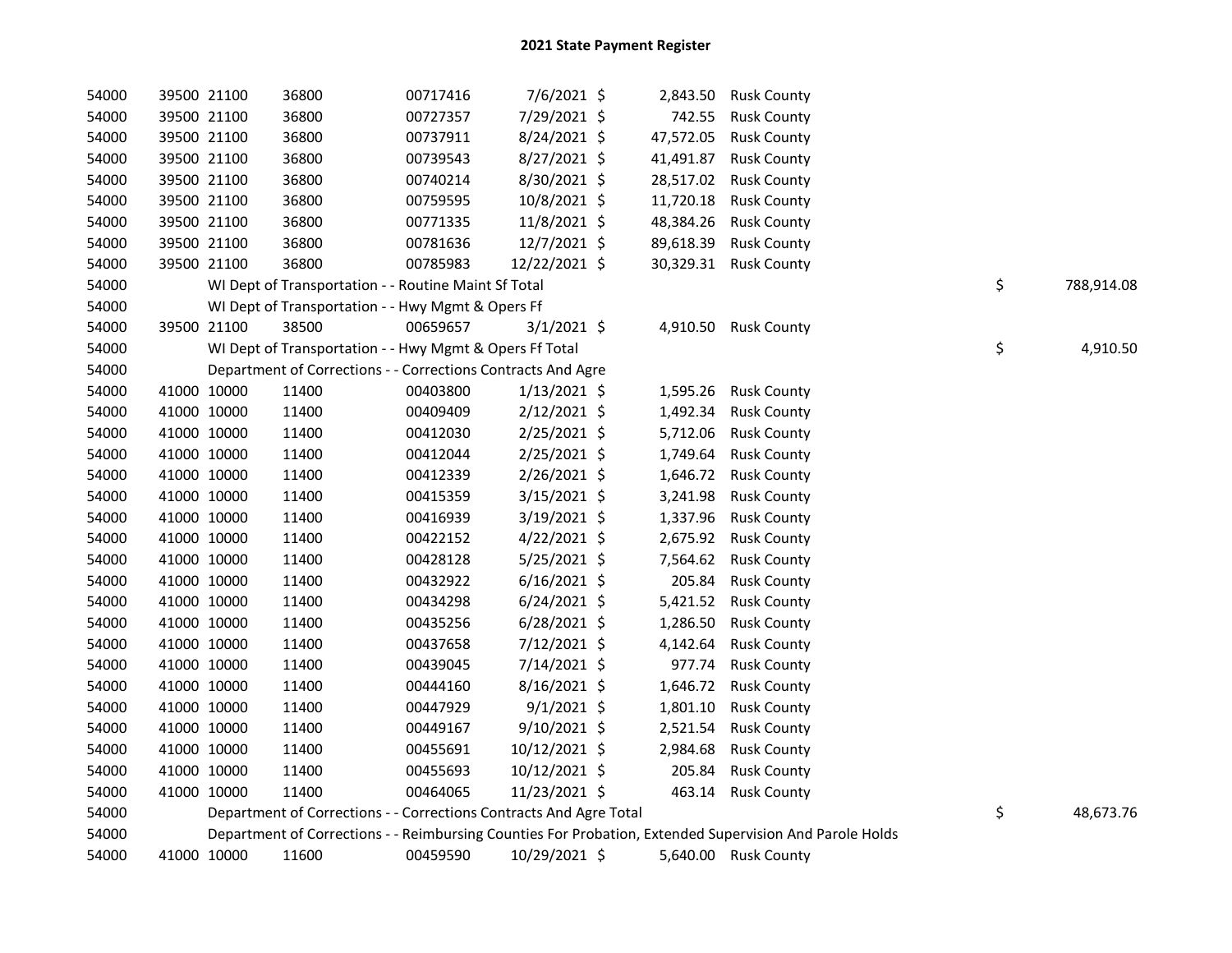| 54000 |             |             |                                                                     |          |                |            | Department of Corrections - - Reimbursing Counties For Probation, Extended Supervision And Parole Holds Total | \$<br>5,640.00     |
|-------|-------------|-------------|---------------------------------------------------------------------|----------|----------------|------------|---------------------------------------------------------------------------------------------------------------|--------------------|
| 54000 |             |             | Department of Corrections - - General Operations                    |          |                |            |                                                                                                               |                    |
| 54000 | 41000 10000 |             | 18500                                                               | 00403686 | $1/13/2021$ \$ | 60.00      | <b>Rusk County</b>                                                                                            |                    |
| 54000 | 41000 10000 |             | 18500                                                               | 00404149 | 2/3/2021 \$    | 105.00     | <b>Rusk County</b>                                                                                            |                    |
| 54000 | 41000 10000 |             | 18500                                                               | 00411112 | 3/5/2021 \$    | 105.00     | <b>Rusk County</b>                                                                                            |                    |
| 54000 | 41000 10000 |             | 18500                                                               | 00429144 | $6/11/2021$ \$ | 143.38     | <b>Rusk County</b>                                                                                            |                    |
| 54000 | 41000 10000 |             | 18500                                                               | 00438454 | 7/15/2021 \$   | 105.00     | <b>Rusk County</b>                                                                                            |                    |
| 54000 | 41000 10000 |             | 18500                                                               | 00454898 | 10/29/2021 \$  | 105.00     | <b>Rusk County</b>                                                                                            |                    |
| 54000 |             |             | Department of Corrections - - General Operations Total              |          |                |            |                                                                                                               | \$<br>623.38       |
| 54000 |             |             | Department of Health Services - - State/Federal Aids                |          |                |            |                                                                                                               |                    |
| 54000 |             | 43500 10000 | 00000                                                               | 92106    | $1/4/2021$ \$  | 147,561.00 | <b>Rusk County</b>                                                                                            |                    |
| 54000 | 43500 10000 |             | 00000                                                               | 92107    | $2/1/2021$ \$  | 47,229.00  | <b>Rusk County</b>                                                                                            |                    |
| 54000 | 43500 10000 |             | 00000                                                               | 92108    | $3/1/2021$ \$  | 246,278.00 | <b>Rusk County</b>                                                                                            |                    |
| 54000 | 43500 10000 |             | 00000                                                               | 92109    | $4/1/2021$ \$  | 8,470.00   | <b>Rusk County</b>                                                                                            |                    |
| 54000 | 43500 10000 |             | 00000                                                               | 92110    | $5/3/2021$ \$  | 106,480.00 | <b>Rusk County</b>                                                                                            |                    |
| 54000 | 43500 10000 |             | 00000                                                               | 92111    | $6/1/2021$ \$  | 100,094.00 | <b>Rusk County</b>                                                                                            |                    |
| 54000 | 43500 10000 |             | 00000                                                               | 92112    | $6/16/2021$ \$ | 4,840.00   | <b>Rusk County</b>                                                                                            |                    |
| 54000 | 43500 10000 |             | 00000                                                               | 92200    | 7/1/2021 \$    | 164,148.00 | <b>Rusk County</b>                                                                                            |                    |
| 54000 | 43500 10000 |             | 00000                                                               | 92201    | $8/2/2021$ \$  | 14,951.00  | <b>Rusk County</b>                                                                                            |                    |
| 54000 | 43500 10000 |             | 00000                                                               | 92202    | $9/1/2021$ \$  | 201,909.00 | <b>Rusk County</b>                                                                                            |                    |
| 54000 | 43500 10000 |             | 00000                                                               | 92204    | 10/1/2021 \$   | 146,873.00 | <b>Rusk County</b>                                                                                            |                    |
| 54000 | 43500 10000 |             | 00000                                                               | 92206    | $11/1/2021$ \$ | 98,922.00  | <b>Rusk County</b>                                                                                            |                    |
| 54000 | 43500 10000 |             | 00000                                                               | 92207    | $12/1/2021$ \$ | 112,598.00 | <b>Rusk County</b>                                                                                            |                    |
| 54000 |             |             | Department of Health Services - - State/Federal Aids Total          |          |                |            |                                                                                                               | \$<br>1,400,353.00 |
| 54000 |             |             | Department of Health Services - - Federal Wic Operations            |          |                |            |                                                                                                               |                    |
| 54000 | 43500 10000 |             | 14800                                                               | 00404575 | 2/10/2021 \$   | 230.30     | <b>Rusk County</b>                                                                                            |                    |
| 54000 | 43500 10000 |             | 14800                                                               | 00415046 | $3/12/2021$ \$ | 230.30     | <b>Rusk County</b>                                                                                            |                    |
| 54000 | 43500 10000 |             | 14800                                                               | 00453325 | 10/15/2021 \$  | 297.50     | <b>Rusk County</b>                                                                                            |                    |
| 54000 |             |             | Department of Health Services - - Federal Wic Operations Total      |          |                |            |                                                                                                               | \$<br>758.10       |
| 54000 |             |             | Department of Health Services - - Federal Projects Operations       |          |                |            |                                                                                                               |                    |
| 54000 |             | 43500 10000 | 14900                                                               | 00463916 | 12/8/2021 \$   | 105.00     | <b>Rusk County</b>                                                                                            |                    |
| 54000 | 43500 10000 |             | 14900                                                               | 00465047 | 12/17/2021 \$  | 16.48      | <b>Rusk County</b>                                                                                            |                    |
| 54000 |             |             | Department of Health Services - - Federal Projects Operations Total |          |                |            |                                                                                                               | \$<br>121.48       |
| 54000 |             |             | Department of Health Services - - General Program Operations        |          |                |            |                                                                                                               |                    |
| 54000 | 43500 10000 |             | 40100                                                               | 00437364 | $7/7/2021$ \$  | 1.50       | <b>Rusk County</b>                                                                                            |                    |
| 54000 | 43500 10000 |             | 40100                                                               | 00458617 | 10/26/2021 \$  | 15.00      | <b>Rusk County</b>                                                                                            |                    |
| 54000 | 43500 10000 |             | 40100                                                               | 00459549 | 11/2/2021 \$   | 1.50       | <b>Rusk County</b>                                                                                            |                    |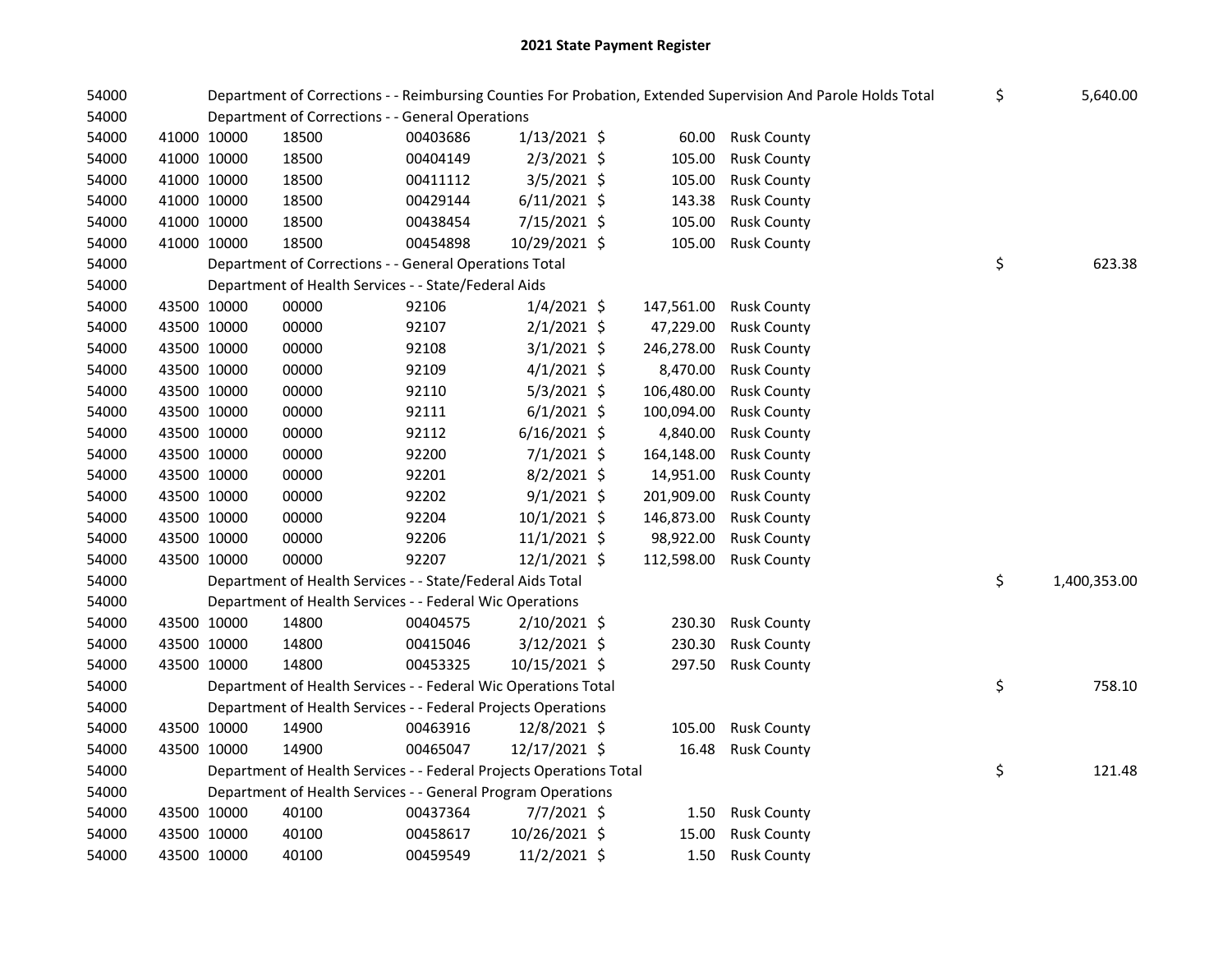| 54000 | Department of Health Services - - General Program Operations Total<br>Department of Health Services - - Medical Assistance State Admin |                                                                        |          |                |  |           | \$                 | 18.00 |       |
|-------|----------------------------------------------------------------------------------------------------------------------------------------|------------------------------------------------------------------------|----------|----------------|--|-----------|--------------------|-------|-------|
| 54000 |                                                                                                                                        |                                                                        |          |                |  |           |                    |       |       |
| 54000 | 43500 10000                                                                                                                            | 44000                                                                  | 00437364 | $7/7/2021$ \$  |  | 1.50      | <b>Rusk County</b> |       |       |
| 54000 | 43500 10000                                                                                                                            | 44000                                                                  | 00458617 | 10/26/2021 \$  |  | 15.00     | <b>Rusk County</b> |       |       |
| 54000 | 43500 10000                                                                                                                            | 44000                                                                  | 00459549 | 11/2/2021 \$   |  | 1.50      | <b>Rusk County</b> |       |       |
| 54000 |                                                                                                                                        | Department of Health Services - - Medical Assistance State Admin Total |          |                |  |           |                    | \$    | 18.00 |
| 54000 |                                                                                                                                        | Dept of Children and Families - - Fees For Administrative Servic       |          |                |  |           |                    |       |       |
| 54000 | 43700 10000                                                                                                                            | 23100                                                                  | 00080592 | $2/16/2021$ \$ |  | 10.00     | <b>Rusk County</b> |       |       |
| 54000 | 43700 10000                                                                                                                            | 23100                                                                  | 00083449 | 4/20/2021 \$   |  | 5.00      | <b>Rusk County</b> |       |       |
| 54000 | 43700 10000                                                                                                                            | 23100                                                                  | 00087332 | 7/23/2021 \$   |  | 10.00     | <b>Rusk County</b> |       |       |
| 54000 | 43700 10000                                                                                                                            | 23100                                                                  | 00090947 | 11/2/2021 \$   |  | 15.00     | <b>Rusk County</b> |       |       |
| 54000 |                                                                                                                                        | Dept of Children and Families - - Fees For Administrative Servic Total |          |                |  |           |                    | \$    | 40.00 |
| 54000 |                                                                                                                                        | Dept of Children and Families - - General Aids                         |          |                |  |           |                    |       |       |
| 54000 | 43700 10000                                                                                                                            | 99000                                                                  | 00079027 | $1/5/2021$ \$  |  | 80,066.81 | <b>Rusk County</b> |       |       |
| 54000 | 43700 10000                                                                                                                            | 99000                                                                  | 00079475 | 1/20/2021 \$   |  | 3,502.72  | <b>Rusk County</b> |       |       |
| 54000 | 43700 10000                                                                                                                            | 99000                                                                  | 00079790 | 1/29/2021 \$   |  | 36,657.21 | <b>Rusk County</b> |       |       |
| 54000 | 43700 10000                                                                                                                            | 99000                                                                  | 00079791 | 1/29/2021 \$   |  | 5,157.07  | <b>Rusk County</b> |       |       |
| 54000 | 43700 10000                                                                                                                            | 99000                                                                  | 00079964 | $2/1/2021$ \$  |  | 187.82    | <b>Rusk County</b> |       |       |
| 54000 | 43700 10000                                                                                                                            | 99000                                                                  | 00080183 | 2/5/2021 \$    |  | 63,948.21 | <b>Rusk County</b> |       |       |
| 54000 | 43700 10000                                                                                                                            | 99000                                                                  | 00080297 | 2/5/2021 \$    |  | 66.40     | <b>Rusk County</b> |       |       |
| 54000 | 43700 10000                                                                                                                            | 99000                                                                  | 00081256 | 3/5/2021 \$    |  | 67,662.37 | <b>Rusk County</b> |       |       |
| 54000 | 43700 10000                                                                                                                            | 99000                                                                  | 00081337 | $3/5/2021$ \$  |  | 318.26    | <b>Rusk County</b> |       |       |
| 54000 | 43700 10000                                                                                                                            | 99000                                                                  | 00081419 | 3/8/2021 \$    |  | 910.00    | <b>Rusk County</b> |       |       |
| 54000 | 43700 10000                                                                                                                            | 99000                                                                  | 00082547 | $4/1/2021$ \$  |  | 36,660.30 | <b>Rusk County</b> |       |       |
| 54000 | 43700 10000                                                                                                                            | 99000                                                                  | 00082672 | $4/5/2021$ \$  |  | 90,153.89 | <b>Rusk County</b> |       |       |
| 54000 | 43700 10000                                                                                                                            | 99000                                                                  | 00082673 | $4/5/2021$ \$  |  | 2,294.92  | <b>Rusk County</b> |       |       |
| 54000 | 43700 10000                                                                                                                            | 99000                                                                  | 00082985 | 4/13/2021 \$   |  | 13,730.56 | <b>Rusk County</b> |       |       |
| 54000 | 43700 10000                                                                                                                            | 99000                                                                  | 00083915 | 4/30/2021 \$   |  | 51,041.49 | <b>Rusk County</b> |       |       |
| 54000 | 43700 10000                                                                                                                            | 99000                                                                  | 00084060 | $5/3/2021$ \$  |  | 5,924.51  | <b>Rusk County</b> |       |       |
| 54000 | 43700 10000                                                                                                                            | 99000                                                                  | 00084131 | $5/5/2021$ \$  |  | 94,543.81 | <b>Rusk County</b> |       |       |
| 54000 | 43700 10000                                                                                                                            | 99000                                                                  | 00084938 | 5/18/2021 \$   |  | 1,457.42  | <b>Rusk County</b> |       |       |
| 54000 | 43700 10000                                                                                                                            | 99000                                                                  | 00085644 | $6/7/2021$ \$  |  | 51,282.80 | <b>Rusk County</b> |       |       |
| 54000 | 43700 10000                                                                                                                            | 99000                                                                  | 00086575 | $6/30/2021$ \$ |  | 361.00    | <b>Rusk County</b> |       |       |
| 54000 | 43700 10000                                                                                                                            | 99000                                                                  | 00086703 | 7/7/2021 \$    |  | 6,620.85  | <b>Rusk County</b> |       |       |
| 54000 | 43700 10000                                                                                                                            | 99000                                                                  | 00087071 | 7/16/2021 \$   |  | 1,503.84  | <b>Rusk County</b> |       |       |
| 54000 | 43700 10000                                                                                                                            | 99000                                                                  | 00087579 | 7/30/2021 \$   |  | 36,411.13 | <b>Rusk County</b> |       |       |
| 54000 | 43700 10000                                                                                                                            | 99000                                                                  | 00087715 | 7/30/2021 \$   |  | 11,429.00 | <b>Rusk County</b> |       |       |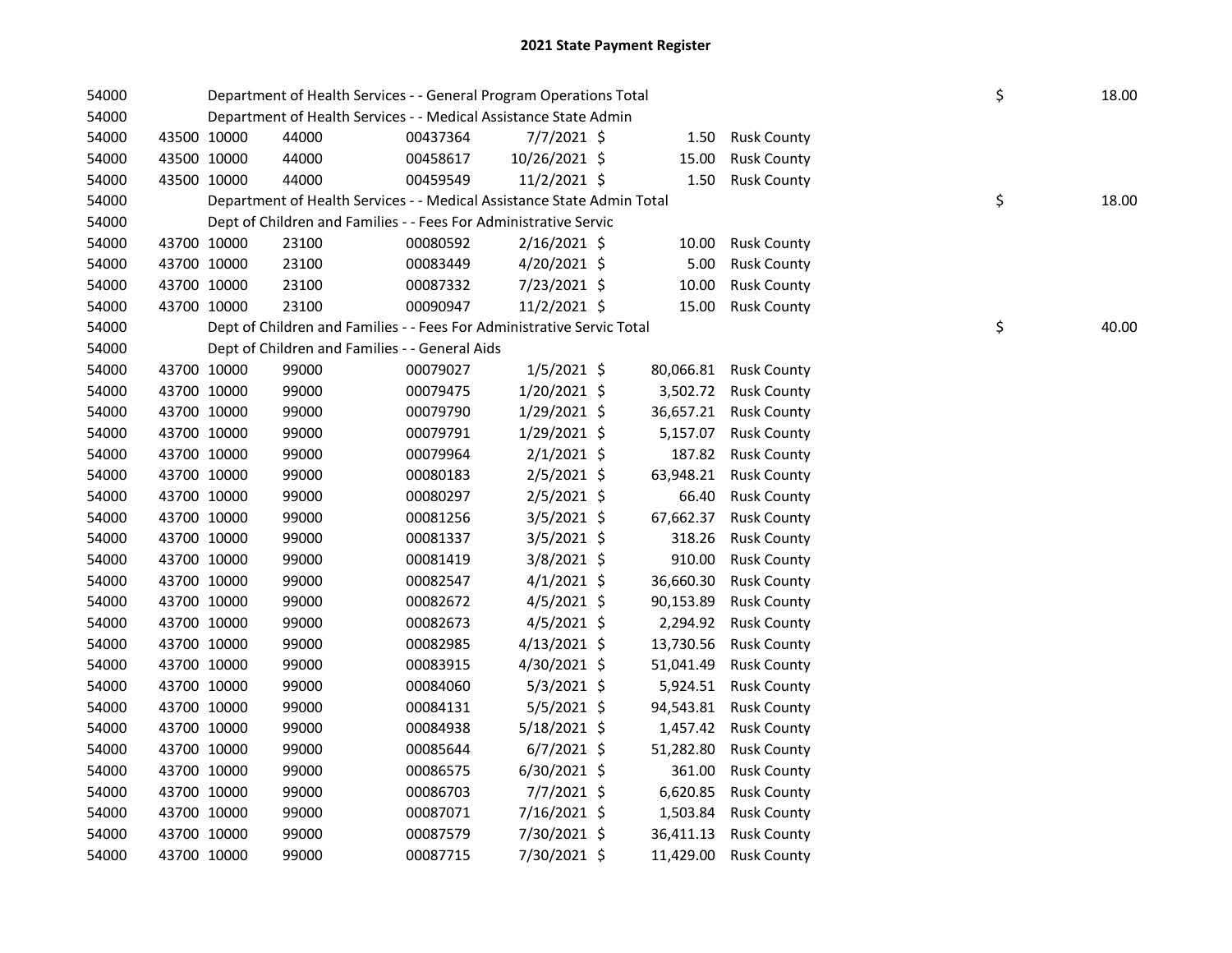| 54000 | 43700 10000 | 99000 | 00087948                                                              | 8/4/2021 \$    |            | 23,500.00 Rusk County |    |              |
|-------|-------------|-------|-----------------------------------------------------------------------|----------------|------------|-----------------------|----|--------------|
| 54000 | 43700 10000 | 99000 | 00087949                                                              | 8/5/2021 \$    | 17,432.29  | <b>Rusk County</b>    |    |              |
| 54000 | 43700 10000 | 99000 | 00087989                                                              | 8/6/2021 \$    | 5,435.13   | <b>Rusk County</b>    |    |              |
| 54000 | 43700 10000 | 99000 | 00088819                                                              | $9/1/2021$ \$  | 2,348.00   | <b>Rusk County</b>    |    |              |
| 54000 | 43700 10000 | 99000 | 00088952                                                              | $9/7/2021$ \$  | 249,322.08 | <b>Rusk County</b>    |    |              |
| 54000 | 43700 10000 | 99000 | 00089132                                                              | $9/10/2021$ \$ | 12,042.72  | <b>Rusk County</b>    |    |              |
| 54000 | 43700 10000 | 99000 | 00089924                                                              | 10/5/2021 \$   | 115,579.49 | <b>Rusk County</b>    |    |              |
| 54000 | 43700 10000 | 99000 | 00090772                                                              | 10/29/2021 \$  | 40,941.81  | <b>Rusk County</b>    |    |              |
| 54000 | 43700 10000 | 99000 | 00091041                                                              | 11/5/2021 \$   | 63,122.02  | <b>Rusk County</b>    |    |              |
| 54000 | 43700 10000 | 99000 | 00091988                                                              | 12/2/2021 \$   | 5,171.08   | <b>Rusk County</b>    |    |              |
| 54000 | 43700 10000 | 99000 | 00092129                                                              | 12/3/2021 \$   | 6,489.00   | <b>Rusk County</b>    |    |              |
| 54000 | 43700 10000 | 99000 | 00092234                                                              | 12/6/2021 \$   |            | 71,153.90 Rusk County |    |              |
| 54000 |             |       | Dept of Children and Families - - General Aids Total                  |                |            |                       | \$ | 1,274,429.91 |
| 54000 |             |       | Dept of Workforce Development - - Auxiliary Services                  |                |            |                       |    |              |
| 54000 | 44500 10000 | 13000 | 00310370                                                              | $1/4/2021$ \$  | 25.00      | <b>Rusk County</b>    |    |              |
| 54000 | 44500 10000 | 13000 | 00313460                                                              | $2/2/2021$ \$  | 20.00      | <b>Rusk County</b>    |    |              |
| 54000 | 44500 10000 | 13000 | 00317090                                                              | $3/2/2021$ \$  | 5.00       | <b>Rusk County</b>    |    |              |
| 54000 | 44500 10000 | 13000 | 00320898                                                              | $4/2/2021$ \$  | 15.00      | <b>Rusk County</b>    |    |              |
| 54000 | 44500 10000 | 13000 | 00324443                                                              | 5/4/2021 \$    | 20.00      | <b>Rusk County</b>    |    |              |
| 54000 | 44500 10000 | 13000 | 00327636                                                              | $6/2/2021$ \$  | 40.00      | <b>Rusk County</b>    |    |              |
| 54000 | 44500 10000 | 13000 | 00331420                                                              | 7/2/2021 \$    | 15.00      | <b>Rusk County</b>    |    |              |
| 54000 | 44500 10000 | 13000 | 00339112                                                              | 9/2/2021 \$    | 40.00      | <b>Rusk County</b>    |    |              |
| 54000 | 44500 10000 | 13000 | 00343099                                                              | 10/4/2021 \$   | 5.00       | <b>Rusk County</b>    |    |              |
| 54000 | 44500 10000 | 13000 | 00347139                                                              | 11/2/2021 \$   | 10.00      | <b>Rusk County</b>    |    |              |
| 54000 | 44500 10000 | 13000 | 00350785                                                              | 12/2/2021 \$   | 10.00      | <b>Rusk County</b>    |    |              |
| 54000 |             |       | Dept of Workforce Development - - Auxiliary Services Total            |                |            |                       | \$ | 205.00       |
| 54000 |             |       | Dept of Workforce Development - - Wc Ops Uninsured Emplyr Admin       |                |            |                       |    |              |
| 54000 | 44500 22700 | 17700 | 00315931                                                              | $2/23/2021$ \$ | 5.00       | <b>Rusk County</b>    |    |              |
| 54000 | 44500 22700 | 17700 | 00336259                                                              | 8/13/2021 \$   | 5.00       | <b>Rusk County</b>    |    |              |
| 54000 | 44500 22700 | 17700 | 00336260                                                              | 8/13/2021 \$   | 25.00      | <b>Rusk County</b>    |    |              |
| 54000 |             |       | Dept of Workforce Development - - Wc Ops Uninsured Emplyr Admin Total |                |            |                       | \$ | 35.00        |
| 54000 |             |       | Department of Justice - - Officer training reimbursement              |                |            |                       |    |              |
| 54000 | 45500 10000 | 21400 | 00105761                                                              | 11/23/2021 \$  |            | 4,640.00 Rusk County  |    |              |
| 54000 |             |       | Department of Justice - - Officer training reimbursement Total        |                |            |                       | \$ | 4,640.00     |
| 54000 |             |       | Department of Justice - - Crime Laboratories, Dna                     |                |            |                       |    |              |
| 54000 | 45500 10000 | 22100 | 00100373                                                              | 7/14/2021 \$   |            | 410.00 Rusk County    |    |              |
| 54000 |             |       | Department of Justice - - Crime Laboratories, Dna Total               |                |            |                       | \$ | 410.00       |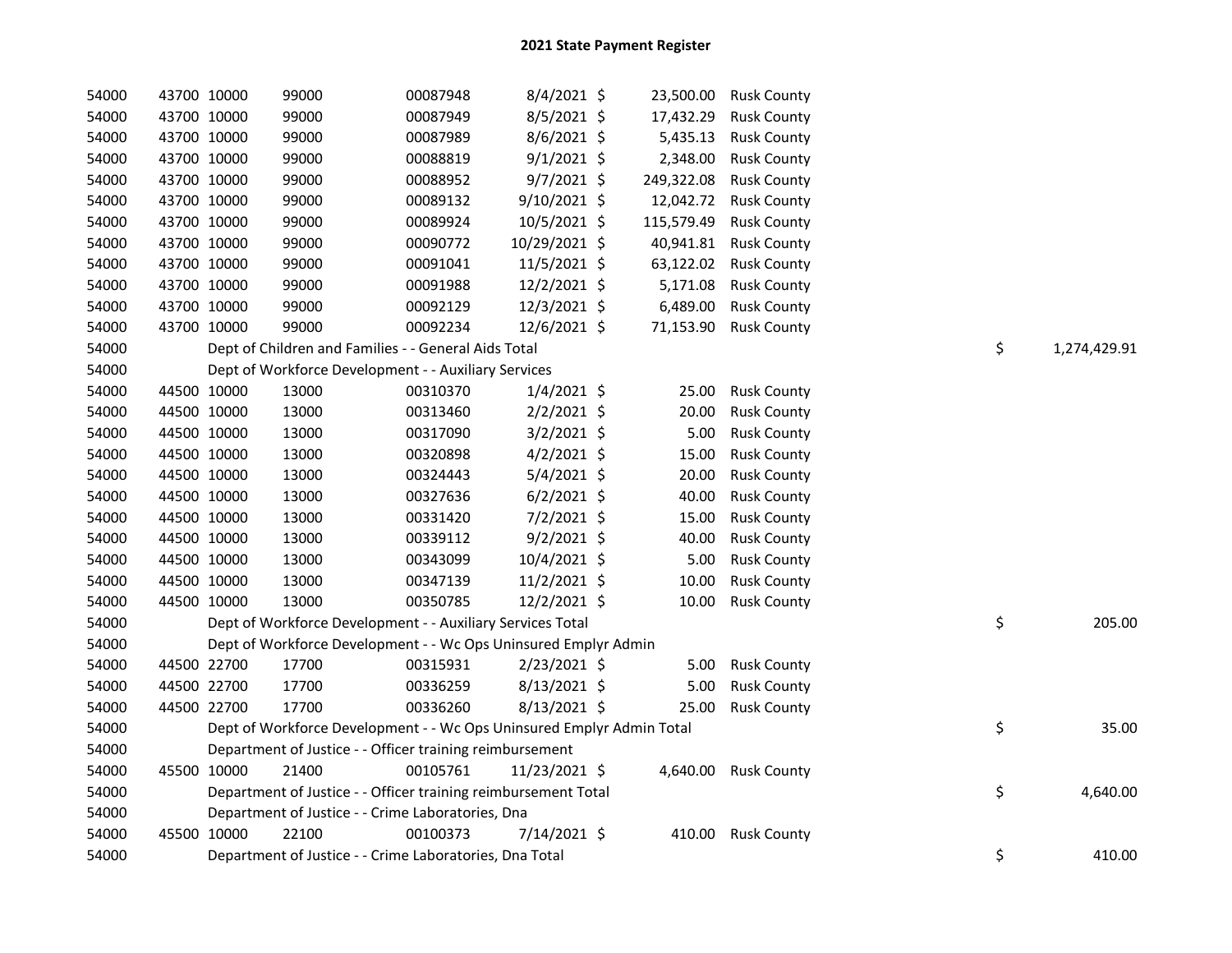| 54000 |             |             | Department of Justice - - Law Enforcement Train, Local                 |          |                |            |                    |    |            |
|-------|-------------|-------------|------------------------------------------------------------------------|----------|----------------|------------|--------------------|----|------------|
| 54000 |             | 45500 10000 | 23100                                                                  | 00093701 | $1/25/2021$ \$ | 4,055.32   | <b>Rusk County</b> |    |            |
| 54000 |             | 45500 10000 | 23100                                                                  | 00106419 | 12/27/2021 \$  | 3,271.30   | <b>Rusk County</b> |    |            |
| 54000 |             |             | Department of Justice - - Law Enforcement Train, Local Total           |          |                |            |                    | \$ | 7,326.62   |
| 54000 |             |             | Department of Justice - - Federal Aid, Local Assistance                |          |                |            |                    |    |            |
| 54000 |             | 45500 10000 | 25100                                                                  | 00094352 | 2/18/2021 \$   | 318.38     | <b>Rusk County</b> |    |            |
| 54000 |             | 45500 10000 | 25100                                                                  | 00098325 | $5/27/2021$ \$ | 40,368.86  | <b>Rusk County</b> |    |            |
| 54000 |             | 45500 10000 | 25100                                                                  | 00101225 | 8/24/2021 \$   | 2,500.00   | <b>Rusk County</b> |    |            |
| 54000 |             | 45500 10000 | 25100                                                                  | 00101462 | 8/26/2021 \$   | 3,545.63   | <b>Rusk County</b> |    |            |
| 54000 |             | 45500 10000 | 25100                                                                  | 00104513 | 11/3/2021 \$   | 150,000.00 | <b>Rusk County</b> |    |            |
| 54000 |             |             | Department of Justice - - Federal Aid, Local Assistance Total          |          |                |            |                    | \$ | 196,732.87 |
| 54000 |             |             | Department of Justice - - Alt Prosecution Alcohol Drugs                |          |                |            |                    |    |            |
| 54000 |             | 45500 10000 | 27100                                                                  | 00094879 | $2/22/2021$ \$ | 49,598.78  | <b>Rusk County</b> |    |            |
| 54000 |             | 45500 10000 | 27100                                                                  | 00098179 | $5/18/2021$ \$ | 27,874.45  | <b>Rusk County</b> |    |            |
| 54000 |             | 45500 10000 | 27100                                                                  | 00101901 | 8/30/2021 \$   | 16,777.24  | <b>Rusk County</b> |    |            |
| 54000 |             | 45500 10000 | 27100                                                                  | 00104825 | 11/18/2021 \$  | 25,606.42  | <b>Rusk County</b> |    |            |
| 54000 |             |             | Department of Justice - - Alt Prosecution Alcohol Drugs Total          |          |                |            |                    | \$ | 119,856.89 |
| 54000 |             |             | Department of Justice - - Crime Victim Witness Assist                  |          |                |            |                    |    |            |
| 54000 |             | 45500 10000 | 53200                                                                  | 00095468 | $3/5/2021$ \$  | 6,857.57   | <b>Rusk County</b> |    |            |
| 54000 |             | 45500 10000 | 53200                                                                  | 00100562 | 7/15/2021 \$   | 7,916.74   | <b>Rusk County</b> |    |            |
| 54000 |             |             | Department of Justice - - Crime Victim Witness Assist Total            |          |                |            |                    | \$ | 14,774.31  |
| 54000 |             |             | Department of Justice - - Federal Aid, Victim Assistance               |          |                |            |                    |    |            |
| 54000 |             | 45500 10000 | 54200                                                                  | 00094886 | $2/23/2021$ \$ | 5,436.00   | <b>Rusk County</b> |    |            |
| 54000 |             | 45500 10000 | 54200                                                                  | 00095006 | 3/2/2021 \$    | 38.95      | <b>Rusk County</b> |    |            |
| 54000 |             | 45500 10000 | 54200                                                                  | 00098915 | $6/3/2021$ \$  | 6,420.00   | <b>Rusk County</b> |    |            |
| 54000 |             | 45500 10000 | 54200                                                                  | 00101167 | 8/3/2021 \$    | 5,378.00   | <b>Rusk County</b> |    |            |
| 54000 |             | 45500 10000 | 54200                                                                  | 00105222 | 11/12/2021 \$  | 17,100.00  | <b>Rusk County</b> |    |            |
| 54000 |             |             | Department of Justice - - Federal Aid, Victim Assistance Total         |          |                |            |                    | \$ | 34,372.95  |
| 54000 |             |             | Department of Military Affairs - - Emergency Response Equipment        |          |                |            |                    |    |            |
| 54000 | 46500 10000 |             | 30800                                                                  | 00088934 | $2/1/2021$ \$  | 871.99     | <b>Rusk County</b> |    |            |
| 54000 |             |             | Department of Military Affairs - - Emergency Response Equipment Total  |          |                |            |                    | \$ | 871.99     |
| 54000 |             |             | Department of Military Affairs - - Federal Aid, Local Assistance       |          |                |            |                    |    |            |
| 54000 |             | 46500 10000 | 34200                                                                  | 00090993 | $3/10/2021$ \$ | 5,505.53   | <b>Rusk County</b> |    |            |
| 54000 | 46500 10000 |             | 34200                                                                  | 00093681 | 5/10/2021 \$   | 3,412.75   | <b>Rusk County</b> |    |            |
| 54000 |             |             | Department of Military Affairs - - Federal Aid, Local Assistance Total |          |                |            |                    | \$ | 8,918.28   |
| 54000 |             |             | Department of Veterans Affairs - - County Grants                       |          |                |            |                    |    |            |
| 54000 |             | 48500 58200 | 26700                                                                  | 00091458 | 3/12/2021 \$   | 8,500.00   | <b>Rusk County</b> |    |            |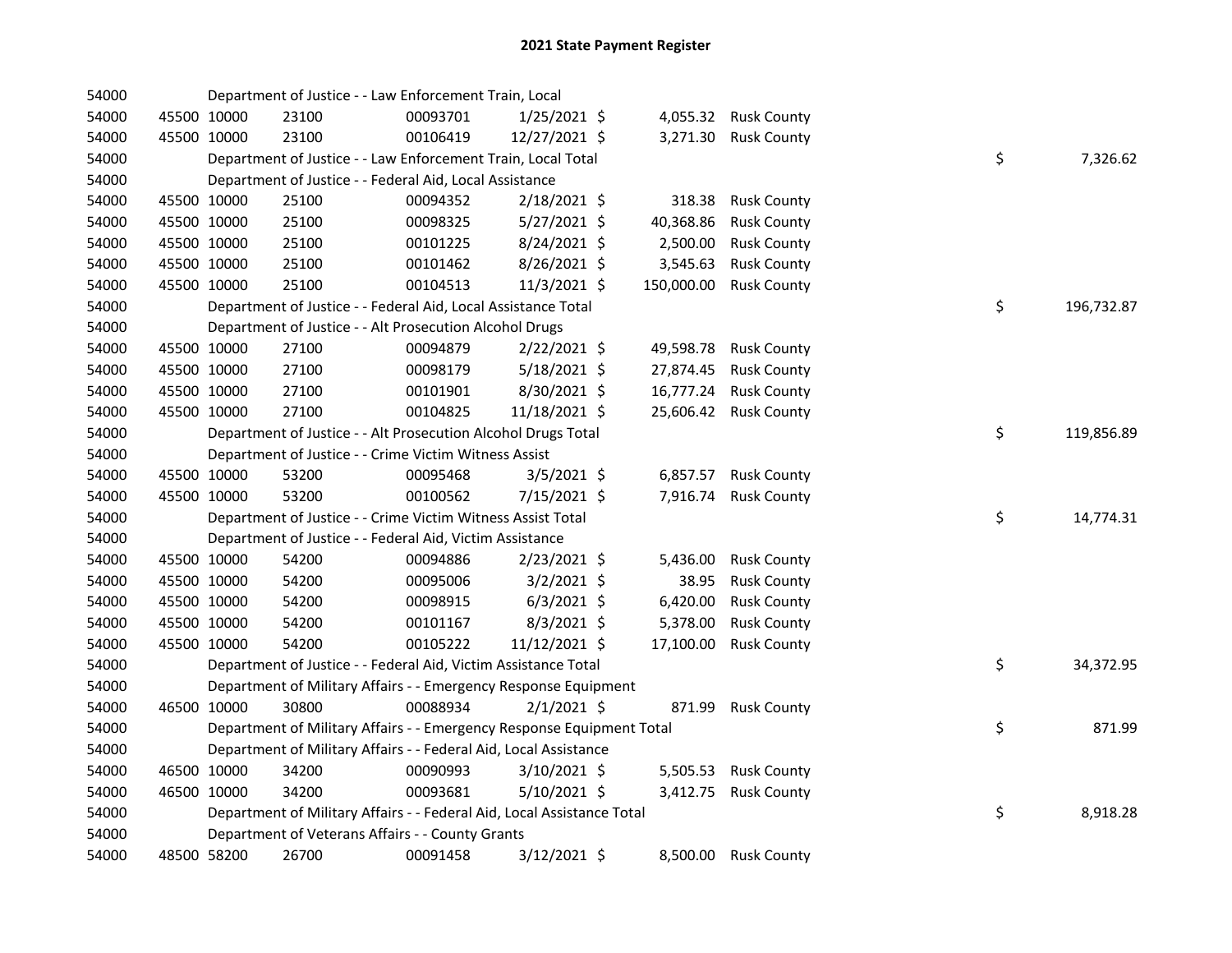| 54000 |             |             | Department of Veterans Affairs - - County Grants Total                                            |          |                |           |                                                                                                         | \$<br>8,500.00  |
|-------|-------------|-------------|---------------------------------------------------------------------------------------------------|----------|----------------|-----------|---------------------------------------------------------------------------------------------------------|-----------------|
| 54000 |             |             | Department of Veterans Affairs - - Veterans Transportation Grant                                  |          |                |           |                                                                                                         |                 |
| 54000 |             | 48500 58200 | 28000                                                                                             | 00102989 | 12/3/2021 \$   |           | 2,328.00 Rusk County                                                                                    |                 |
| 54000 |             |             | Department of Veterans Affairs - - Veterans Transportation Grant Total                            |          |                |           |                                                                                                         | \$<br>2,328.00  |
| 54000 |             |             | Department of Administration - - Low-Income Assistance Grants                                     |          |                |           |                                                                                                         |                 |
| 54000 |             | 50500 23500 | 37100                                                                                             | 00139972 | 1/29/2021 \$   |           | 5,086.61 Rusk County                                                                                    |                 |
| 54000 | 50500 23500 |             | 37100                                                                                             | 00141623 | $3/2/2021$ \$  |           | 4,253.78 Rusk County                                                                                    |                 |
| 54000 | 50500 23500 |             | 37100                                                                                             | 00143912 | $4/15/2021$ \$ | 4,200.32  | <b>Rusk County</b>                                                                                      |                 |
| 54000 | 50500 23500 |             | 37100                                                                                             | 00145755 | 5/17/2021 \$   | 2,136.53  | <b>Rusk County</b>                                                                                      |                 |
| 54000 | 50500 23500 |             | 37100                                                                                             | 00146463 | $6/1/2021$ \$  | 3,024.48  | <b>Rusk County</b>                                                                                      |                 |
| 54000 | 50500 23500 |             | 37100                                                                                             | 00148948 | 7/16/2021 \$   | 3,133.85  | <b>Rusk County</b>                                                                                      |                 |
| 54000 | 50500 23500 |             | 37100                                                                                             | 00149877 | $8/5/2021$ \$  | 1,749.28  | <b>Rusk County</b>                                                                                      |                 |
| 54000 | 50500 23500 |             | 37100                                                                                             | 00151233 | 8/31/2021 \$   | 3,183.16  | <b>Rusk County</b>                                                                                      |                 |
| 54000 | 50500 23500 |             | 37100                                                                                             | 00152529 | $9/29/2021$ \$ | 3,178.06  | <b>Rusk County</b>                                                                                      |                 |
| 54000 | 50500 23500 |             | 37100                                                                                             | 00153956 | 10/29/2021 \$  | 4,306.78  | <b>Rusk County</b>                                                                                      |                 |
| 54000 | 50500 23500 |             | 37100                                                                                             | 00155352 | 11/30/2021 \$  | 415.39    | <b>Rusk County</b>                                                                                      |                 |
| 54000 | 50500 23500 |             | 37100                                                                                             | 00155360 | 11/30/2021 \$  | 4,130.85  | <b>Rusk County</b>                                                                                      |                 |
| 54000 | 50500 23500 |             | 37100                                                                                             | 00157308 | 12/29/2021 \$  |           | 3,805.55 Rusk County                                                                                    |                 |
| 54000 |             |             | Department of Administration - - Low-Income Assistance Grants Total                               |          |                |           |                                                                                                         | \$<br>42,604.64 |
| 54000 |             |             | Department of Administration - - Land Information Program; Loca                                   |          |                |           |                                                                                                         |                 |
| 54000 |             | 50500 26900 | 17300                                                                                             | 00138505 | 1/29/2021 \$   |           | 1,000.00 Rusk County                                                                                    |                 |
| 54000 | 50500 26900 |             | 17300                                                                                             | 00139619 | $4/6/2021$ \$  | 70,640.00 | <b>Rusk County</b>                                                                                      |                 |
| 54000 |             | 50500 26900 | 17300                                                                                             | 00146545 | $6/16/2021$ \$ |           | 25,000.00 Rusk County                                                                                   |                 |
| 54000 |             |             | Department of Administration - - Land Information Program; Loca Total                             |          |                |           |                                                                                                         | \$<br>96,640.00 |
| 54000 |             |             | Public Defender Board - - Transcript, Discovery and Records Provided to the Public Defender Board |          |                |           |                                                                                                         |                 |
| 54000 | 55000 10000 |             | 10600                                                                                             | 00291314 | $5/21/2021$ \$ |           | 4,188.40 Rusk County                                                                                    |                 |
| 54000 |             | 55000 10000 | 10600                                                                                             | 00299216 | $7/1/2021$ \$  |           | 263.25 Rusk County                                                                                      |                 |
| 54000 |             |             |                                                                                                   |          |                |           | Public Defender Board - - Transcript, Discovery and Records Provided to the Public Defender Board Total | \$<br>4,451.65  |
| 54000 |             |             | Department of Revenue - - Warrants and Satisfactions                                              |          |                |           |                                                                                                         |                 |
| 54000 | 56600 10000 |             | 10100                                                                                             | 00191277 | $2/18/2021$ \$ |           | 260.00 Rusk County                                                                                      |                 |
| 54000 |             | 56600 10000 | 10100                                                                                             | 00217403 | $11/5/2021$ \$ |           | 225.00 Rusk County                                                                                      |                 |
| 54000 |             |             | Department of Revenue - - Warrants and Satisfactions Total                                        |          |                |           |                                                                                                         | \$<br>485.00    |
| 54000 |             |             | Department of Revenue - - Misc Revenue Holding Clearing                                           |          |                |           |                                                                                                         |                 |
| 54000 | 56600 10000 |             | 99500                                                                                             | 00188990 | $1/8/2021$ \$  | 2,146.09  | <b>Rusk County</b>                                                                                      |                 |
| 54000 | 56600 10000 |             | 99500                                                                                             | 00188991 | $1/8/2021$ \$  | 150.00    | <b>Rusk County</b>                                                                                      |                 |
| 54000 |             | 56600 10000 | 99500                                                                                             | 00191059 | $2/5/2021$ \$  | 2,101.76  | <b>Rusk County</b>                                                                                      |                 |
| 54000 |             | 56600 10000 | 99500                                                                                             | 00191060 | 2/5/2021 \$    |           | 150.00 Rusk County                                                                                      |                 |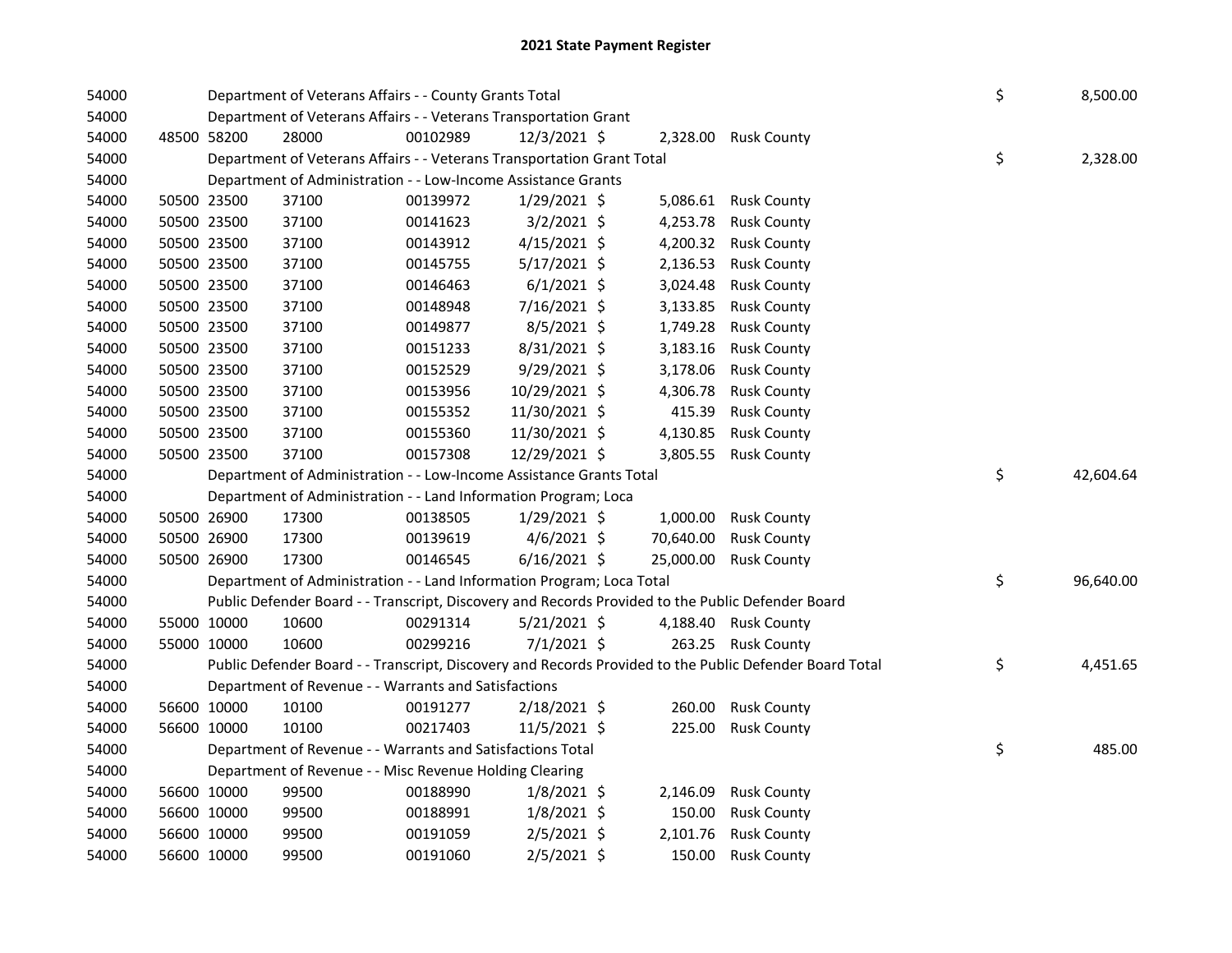| 54000 | 56600 10000 |       | 99500 | 00192898 | $3/1/2021$ \$ | 12,087.86 | <b>Rusk County</b> |
|-------|-------------|-------|-------|----------|---------------|-----------|--------------------|
| 54000 | 56600 10000 |       | 99500 | 00192899 | 3/1/2021 \$   | 794.00    | <b>Rusk County</b> |
| 54000 | 56600 10000 |       | 99500 | 00192900 | $3/1/2021$ \$ | 10,482.84 | <b>Rusk County</b> |
| 54000 | 56600 10000 |       | 99500 | 00192901 | 3/1/2021 \$   | 4,170.09  | <b>Rusk County</b> |
| 54000 | 56600 10000 |       | 99500 | 00193682 | 3/5/2021 \$   | 10,815.14 | <b>Rusk County</b> |
| 54000 | 56600       | 10000 | 99500 | 00193683 | 3/5/2021 \$   | 691.83    | <b>Rusk County</b> |
| 54000 | 56600       | 10000 | 99500 | 00194284 | 3/8/2021 \$   | 508.50    | <b>Rusk County</b> |
| 54000 | 56600 10000 |       | 99500 | 00194285 | 3/8/2021 \$   | 70.00     | <b>Rusk County</b> |
| 54000 | 56600 10000 |       | 99500 | 00194286 | 3/8/2021 \$   | 1,263.01  | <b>Rusk County</b> |
| 54000 | 56600 10000 |       | 99500 | 00195141 | 3/15/2021 \$  | 2,595.20  | <b>Rusk County</b> |
| 54000 | 56600 10000 |       | 99500 | 00195142 | 3/15/2021 \$  | 532.20    | <b>Rusk County</b> |
| 54000 | 56600 10000 |       | 99500 | 00195143 | 3/15/2021 \$  | 1,564.71  | <b>Rusk County</b> |
| 54000 | 56600 10000 |       | 99500 | 00195950 | 3/22/2021 \$  | 381.00    | <b>Rusk County</b> |
| 54000 | 56600 10000 |       | 99500 | 00195951 | 3/22/2021 \$  | 3,610.00  | <b>Rusk County</b> |
| 54000 | 56600 10000 |       | 99500 | 00196625 | 3/29/2021 \$  | 2,150.76  | <b>Rusk County</b> |
| 54000 | 56600 10000 |       | 99500 | 00196626 | 3/29/2021 \$  | 390.00    | <b>Rusk County</b> |
| 54000 | 56600 10000 |       | 99500 | 00196627 | 3/29/2021 \$  | 792.72    | <b>Rusk County</b> |
| 54000 | 56600 10000 |       | 99500 | 00196628 | 3/29/2021 \$  | 1,119.31  | <b>Rusk County</b> |
| 54000 | 56600 10000 |       | 99500 | 00197368 | 4/5/2021 \$   | 525.50    | <b>Rusk County</b> |
| 54000 | 56600 10000 |       | 99500 | 00197369 | 4/5/2021 \$   | 75.00     | <b>Rusk County</b> |
| 54000 | 56600 10000 |       | 99500 | 00197370 | 4/5/2021 \$   | 68.57     | <b>Rusk County</b> |
| 54000 | 56600 10000 |       | 99500 | 00197965 | 4/7/2021 \$   | 14,153.31 | <b>Rusk County</b> |
| 54000 | 56600 10000 |       | 99500 | 00197966 | 4/7/2021 \$   | 297.20    | <b>Rusk County</b> |
| 54000 | 56600       | 10000 | 99500 | 00198562 | 4/12/2021 \$  | 2,012.00  | <b>Rusk County</b> |
| 54000 | 56600       | 10000 | 99500 | 00198563 | 4/12/2021 \$  | 592.53    | <b>Rusk County</b> |
| 54000 | 56600       | 10000 | 99500 | 00199300 | 4/20/2021 \$  | 475.00    | <b>Rusk County</b> |
| 54000 | 56600       | 10000 | 99500 | 00199301 | 4/20/2021 \$  | 529.00    | <b>Rusk County</b> |
| 54000 | 56600       | 10000 | 99500 | 00199302 | 4/20/2021 \$  | 163.00    | <b>Rusk County</b> |
| 54000 | 56600       | 10000 | 99500 | 00199303 | 4/20/2021 \$  | 809.00    | <b>Rusk County</b> |
| 54000 | 56600       | 10000 | 99500 | 00199948 | 4/26/2021 \$  | 3,100.55  | <b>Rusk County</b> |
| 54000 | 56600       | 10000 | 99500 | 00199949 | 4/26/2021 \$  | 2,272.05  | <b>Rusk County</b> |
| 54000 | 56600       | 10000 | 99500 | 00200531 | 5/3/2021 \$   | 553.00    | <b>Rusk County</b> |
| 54000 | 56600       | 10000 | 99500 | 00201318 | 5/7/2021 \$   | 7,585.43  | <b>Rusk County</b> |
| 54000 | 56600 10000 |       | 99500 | 00201319 | 5/7/2021 \$   | 150.00    | <b>Rusk County</b> |
| 54000 | 56600 10000 |       | 99500 | 00201722 | 5/10/2021 \$  | 2,316.10  | <b>Rusk County</b> |
| 54000 | 56600 10000 |       | 99500 | 00201723 | 5/10/2021 \$  | 567.67    | <b>Rusk County</b> |
| 54000 | 56600 10000 |       | 99500 | 00202370 | 5/17/2021 \$  | 1,721.01  | <b>Rusk County</b> |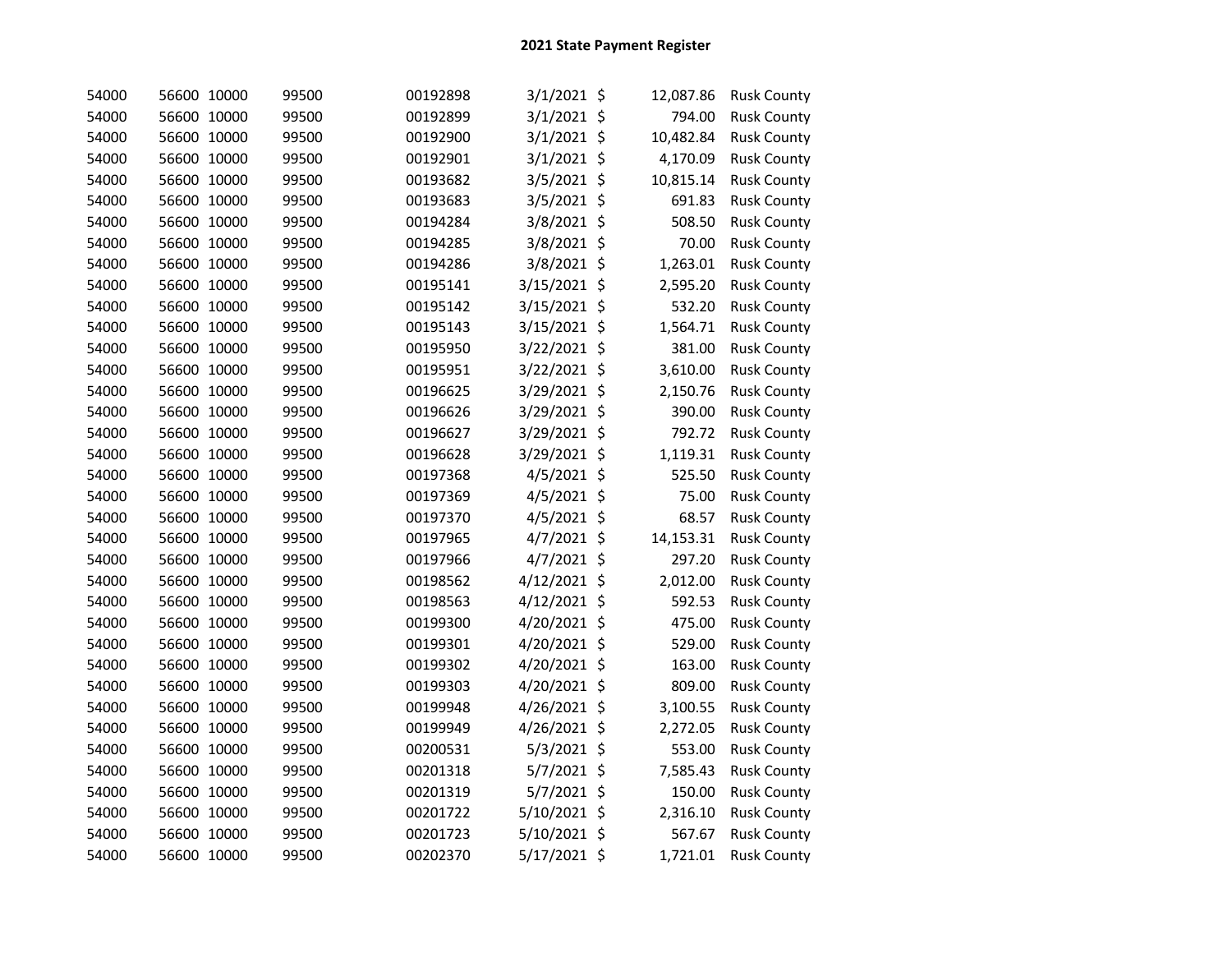| 54000 | 56600 10000 | 99500 | 00202371 | 5/17/2021 \$   | 497.30   | <b>Rusk County</b> |
|-------|-------------|-------|----------|----------------|----------|--------------------|
| 54000 | 56600 10000 | 99500 | 00202372 | 5/17/2021 \$   | 32.70    | <b>Rusk County</b> |
| 54000 | 56600 10000 | 99500 | 00203103 | 5/24/2021 \$   | 1,150.50 | <b>Rusk County</b> |
| 54000 | 56600 10000 | 99500 | 00203104 | 5/24/2021 \$   | 669.00   | <b>Rusk County</b> |
| 54000 | 56600 10000 | 99500 | 00203105 | 5/24/2021 \$   | 215.00   | <b>Rusk County</b> |
| 54000 | 56600 10000 | 99500 | 00203796 | $6/1/2021$ \$  | 2,115.50 | <b>Rusk County</b> |
| 54000 | 56600 10000 | 99500 | 00203797 | $6/1/2021$ \$  | 458.07   | <b>Rusk County</b> |
| 54000 | 56600 10000 | 99500 | 00203798 | $6/1/2021$ \$  | 1,705.00 | <b>Rusk County</b> |
| 54000 | 56600 10000 | 99500 | 00204546 | 6/7/2021 \$    | 2,926.60 | <b>Rusk County</b> |
| 54000 | 56600 10000 | 99500 | 00204547 | $6/7/2021$ \$  | 2,142.01 | <b>Rusk County</b> |
| 54000 | 56600 10000 | 99500 | 00204832 | $6/7/2021$ \$  | 143.50   | <b>Rusk County</b> |
| 54000 | 56600 10000 | 99500 | 00205436 | 6/14/2021 \$   | 315.00   | <b>Rusk County</b> |
| 54000 | 56600 10000 | 99500 | 00205437 | $6/14/2021$ \$ | 886.00   | <b>Rusk County</b> |
| 54000 | 56600 10000 | 99500 | 00205927 | $6/21/2021$ \$ | 279.00   | <b>Rusk County</b> |
| 54000 | 56600 10000 | 99500 | 00205928 | $6/21/2021$ \$ | 38.00    | <b>Rusk County</b> |
| 54000 | 56600 10000 | 99500 | 00208576 | 7/6/2021 \$    | 107.28   | <b>Rusk County</b> |
| 54000 | 56600 10000 | 99500 | 00208577 | 7/6/2021 \$    | 430.00   | <b>Rusk County</b> |
| 54000 | 56600 10000 | 99500 | 00209115 | 7/8/2021 \$    | 3,480.59 | <b>Rusk County</b> |
| 54000 | 56600 10000 | 99500 | 00209116 | 7/8/2021 \$    | 729.52   | <b>Rusk County</b> |
| 54000 | 56600 10000 | 99500 | 00209449 | 7/12/2021 \$   | 14.00    | <b>Rusk County</b> |
| 54000 | 56600 10000 | 99500 | 00210241 | 7/19/2021 \$   | 36.29    | <b>Rusk County</b> |
| 54000 | 56600 10000 | 99500 | 00210859 | 7/26/2021 \$   | 197.50   | <b>Rusk County</b> |
| 54000 | 56600 10000 | 99500 | 00211858 | 8/6/2021 \$    | 2,454.15 | <b>Rusk County</b> |
| 54000 | 56600 10000 | 99500 | 00211859 | 8/6/2021 \$    | 317.68   | <b>Rusk County</b> |
| 54000 | 56600 10000 | 99500 | 00212209 | 8/9/2021 \$    | 130.49   | <b>Rusk County</b> |
| 54000 | 56600 10000 | 99500 | 00212210 | 8/9/2021 \$    | 84.23    | <b>Rusk County</b> |
| 54000 | 56600 10000 | 99500 | 00212700 | 8/16/2021 \$   | 424.00   | <b>Rusk County</b> |
| 54000 | 56600 10000 | 99500 | 00212701 | 8/16/2021 \$   | 37.00    | <b>Rusk County</b> |
| 54000 | 56600 10000 | 99500 | 00213164 | 8/23/2021 \$   | 662.00   | <b>Rusk County</b> |
| 54000 | 56600 10000 | 99500 | 00214478 | 9/8/2021 \$    | 2,903.17 | <b>Rusk County</b> |
| 54000 | 56600 10000 | 99500 | 00214479 | 9/8/2021 \$    | 347.97   | <b>Rusk County</b> |
| 54000 | 56600 10000 | 99500 | 00216725 | 10/7/2021 \$   | 6,406.24 | <b>Rusk County</b> |
| 54000 | 56600 10000 | 99500 | 00216726 | 10/7/2021 \$   | 150.00   | <b>Rusk County</b> |
| 54000 | 56600 10000 | 99500 | 00218149 | 10/25/2021 \$  | 127.00   | <b>Rusk County</b> |
| 54000 | 56600 10000 | 99500 | 00219317 | 11/5/2021 \$   | 2,083.37 | <b>Rusk County</b> |
| 54000 | 56600 10000 | 99500 | 00219318 | 11/5/2021 \$   | 292.37   | <b>Rusk County</b> |
| 54000 | 56600 10000 | 99500 | 00220013 | 11/16/2021 \$  | 106.00   | <b>Rusk County</b> |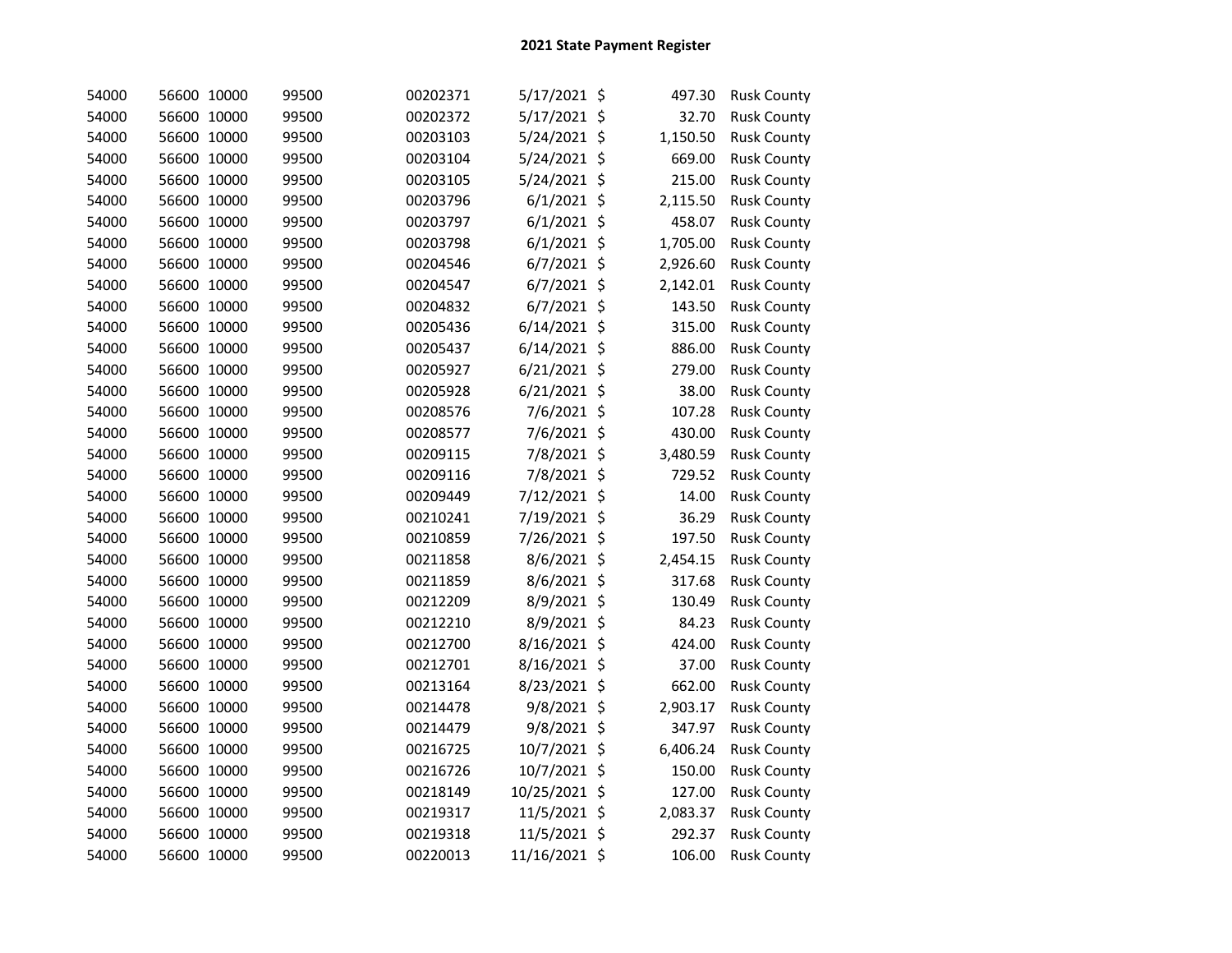| 54000 | 56600 10000 | 99500                                                                 | 00221468 | 12/7/2021 \$   |                          | 1,789.51 Rusk County   |    |              |
|-------|-------------|-----------------------------------------------------------------------|----------|----------------|--------------------------|------------------------|----|--------------|
| 54000 | 56600 10000 | 99500                                                                 | 00221469 | 12/7/2021 \$   |                          | 100.00 Rusk County     |    |              |
| 54000 |             | Department of Revenue - - Misc Revenue Holding Clearing Total         |          |                |                          |                        | \$ | 133,516.48   |
| 54000 |             | Circuit Courts - - Circuit Court Costs                                |          |                |                          |                        |    |              |
| 54000 | 62500 10000 | 10500                                                                 | 00002264 | 7/26/2021 \$   |                          | 50,741.00 Rusk County  |    |              |
| 54000 |             | Circuit Courts - - Circuit Court Costs Total                          |          |                |                          |                        | \$ | 50,741.00    |
| 54000 |             | Circuit Courts - - Court Interpreters                                 |          |                |                          |                        |    |              |
| 54000 | 62500 10000 | 12100                                                                 | 00002131 | $2/1/2021$ \$  |                          | 28,282.00 Rusk County  |    |              |
| 54000 |             | Circuit Courts - - Court Interpreters Total                           |          |                |                          |                        | \$ | 28,282.00    |
| 54000 |             | Supreme Court - - Federal Aid                                         |          |                |                          |                        |    |              |
| 54000 | 68000 10000 | 24100                                                                 | 00013661 | $9/16/2021$ \$ |                          | 176.46 Rusk County     |    |              |
| 54000 |             | Supreme Court - - Federal Aid Total                                   |          |                |                          |                        | \$ | 176.46       |
| 54000 |             | Shared Revenue and Tax Relief - - County And Municipal Aid            |          |                |                          |                        |    |              |
| 54000 | 83500 10000 | 10500                                                                 | 00082129 | 7/26/2021 \$   |                          | 147,090.32 Rusk County |    |              |
| 54000 | 83500 10000 | 10500                                                                 | 00089232 | 11/15/2021 \$  |                          | 803,984.37 Rusk County |    |              |
| 54000 |             | Shared Revenue and Tax Relief - - County And Municipal Aid Total      |          |                |                          |                        | \$ | 951,074.69   |
| 54000 |             | Shared Revenue and Tax Relief - - Exempt Computer Aid                 |          |                |                          |                        |    |              |
| 54000 | 83500 10000 | 10900                                                                 | 00083368 | 7/26/2021 \$   |                          | 8,783.79 Rusk County   |    |              |
| 54000 |             | Shared Revenue and Tax Relief - - Exempt Computer Aid Total           |          |                |                          |                        | \$ | 8,783.79     |
| 54000 |             | Shared Revenue and Tax Relief - - Utility Aid                         |          |                |                          |                        |    |              |
| 54000 | 83500 10000 | 11000                                                                 | 00082129 | 7/26/2021 \$   |                          | 31,004.29 Rusk County  |    |              |
| 54000 | 83500 10000 | 11000                                                                 | 00089232 | 11/15/2021 \$  |                          | 182,673.01 Rusk County |    |              |
| 54000 |             | Shared Revenue and Tax Relief - - Utility Aid Total                   |          |                |                          |                        | \$ | 213,677.30   |
| 54000 |             | Shared Revenue and Tax Relief - - Personal Property Aid               |          |                |                          |                        |    |              |
| 54000 | 83500 10000 | 11100                                                                 | 00076554 | $5/3/2021$ \$  |                          | 32,154.35 Rusk County  |    |              |
| 54000 |             | Shared Revenue and Tax Relief - - Personal Property Aid Total         |          |                |                          |                        | \$ | 32,154.35    |
| 54000 |             | Shared Revenue and Tax Relief - - School Lvy Tx/First Dollar Cr       |          |                |                          |                        |    |              |
| 54000 | 83500 10000 | 30200                                                                 | 00082742 | 7/26/2021 \$   | 2,304,809.53 Rusk County |                        |    |              |
| 54000 | 83500 10000 | 30200                                                                 | 00086137 | 7/26/2021 \$   | 629,180.03               | <b>Rusk County</b>     |    |              |
| 54000 |             | Shared Revenue and Tax Relief - - School Lvy Tx/First Dollar Cr Total |          |                |                          |                        | \$ | 2,933,989.56 |
| 54000 |             | Shared Revenue and Tax Relief - - County Sales Tax Reptd/Distd        |          |                |                          |                        |    |              |
| 54000 | 83500 10000 | 43100                                                                 | 00073910 | $1/29/2021$ \$ |                          | 79,852.18 Rusk County  |    |              |
| 54000 | 83500 10000 | 43100                                                                 | 00073998 | $2/26/2021$ \$ | 82,333.97                | <b>Rusk County</b>     |    |              |
| 54000 | 83500 10000 | 43100                                                                 | 00074711 | $3/31/2021$ \$ | 58,698.68                | <b>Rusk County</b>     |    |              |
| 54000 | 83500 10000 | 43100                                                                 | 00079154 | 4/30/2021 \$   | 90,116.82                | <b>Rusk County</b>     |    |              |
| 54000 | 83500 10000 | 43100                                                                 | 00079958 | 5/28/2021 \$   | 95,062.16                | <b>Rusk County</b>     |    |              |
| 54000 | 83500 10000 | 43100                                                                 | 00080689 | $6/30/2021$ \$ | 109,100.45               | <b>Rusk County</b>     |    |              |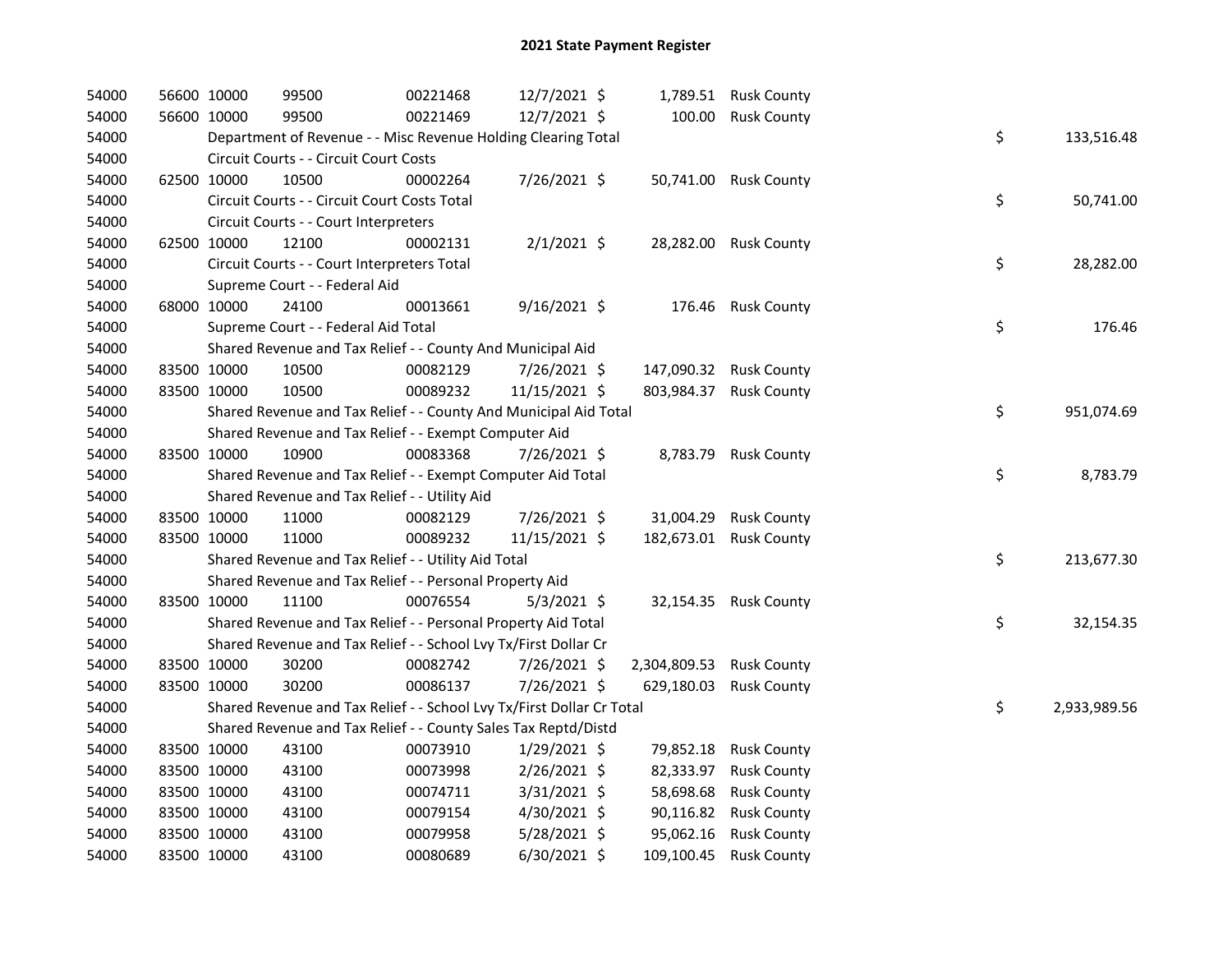| 54000       | 83500 10000 | 43100                                                                | 00086231 | 7/30/2021 \$   | 112,249.05 | Rusk County            |  |               |
|-------------|-------------|----------------------------------------------------------------------|----------|----------------|------------|------------------------|--|---------------|
| 54000       | 83500 10000 | 43100                                                                | 00086794 | $8/31/2021$ \$ | 97,357.49  | <b>Rusk County</b>     |  |               |
| 54000       | 83500 10000 | 43100                                                                | 00087096 | $9/30/2021$ \$ |            | 116,809.89 Rusk County |  |               |
| 54000       | 83500 10000 | 43100                                                                | 00087785 | 10/29/2021 \$  |            | 101,062.74 Rusk County |  |               |
| 54000       | 83500 10000 | 43100                                                                | 00089795 | 11/30/2021 \$  | 90,799.93  | <b>Rusk County</b>     |  |               |
| 54000       | 83500 10000 | 43100                                                                | 00089879 | 12/30/2021 \$  | 102,575.82 | Rusk County            |  |               |
| 54000       |             | Shared Revenue and Tax Relief - - County Sales Tax Reptd/Distd Total |          |                |            |                        |  | 1,136,019.18  |
| 54000       |             | Shared Revenue and Tax Relief - - Lottery & Gaming Credit            |          |                |            |                        |  |               |
| 54000       | 83500 52100 | 36300                                                                | 00074620 | $3/22/2021$ \$ | 689.985.41 | Rusk County            |  |               |
| 54000       |             | Shared Revenue and Tax Relief - - Lottery & Gaming Credit Total      |          |                |            |                        |  | 689,985.41    |
| 54000 Total |             |                                                                      |          |                |            |                        |  | 12,528,276.53 |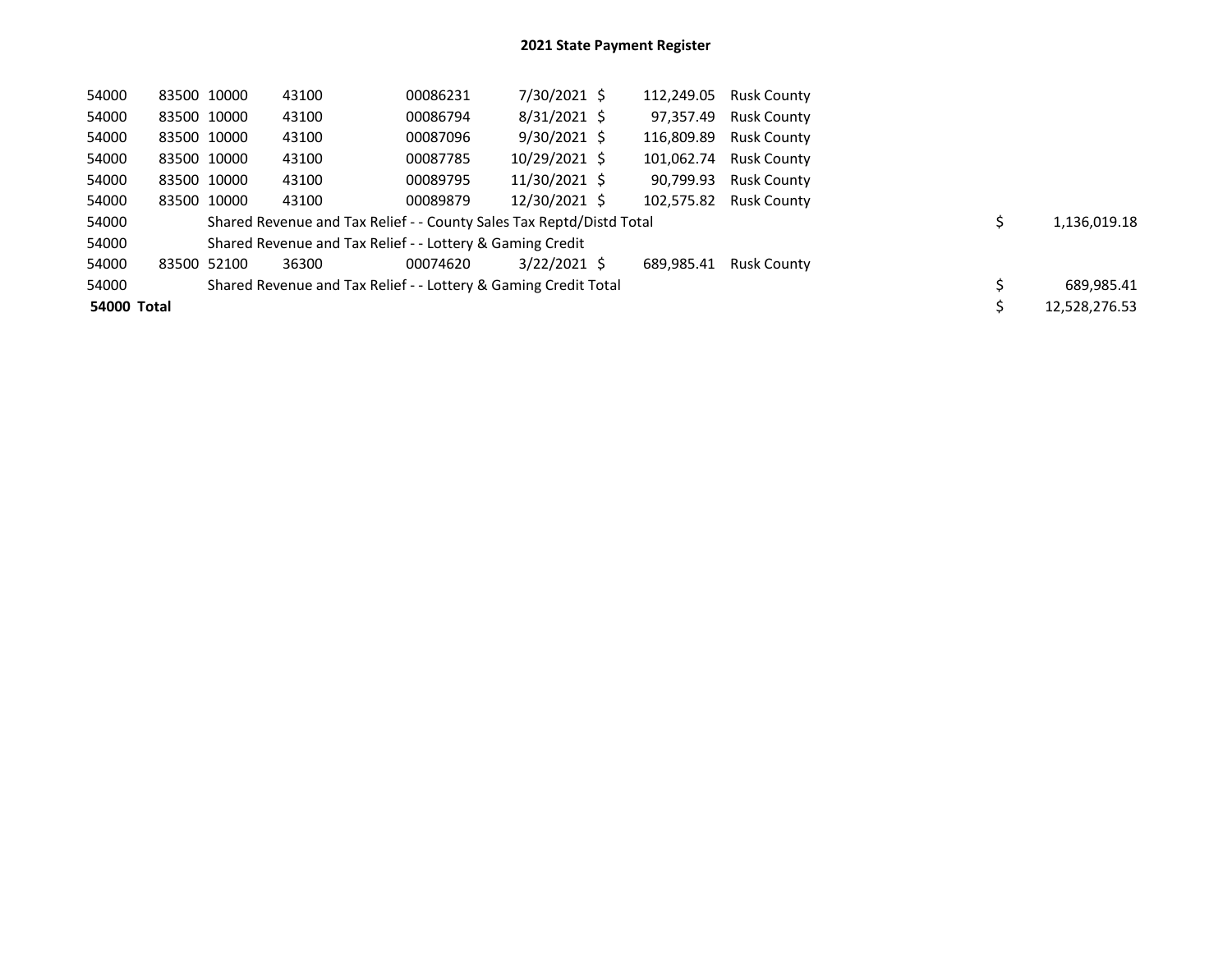| 54002              |       |             | Dept of Natural Resources - - Seg Earned                           |          |                |           |                           |    |            |
|--------------------|-------|-------------|--------------------------------------------------------------------|----------|----------------|-----------|---------------------------|----|------------|
| 54002              |       | 37000 21200 | 100SE                                                              | 00514589 | 10/12/2021 \$  |           | 3,773.53 Town Of Atlanta  |    |            |
| 54002              |       |             | Dept of Natural Resources - - Seg Earned Total                     |          |                |           |                           | \$ | 3,773.53   |
| 54002              |       |             | Dept of Natural Resources - - Resaids - Cnty Forst, CI & Mfl       |          |                |           |                           |    |            |
| 54002              | 37000 | 21200       | 57100                                                              | 00488300 | $6/14/2021$ \$ |           | 2,166.01 Town Of Atlanta  |    |            |
| 54002              |       |             | Dept of Natural Resources - - Resaids - Cnty Forst, CI & Mfl Total |          |                |           |                           | \$ | 2,166.01   |
| 54002              |       |             | WI Dept of Transportation - - Trns Aids To Mnc.-Sf                 |          |                |           |                           |    |            |
| 54002              | 39500 | 21100       | 19100                                                              | 00633007 | $1/4/2021$ \$  | 34,104.87 | Town Of Atlanta           |    |            |
| 54002              |       | 39500 21100 | 19100                                                              | 00668614 | $4/5/2021$ \$  | 34,104.87 | Town Of Atlanta           |    |            |
| 54002              |       | 39500 21100 | 19100                                                              | 00712102 | 7/6/2021 \$    | 34,104.87 | Town Of Atlanta           |    |            |
| 54002              |       | 39500 21100 | 19100                                                              | 00752661 | $10/4/2021$ \$ | 34,104.87 | Town Of Atlanta           |    |            |
| 54002              |       |             | WI Dept of Transportation - - Trns Aids To Mnc.-Sf Total           |          |                |           |                           | \$ | 136,419.48 |
| 54002              |       |             | Department of Revenue - - Gifts And Grants                         |          |                |           |                           |    |            |
| 54002              | 56600 | 10000       | 12100                                                              | 00207411 | $6/25/2021$ \$ |           | 31,243.56 Town Of Atlanta |    |            |
| 54002              |       |             | Department of Revenue - - Gifts And Grants Total                   |          |                |           |                           | \$ | 31,243.56  |
| 54002              |       |             | Shared Revenue and Tax Relief - - County And Municipal Aid         |          |                |           |                           |    |            |
| 54002              |       | 83500 10000 | 10500                                                              | 00082096 | 7/26/2021 \$   |           | 7,722.24 Town Of Atlanta  |    |            |
| 54002              |       | 83500 10000 | 10500                                                              | 00089199 | 11/15/2021 \$  |           | 43,759.34 Town Of Atlanta |    |            |
| 54002              |       |             | Shared Revenue and Tax Relief - - County And Municipal Aid Total   |          |                |           |                           | \$ | 51,481.58  |
| 54002              |       |             | Shared Revenue and Tax Relief - - Utility Aid                      |          |                |           |                           |    |            |
| 54002              |       | 83500 10000 | 11000                                                              | 00082096 | 7/26/2021 \$   | 443.55    | Town Of Atlanta           |    |            |
| 54002              |       | 83500 10000 | 11000                                                              | 00089199 | 11/15/2021 \$  |           | 2,566.66 Town Of Atlanta  |    |            |
| 54002              |       |             | Shared Revenue and Tax Relief - - Utility Aid Total                |          |                |           |                           | \$ | 3,010.21   |
| 54002              |       |             | Shared Revenue and Tax Relief - - Personal Property Aid            |          |                |           |                           |    |            |
| 54002              |       | 83500 10000 | 11100                                                              | 00077825 | $5/3/2021$ \$  | 12.69     | Town Of Atlanta           |    |            |
| 54002              |       |             | Shared Revenue and Tax Relief - - Personal Property Aid Total      |          |                |           |                           | \$ | 12.69      |
| <b>54002 Total</b> |       |             |                                                                    |          |                |           |                           | \$ | 228,107.06 |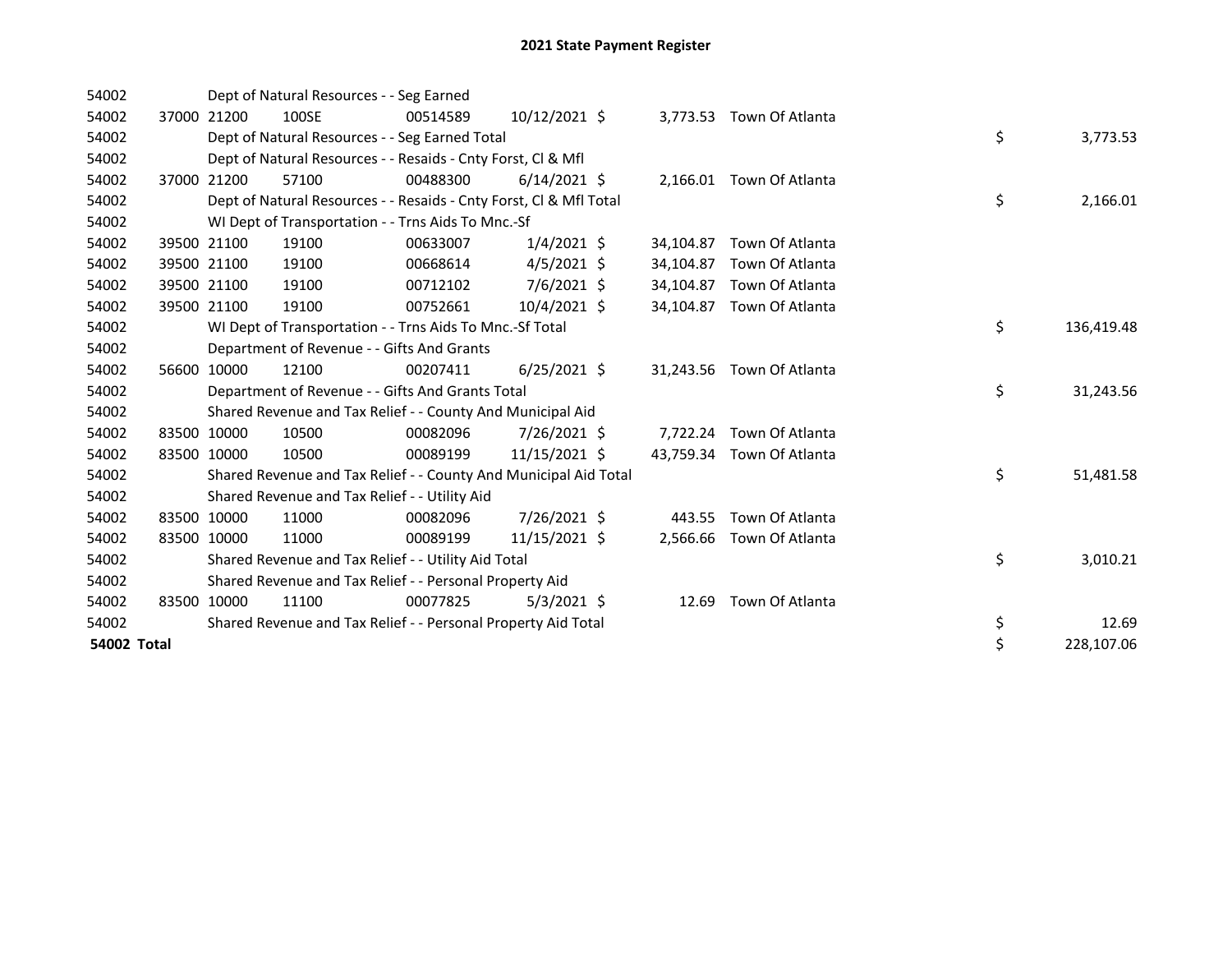| 54004       |             | Dept of Natural Resources - - Seg Earned                           |          |                |           |                            |    |            |
|-------------|-------------|--------------------------------------------------------------------|----------|----------------|-----------|----------------------------|----|------------|
| 54004       | 37000 21200 | 100SE                                                              | 00456053 | $1/12/2021$ \$ |           | 228.21 Town Of Big Bend    |    |            |
| 54004       |             | Dept of Natural Resources - - Seg Earned Total                     |          |                |           |                            | \$ | 228.21     |
| 54004       |             | Dept of Natural Resources - - Resaids - Cnty Forst, Cl & Mfl       |          |                |           |                            |    |            |
| 54004       | 37000 21200 | 57100                                                              | 00488301 | $6/14/2021$ \$ |           | 734.48 Town Of Big Bend    |    |            |
| 54004       |             | Dept of Natural Resources - - Resaids - Cnty Forst, CI & Mfl Total |          |                |           |                            | \$ | 734.48     |
| 54004       |             | Dept of Natural Resources - - Aids In Lieu Of Taxes - Sum S        |          |                |           |                            |    |            |
| 54004       | 37000 21200 | 57900                                                              | 00475961 | $4/21/2021$ \$ |           | 900.68 Town Of Big Bend    |    |            |
| 54004       |             | Dept of Natural Resources - - Aids In Lieu Of Taxes - Sum S Total  |          |                |           |                            | \$ | 900.68     |
| 54004       |             | WI Dept of Transportation - - Trns Aids To Mnc.-Sf                 |          |                |           |                            |    |            |
| 54004       | 39500 21100 | 19100                                                              | 00633008 | $1/4/2021$ \$  |           | 28,434.96 Town Of Big Bend |    |            |
| 54004       | 39500 21100 | 19100                                                              | 00668615 | $4/5/2021$ \$  |           | 28,434.96 Town Of Big Bend |    |            |
| 54004       | 39500 21100 | 19100                                                              | 00712103 | $7/6/2021$ \$  |           | 28,434.96 Town Of Big Bend |    |            |
| 54004       | 39500 21100 | 19100                                                              | 00752662 | 10/4/2021 \$   |           | 28,434.96 Town Of Big Bend |    |            |
| 54004       |             | WI Dept of Transportation - - Trns Aids To Mnc.-Sf Total           |          |                |           |                            | \$ | 113,739.84 |
| 54004       |             | Elections Commission - - General Program Ops, GPR                  |          |                |           |                            |    |            |
| 54004       | 51000 10000 | 10100                                                              | 00005086 | $1/25/2021$ \$ |           | 117.90 Town Of Big Bend    |    |            |
| 54004       |             | Elections Commission - - General Program Ops, GPR Total            |          |                |           |                            | \$ | 117.90     |
| 54004       |             | Department of Revenue - - Gifts And Grants                         |          |                |           |                            |    |            |
| 54004       | 56600 10000 | 12100                                                              | 00207412 | $6/25/2021$ \$ | 18,212.33 | Town Of Big Bend           |    |            |
| 54004       |             | Department of Revenue - - Gifts And Grants Total                   |          |                |           |                            | \$ | 18,212.33  |
| 54004       |             | Shared Revenue and Tax Relief - - County And Municipal Aid         |          |                |           |                            |    |            |
| 54004       | 83500 10000 | 10500                                                              | 00082097 | 7/26/2021 \$   | 941.94    | Town Of Big Bend           |    |            |
| 54004       | 83500 10000 | 10500                                                              | 00089200 | 11/15/2021 \$  | 5,337.63  | Town Of Big Bend           |    |            |
| 54004       |             | Shared Revenue and Tax Relief - - County And Municipal Aid Total   |          |                |           |                            | \$ | 6,279.57   |
| 54004       |             | Shared Revenue and Tax Relief - - Personal Property Aid            |          |                |           |                            |    |            |
| 54004       | 83500 10000 | 11100                                                              | 00077826 | $5/3/2021$ \$  | 97.07     | Town Of Big Bend           |    |            |
| 54004       |             | Shared Revenue and Tax Relief - - Personal Property Aid Total      |          |                |           |                            | \$ | 97.07      |
| 54004 Total |             |                                                                    |          |                |           |                            | \$ | 140,310.08 |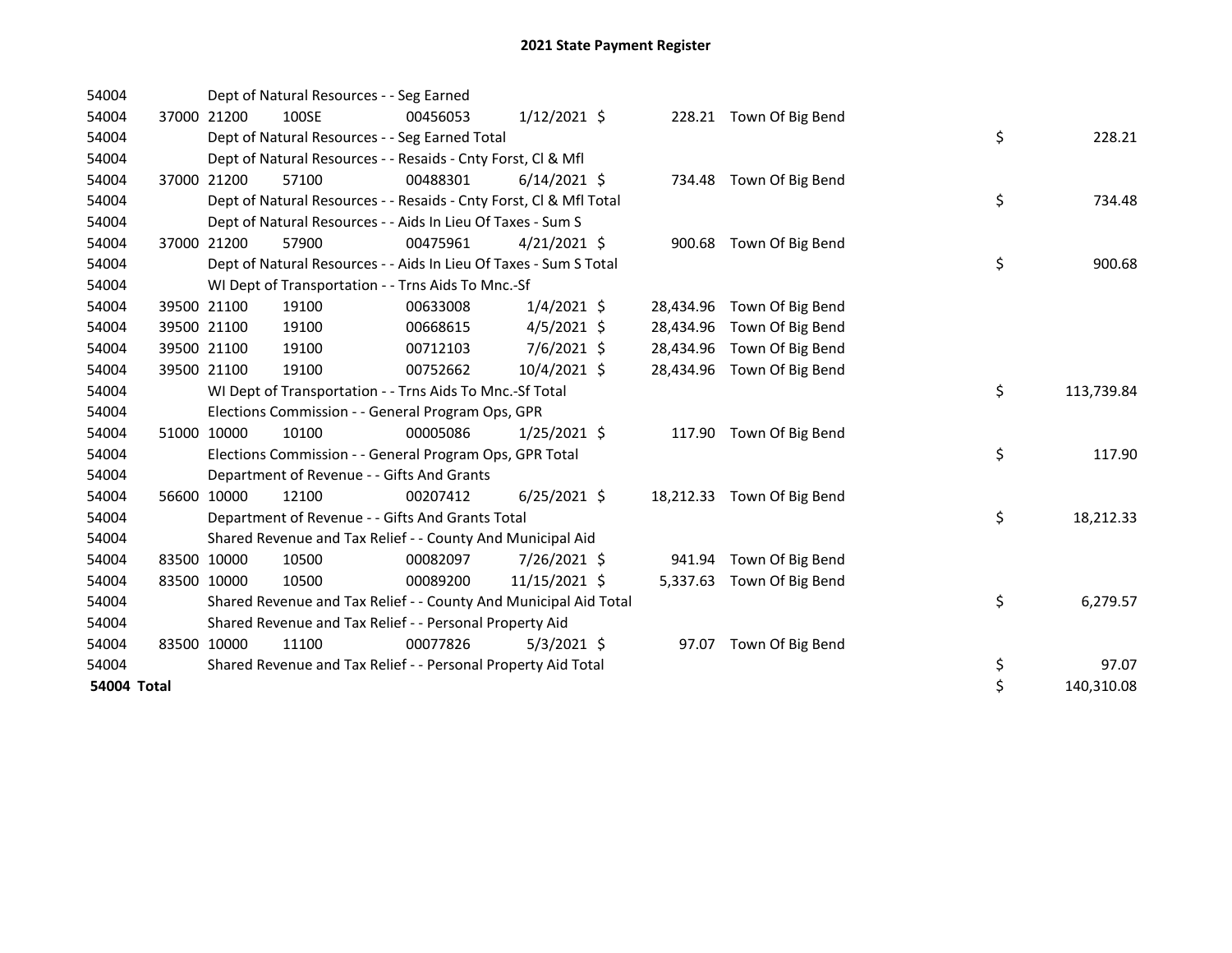| 54006       |             |             | Dept of Safety & Prof Services - - Fire Dues Distribution          |          |                |        |                             |    |           |
|-------------|-------------|-------------|--------------------------------------------------------------------|----------|----------------|--------|-----------------------------|----|-----------|
| 54006       | 16500 10000 |             | 22500                                                              | 00041442 | $7/16/2021$ \$ |        | 299.22 Town Of Big Falls    |    |           |
| 54006       |             |             | Dept of Safety & Prof Services - - Fire Dues Distribution Total    |          |                |        |                             | \$ | 299.22    |
| 54006       |             |             | Dept of Natural Resources - - Aids In Lieu Of Taxes - Gener        |          |                |        |                             |    |           |
| 54006       |             | 37000 10000 | 50300                                                              | 00455854 | $1/13/2021$ \$ |        | 1,876.32 Town Of Big Falls  |    |           |
| 54006       |             |             | Dept of Natural Resources - - Aids In Lieu Of Taxes - Gener Total  |          |                |        |                             | \$ | 1,876.32  |
| 54006       |             |             | Dept of Natural Resources - - Seg Earned                           |          |                |        |                             |    |           |
| 54006       |             | 37000 21200 | 100SE                                                              | 00456054 | $1/12/2021$ \$ |        | 8,653.79 Town Of Big Falls  |    |           |
| 54006       |             | 37000 21200 | 100SE                                                              | 00474028 | $4/15/2021$ \$ |        | 2,027.60 Town Of Big Falls  |    |           |
| 54006       |             |             | Dept of Natural Resources - - Seg Earned Total                     |          |                |        |                             | \$ | 10,681.39 |
| 54006       |             |             | Dept of Natural Resources - - Resaids - Cnty Forst, Cl & Mfl       |          |                |        |                             |    |           |
| 54006       |             | 37000 21200 | 57100                                                              | 00488302 | $6/14/2021$ \$ |        | 1,902.74 Town Of Big Falls  |    |           |
| 54006       |             |             | Dept of Natural Resources - - Resaids - Cnty Forst, Cl & Mfl Total |          |                |        |                             | \$ | 1,902.74  |
| 54006       |             |             | Dept of Natural Resources - - Aids In Lieu Of Taxes - Sum S        |          |                |        |                             |    |           |
| 54006       |             | 37000 21200 | 57900                                                              | 00475912 | $4/21/2021$ \$ |        | 913.13 Town Of Big Falls    |    |           |
| 54006       | 37000 21200 |             | 57900                                                              | 00475913 | $4/21/2021$ \$ | 586.87 | Town Of Big Falls           |    |           |
| 54006       |             |             | Dept of Natural Resources - - Aids In Lieu Of Taxes - Sum S Total  |          |                |        |                             | \$ | 1,500.00  |
| 54006       |             |             | WI Dept of Transportation - - Trns Aids To Mnc.-Sf                 |          |                |        |                             |    |           |
| 54006       |             | 39500 21100 | 19100                                                              | 00633009 | $1/4/2021$ \$  |        | 6,055.75 Town Of Big Falls  |    |           |
| 54006       |             | 39500 21100 | 19100                                                              | 00668616 | $4/5/2021$ \$  |        | 6,055.75 Town Of Big Falls  |    |           |
| 54006       | 39500 21100 |             | 19100                                                              | 00712104 | 7/6/2021 \$    |        | 6,055.75 Town Of Big Falls  |    |           |
| 54006       |             | 39500 21100 | 19100                                                              | 00752663 | 10/4/2021 \$   |        | 6,055.78 Town Of Big Falls  |    |           |
| 54006       |             |             | WI Dept of Transportation - - Trns Aids To Mnc.-Sf Total           |          |                |        |                             | \$ | 24,223.03 |
| 54006       |             |             | Shared Revenue and Tax Relief - - County And Municipal Aid         |          |                |        |                             |    |           |
| 54006       | 83500 10000 |             | 10500                                                              | 00082098 | 7/26/2021 \$   |        | 2,533.58 Town Of Big Falls  |    |           |
| 54006       |             | 83500 10000 | 10500                                                              | 00089201 | 11/15/2021 \$  |        | 14,356.94 Town Of Big Falls |    |           |
| 54006       |             |             | Shared Revenue and Tax Relief - - County And Municipal Aid Total   |          |                |        |                             | \$ | 16,890.52 |
| 54006       |             |             | Shared Revenue and Tax Relief - - Utility Aid                      |          |                |        |                             |    |           |
| 54006       | 83500 10000 |             | 11000                                                              | 00082098 | 7/26/2021 \$   |        | 2,111.82 Town Of Big Falls  |    |           |
| 54006       | 83500 10000 |             | 11000                                                              | 00089201 | 11/15/2021 \$  |        | 11,778.78 Town Of Big Falls |    |           |
| 54006       |             |             | Shared Revenue and Tax Relief - - Utility Aid Total                |          |                |        |                             | \$ | 13,890.60 |
| 54006 Total |             |             |                                                                    |          |                |        |                             | \$ | 71,263.82 |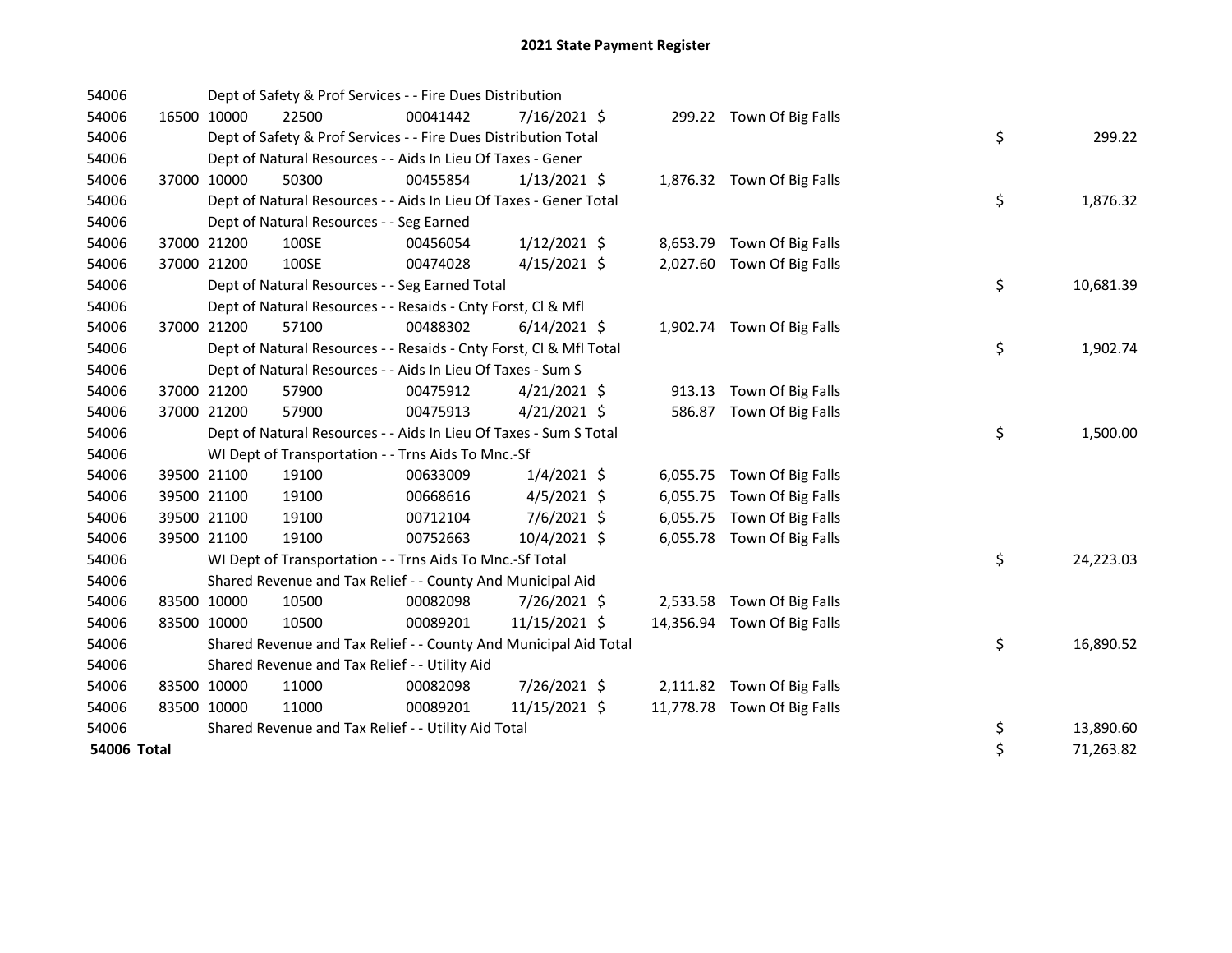| 54008       |             |             | Dept of Safety & Prof Services - - Fire Dues Distribution            |          |                |          |                               |                 |
|-------------|-------------|-------------|----------------------------------------------------------------------|----------|----------------|----------|-------------------------------|-----------------|
| 54008       |             | 16500 10000 | 22500                                                                | 00041444 | $7/16/2021$ \$ |          | 101.23 Town Of Cedar Rapids   |                 |
| 54008       |             |             | Dept of Safety & Prof Services - - Fire Dues Distribution Total      |          |                |          |                               | \$<br>101.23    |
| 54008       |             |             | Dept of Natural Resources - - Aids In Lieu Of Taxes - Gener          |          |                |          |                               |                 |
| 54008       |             | 37000 10000 | 50300                                                                | 00455842 | $1/13/2021$ \$ |          | 421.19 Town Of Cedar Rapids   |                 |
| 54008       |             |             | Dept of Natural Resources - - Aids In Lieu Of Taxes - Gener Total    |          |                |          |                               | \$<br>421.19    |
| 54008       |             |             | Dept of Natural Resources - - Resaids - Cnty Forst, Cl & Mfl         |          |                |          |                               |                 |
| 54008       |             | 37000 21200 | 57100                                                                | 00488303 | $6/14/2021$ \$ |          | 3,256.36 Town Of Cedar Rapids |                 |
| 54008       |             |             | Dept of Natural Resources - - Resaids - Cnty Forst, Cl & Mfl Total   |          |                |          |                               | \$<br>3,256.36  |
| 54008       |             |             | Dept of Natural Resources - - Aids In Lieu Of Taxes - Sum S          |          |                |          |                               |                 |
| 54008       |             | 37000 21200 | 57900                                                                | 00475142 | $4/21/2021$ \$ |          | 7,446.14 Town Of Cedar Rapids |                 |
| 54008       |             |             | Dept of Natural Resources - - Aids In Lieu Of Taxes - Sum S Total    |          |                |          |                               | \$<br>7,446.14  |
| 54008       |             |             | WI Dept of Transportation - - Trns Aids To Mnc.-Sf                   |          |                |          |                               |                 |
| 54008       |             | 39500 21100 | 19100                                                                | 00633010 | $1/4/2021$ \$  |          | 8,714.83 Town Of Cedar Rapids |                 |
| 54008       |             | 39500 21100 | 19100                                                                | 00668617 | $4/5/2021$ \$  | 8,714.83 | Town Of Cedar Rapids          |                 |
| 54008       |             | 39500 21100 | 19100                                                                | 00712105 | $7/6/2021$ \$  | 8,714.83 | Town Of Cedar Rapids          |                 |
| 54008       | 39500 21100 |             | 19100                                                                | 00752664 | $10/4/2021$ \$ |          | 8,714.86 Town Of Cedar Rapids |                 |
| 54008       |             |             | WI Dept of Transportation - - Trns Aids To Mnc.-Sf Total             |          |                |          |                               | \$<br>34,859.35 |
| 54008       |             |             | WI Dept of Transportation - - Supplemental Transportation Aids       |          |                |          |                               |                 |
| 54008       |             | 39500 21100 | 19600                                                                | 00633706 | $1/4/2021$ \$  |          | 6,151.65 Town Of Cedar Rapids |                 |
| 54008       |             |             | WI Dept of Transportation - - Supplemental Transportation Aids Total |          |                |          |                               | \$<br>6,151.65  |
| 54008       |             |             | Department of Revenue - - Gifts And Grants                           |          |                |          |                               |                 |
| 54008       |             | 56600 10000 | 12100                                                                | 00209549 | 7/13/2021 \$   | 2,198.04 | Town Of Cedar Rapids          |                 |
| 54008       |             |             | Department of Revenue - - Gifts And Grants Total                     |          |                |          |                               | \$<br>2,198.04  |
| 54008       |             |             | Shared Revenue and Tax Relief - - County And Municipal Aid           |          |                |          |                               |                 |
| 54008       |             | 83500 10000 | 10500                                                                | 00082099 | 7/26/2021 \$   | 79.86    | Town Of Cedar Rapids          |                 |
| 54008       | 83500 10000 |             | 10500                                                                | 00089202 | 11/15/2021 \$  | 452.57   | Town Of Cedar Rapids          |                 |
| 54008       |             |             | Shared Revenue and Tax Relief - - County And Municipal Aid Total     |          |                |          |                               | \$<br>532.43    |
| 54008 Total |             |             |                                                                      |          |                |          |                               | \$<br>54,966.39 |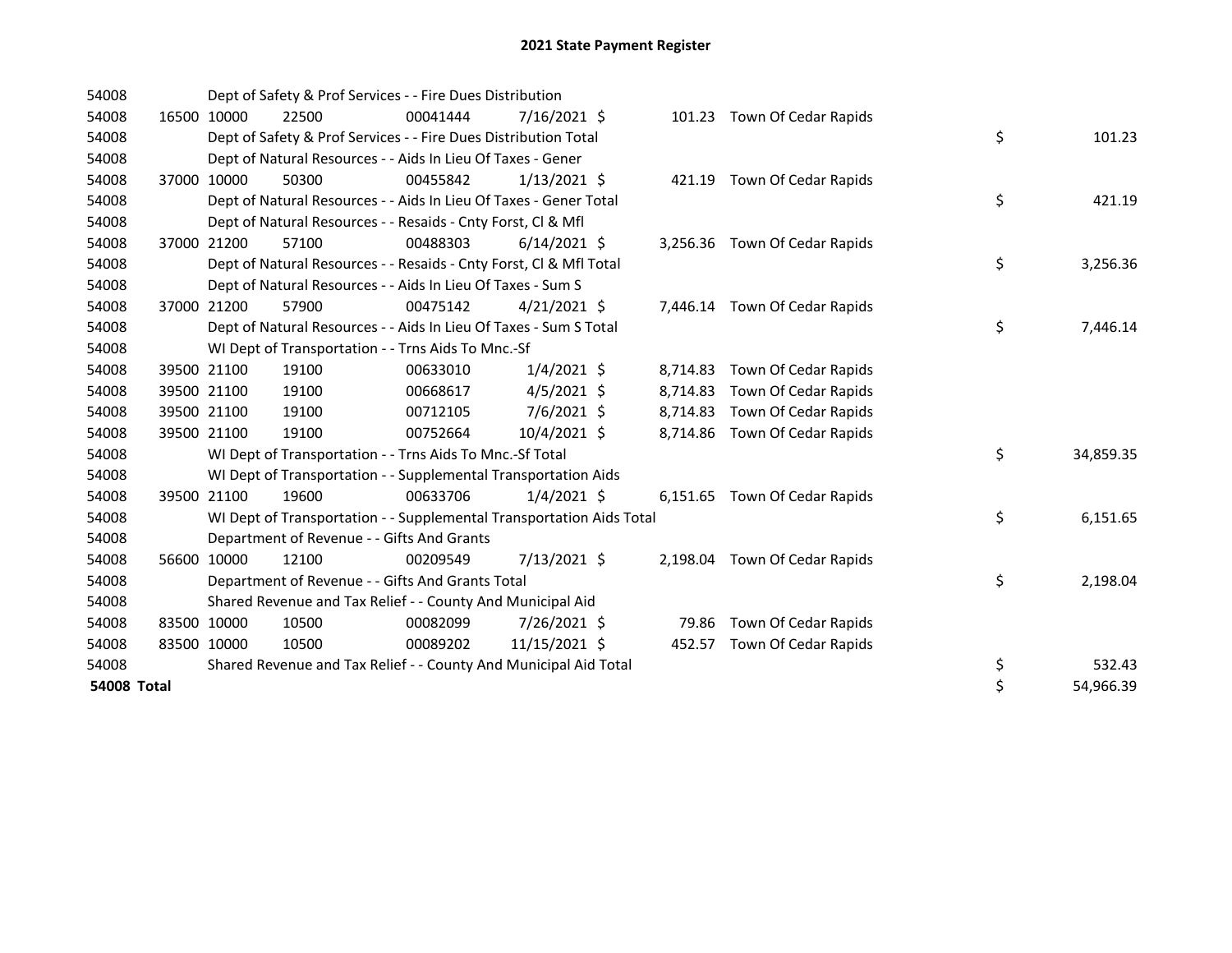| 54010              |       |             | Dept of Safety & Prof Services - - Fire Dues Distribution          |          |                |      |                         |    |            |
|--------------------|-------|-------------|--------------------------------------------------------------------|----------|----------------|------|-------------------------|----|------------|
| 54010              |       | 16500 10000 | 22500                                                              | 00041446 | $7/15/2021$ \$ |      | 2,114.20 Town Of Dewey  |    |            |
| 54010              |       |             | Dept of Safety & Prof Services - - Fire Dues Distribution Total    |          |                |      |                         | \$ | 2,114.20   |
| 54010              |       |             | Dept of Natural Resources - - Resaids - Cnty Forst, Cl & Mfl       |          |                |      |                         |    |            |
| 54010              |       | 37000 21200 | 57100                                                              | 00488304 | $6/14/2021$ \$ |      | 774.52 Town Of Dewey    |    |            |
| 54010              |       |             | Dept of Natural Resources - - Resaids - Cnty Forst, CI & Mfl Total |          |                |      |                         | \$ | 774.52     |
| 54010              |       |             | Dept of Natural Resources - - Fin Asst For Responsible Units       |          |                |      |                         |    |            |
| 54010              | 37000 | 27400       | 67000                                                              | 00483035 | $5/21/2021$ \$ |      | 2,853.46 Town Of Dewey  |    |            |
| 54010              |       |             | Dept of Natural Resources - - Fin Asst For Responsible Units Total |          |                |      |                         | \$ | 2,853.46   |
| 54010              |       |             | WI Dept of Transportation - - Trns Aids To Mnc.-Sf                 |          |                |      |                         |    |            |
| 54010              |       | 39500 21100 | 19100                                                              | 00633011 | $1/4/2021$ \$  |      | 26,168.31 Town Of Dewey |    |            |
| 54010              |       | 39500 21100 | 19100                                                              | 00668618 | $4/5/2021$ \$  |      | 26,168.31 Town Of Dewey |    |            |
| 54010              |       | 39500 21100 | 19100                                                              | 00712106 | $7/6/2021$ \$  |      | 26,168.31 Town Of Dewey |    |            |
| 54010              |       | 39500 21100 | 19100                                                              | 00752665 | 10/4/2021 \$   |      | 26,168.31 Town Of Dewey |    |            |
| 54010              |       |             | WI Dept of Transportation - - Trns Aids To Mnc.-Sf Total           |          |                |      |                         | \$ | 104,673.24 |
| 54010              |       |             | Department of Revenue - - Gifts And Grants                         |          |                |      |                         |    |            |
| 54010              |       | 56600 10000 | 12100                                                              | 00207413 | $6/25/2021$ \$ |      | 27,213.82 Town Of Dewey |    |            |
| 54010              |       |             | Department of Revenue - - Gifts And Grants Total                   |          |                |      |                         | \$ | 27,213.82  |
| 54010              |       |             | Shared Revenue and Tax Relief - - County And Municipal Aid         |          |                |      |                         |    |            |
| 54010              |       | 83500 10000 | 10500                                                              | 00082100 | 7/26/2021 \$   |      | 1,440.39 Town Of Dewey  |    |            |
| 54010              |       | 83500 10000 | 10500                                                              | 00089203 | 11/15/2021 \$  |      | 8,162.18 Town Of Dewey  |    |            |
| 54010              |       |             | Shared Revenue and Tax Relief - - County And Municipal Aid Total   |          |                |      |                         | \$ | 9,602.57   |
| 54010              |       |             | Shared Revenue and Tax Relief - - Utility Aid                      |          |                |      |                         |    |            |
| 54010              |       | 83500 10000 | 11000                                                              | 00082100 | 7/26/2021 \$   |      | 9,002.11 Town Of Dewey  |    |            |
| 54010              |       | 83500 10000 | 11000                                                              | 00089203 | 11/15/2021 \$  |      | 52,197.87 Town Of Dewey |    |            |
| 54010              |       |             | Shared Revenue and Tax Relief - - Utility Aid Total                |          |                |      |                         | \$ | 61,199.98  |
| 54010              |       |             | Shared Revenue and Tax Relief - - Personal Property Aid            |          |                |      |                         |    |            |
| 54010              |       | 83500 10000 | 11100                                                              | 00077827 | $5/3/2021$ \$  | 0.34 | Town Of Dewey           |    |            |
| 54010              |       |             | Shared Revenue and Tax Relief - - Personal Property Aid Total      |          |                |      |                         | \$ | 0.34       |
| <b>54010 Total</b> |       |             |                                                                    |          |                |      |                         | \$ | 208,432.13 |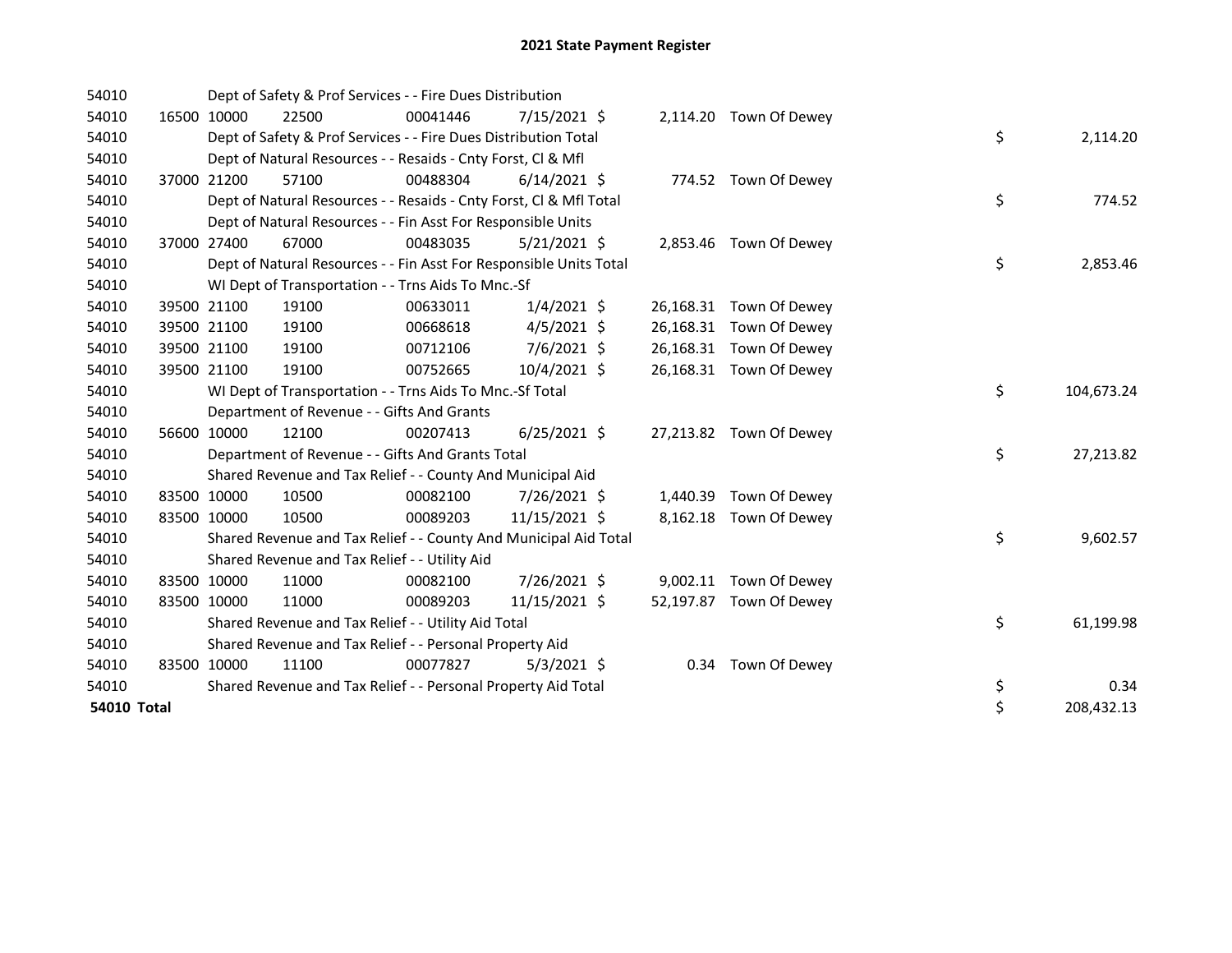| 54012              |             |             | Dept of Safety & Prof Services - - Fire Dues Distribution            |          |                |  |                            |    |            |
|--------------------|-------------|-------------|----------------------------------------------------------------------|----------|----------------|--|----------------------------|----|------------|
| 54012              |             | 16500 10000 | 22500                                                                | 00041447 | 7/16/2021 \$   |  | 2,629.32 Town Of Flambeau  |    |            |
| 54012              |             |             | Dept of Safety & Prof Services - - Fire Dues Distribution Total      |          |                |  |                            | \$ | 2,629.32   |
| 54012              |             |             | Dept of Natural Resources - - Resaids - Cnty Forst, CI & Mfl         |          |                |  |                            |    |            |
| 54012              |             | 37000 21200 | 57100                                                                | 00488305 | $6/14/2021$ \$ |  | 554.97 Town Of Flambeau    |    |            |
| 54012              |             |             | Dept of Natural Resources - - Resaids - Cnty Forst, Cl & Mfl Total   |          |                |  |                            | \$ | 554.97     |
| 54012              |             |             | WI Dept of Transportation - - Trns Aids To Mnc.-Sf                   |          |                |  |                            |    |            |
| 54012              |             | 39500 21100 | 19100                                                                | 00633012 | $1/4/2021$ \$  |  | 28,310.13 Town Of Flambeau |    |            |
| 54012              |             | 39500 21100 | 19100                                                                | 00668619 | $4/5/2021$ \$  |  | 28,310.13 Town Of Flambeau |    |            |
| 54012              |             | 39500 21100 | 19100                                                                | 00712107 | 7/6/2021 \$    |  | 28,310.13 Town Of Flambeau |    |            |
| 54012              |             | 39500 21100 | 19100                                                                | 00752666 | 10/4/2021 \$   |  | 28,310.13 Town Of Flambeau |    |            |
| 54012              |             |             | WI Dept of Transportation - - Trns Aids To Mnc.-Sf Total             |          |                |  |                            | \$ | 113,240.52 |
| 54012              |             |             | Department of Administration - - Hv Trans Ln Annual Impact Fee       |          |                |  |                            |    |            |
| 54012              |             | 50500 10000 | 17400                                                                | 00144456 | $5/3/2021$ \$  |  | 15,948.00 Town Of Flambeau |    |            |
| 54012              |             |             | Department of Administration - - Hv Trans Ln Annual Impact Fee Total |          |                |  |                            | \$ | 15,948.00  |
| 54012              |             |             | Department of Revenue - - Gifts And Grants                           |          |                |  |                            |    |            |
| 54012              |             | 56600 10000 | 12100                                                                | 00207414 | $6/25/2021$ \$ |  | 55,683.67 Town Of Flambeau |    |            |
| 54012              |             |             | Department of Revenue - - Gifts And Grants Total                     |          |                |  |                            | \$ | 55,683.67  |
| 54012              |             |             | Shared Revenue and Tax Relief - - County And Municipal Aid           |          |                |  |                            |    |            |
| 54012              | 83500 10000 |             | 10500                                                                | 00082101 | 7/26/2021 \$   |  | 6,098.53 Town Of Flambeau  |    |            |
| 54012              |             | 83500 10000 | 10500                                                                | 00089204 | 11/15/2021 \$  |  | 34,558.32 Town Of Flambeau |    |            |
| 54012              |             |             | Shared Revenue and Tax Relief - - County And Municipal Aid Total     |          |                |  |                            | \$ | 40,656.85  |
| 54012              |             |             | Shared Revenue and Tax Relief - - Exempt Computer Aid                |          |                |  |                            |    |            |
| 54012              |             | 83500 10000 | 10900                                                                | 00084650 | 7/26/2021 \$   |  | 40.53 Town Of Flambeau     |    |            |
| 54012              |             |             | Shared Revenue and Tax Relief - - Exempt Computer Aid Total          |          |                |  |                            | \$ | 40.53      |
| 54012              |             |             | Shared Revenue and Tax Relief - - Utility Aid                        |          |                |  |                            |    |            |
| 54012              |             | 83500 10000 | 11000                                                                | 00082101 | 7/26/2021 \$   |  | 3,227.42 Town Of Flambeau  |    |            |
| 54012              |             | 83500 10000 | 11000                                                                | 00089204 | 11/15/2021 \$  |  | 20,457.23 Town Of Flambeau |    |            |
| 54012              |             |             | Shared Revenue and Tax Relief - - Utility Aid Total                  |          |                |  |                            | \$ | 23,684.65  |
| 54012              |             |             | Shared Revenue and Tax Relief - - Personal Property Aid              |          |                |  |                            |    |            |
| 54012              |             | 83500 10000 | 11100                                                                | 00077828 | $5/3/2021$ \$  |  | 321.93 Town Of Flambeau    |    |            |
| 54012              |             |             | Shared Revenue and Tax Relief - - Personal Property Aid Total        |          |                |  |                            | \$ | 321.93     |
| 54012              |             |             | Shared Revenue and Tax Relief - - Lottery & Gaming Credit            |          |                |  |                            |    |            |
| 54012              |             | 83500 52100 | 36300                                                                | 00074377 | $3/22/2021$ \$ |  | 1,019.88 Town Of Flambeau  |    |            |
| 54012              |             |             | Shared Revenue and Tax Relief - - Lottery & Gaming Credit Total      |          |                |  |                            | \$ | 1,019.88   |
| <b>54012 Total</b> |             |             |                                                                      |          |                |  |                            | \$ | 253,780.32 |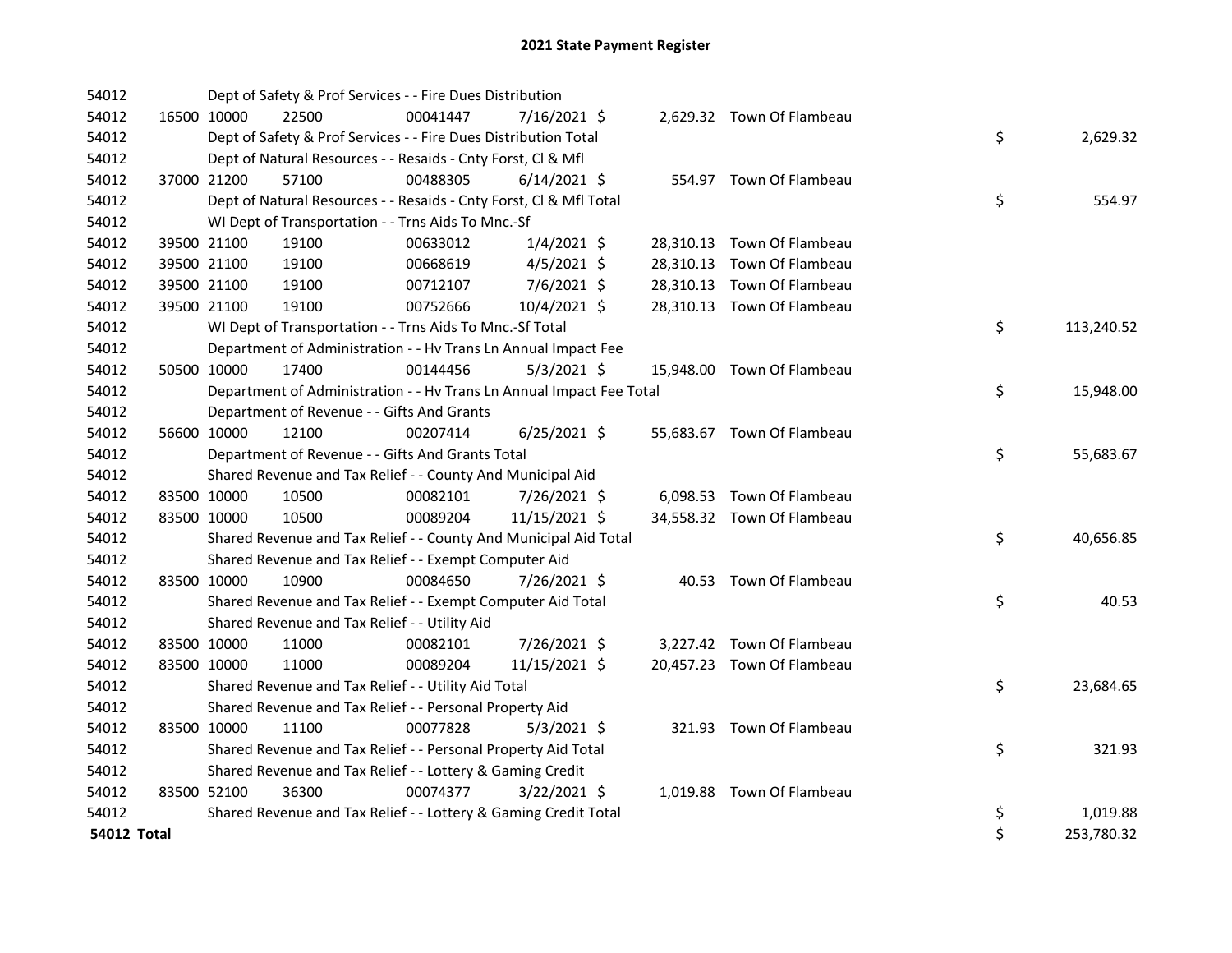| 54014 |             | Dept of Safety & Prof Services - - Fire Dues Distribution            |          |                |  |                         |    |            |
|-------|-------------|----------------------------------------------------------------------|----------|----------------|--|-------------------------|----|------------|
| 54014 | 16500 10000 | 22500                                                                | 00041449 | 7/16/2021 \$   |  | 1,866.14 Town Of Grant  |    |            |
| 54014 |             | Dept of Safety & Prof Services - - Fire Dues Distribution Total      |          |                |  |                         | \$ | 1,866.14   |
| 54014 |             | Dept of Natural Resources - - Aids In Lieu Of Taxes - Gener          |          |                |  |                         |    |            |
| 54014 | 37000 10000 | 50300                                                                | 00475905 | $4/21/2021$ \$ |  | 2.60 Town Of Grant      |    |            |
| 54014 |             | Dept of Natural Resources - - Aids In Lieu Of Taxes - Gener Total    |          |                |  |                         | \$ | 2.60       |
| 54014 |             | Dept of Natural Resources - - Resaids - Cnty Forst, Cl & Mfl         |          |                |  |                         |    |            |
| 54014 | 37000 21200 | 57100                                                                | 00488306 | $6/14/2021$ \$ |  | 303.84 Town Of Grant    |    |            |
| 54014 |             | Dept of Natural Resources - - Resaids - Cnty Forst, Cl & Mfl Total   |          |                |  |                         | \$ | 303.84     |
| 54014 |             | Dept of Natural Resources - - Aids In Lieu Of Taxes - Sum S          |          |                |  |                         |    |            |
| 54014 | 37000 21200 | 57900                                                                | 00475906 | $4/21/2021$ \$ |  | 0.26 Town Of Grant      |    |            |
| 54014 |             | Dept of Natural Resources - - Aids In Lieu Of Taxes - Sum S Total    |          |                |  |                         | \$ | 0.26       |
| 54014 |             | WI Dept of Transportation - - Trns Aids To Mnc.-Sf                   |          |                |  |                         |    |            |
| 54014 | 39500 21100 | 19100                                                                | 00633013 | $1/4/2021$ \$  |  | 27,692.55 Town Of Grant |    |            |
| 54014 | 39500 21100 | 19100                                                                | 00668620 | $4/5/2021$ \$  |  | 27,692.55 Town Of Grant |    |            |
| 54014 | 39500 21100 | 19100                                                                | 00712108 | 7/6/2021 \$    |  | 27,692.55 Town Of Grant |    |            |
| 54014 | 39500 21100 | 19100                                                                | 00752667 | 10/4/2021 \$   |  | 27,692.55 Town Of Grant |    |            |
| 54014 |             | WI Dept of Transportation - - Trns Aids To Mnc.-Sf Total             |          |                |  |                         | \$ | 110,770.20 |
| 54014 |             | Department of Administration - - Hv Trans Ln Annual Impact Fee       |          |                |  |                         |    |            |
| 54014 | 50500 10000 | 17400                                                                | 00144461 | $5/3/2021$ \$  |  | 39,969.00 Town Of Grant |    |            |
| 54014 |             | Department of Administration - - Hv Trans Ln Annual Impact Fee Total |          |                |  |                         | \$ | 39,969.00  |
| 54014 |             | Department of Revenue - - Gifts And Grants                           |          |                |  |                         |    |            |
| 54014 | 56600 10000 | 12100                                                                | 00207415 | $6/25/2021$ \$ |  | 42,914.11 Town Of Grant |    |            |
| 54014 |             | Department of Revenue - - Gifts And Grants Total                     |          |                |  |                         | \$ | 42,914.11  |
| 54014 |             | Shared Revenue and Tax Relief - - County And Municipal Aid           |          |                |  |                         |    |            |
| 54014 | 83500 10000 | 10500                                                                | 00082102 | 7/26/2021 \$   |  | 9,638.36 Town Of Grant  |    |            |
| 54014 | 83500 10000 | 10500                                                                | 00089205 | 11/15/2021 \$  |  | 54,617.35 Town Of Grant |    |            |
| 54014 |             | Shared Revenue and Tax Relief - - County And Municipal Aid Total     |          |                |  |                         | \$ | 64,255.71  |
| 54014 |             | Shared Revenue and Tax Relief - - Exempt Computer Aid                |          |                |  |                         |    |            |
| 54014 | 83500 10000 | 10900                                                                | 00084651 | 7/26/2021 \$   |  | 20.78 Town Of Grant     |    |            |
| 54014 |             | Shared Revenue and Tax Relief - - Exempt Computer Aid Total          |          |                |  |                         | \$ | 20.78      |
| 54014 |             | Shared Revenue and Tax Relief - - Utility Aid                        |          |                |  |                         |    |            |
| 54014 | 83500 10000 | 11000                                                                | 00082102 | 7/26/2021 \$   |  | 31.80 Town Of Grant     |    |            |
| 54014 | 83500 10000 | 11000                                                                | 00089205 | 11/15/2021 \$  |  | 188.91 Town Of Grant    |    |            |
| 54014 |             | Shared Revenue and Tax Relief - - Utility Aid Total                  |          |                |  |                         | \$ | 220.71     |
| 54014 |             | Shared Revenue and Tax Relief - - Personal Property Aid              |          |                |  |                         |    |            |
|       |             |                                                                      |          |                |  |                         |    |            |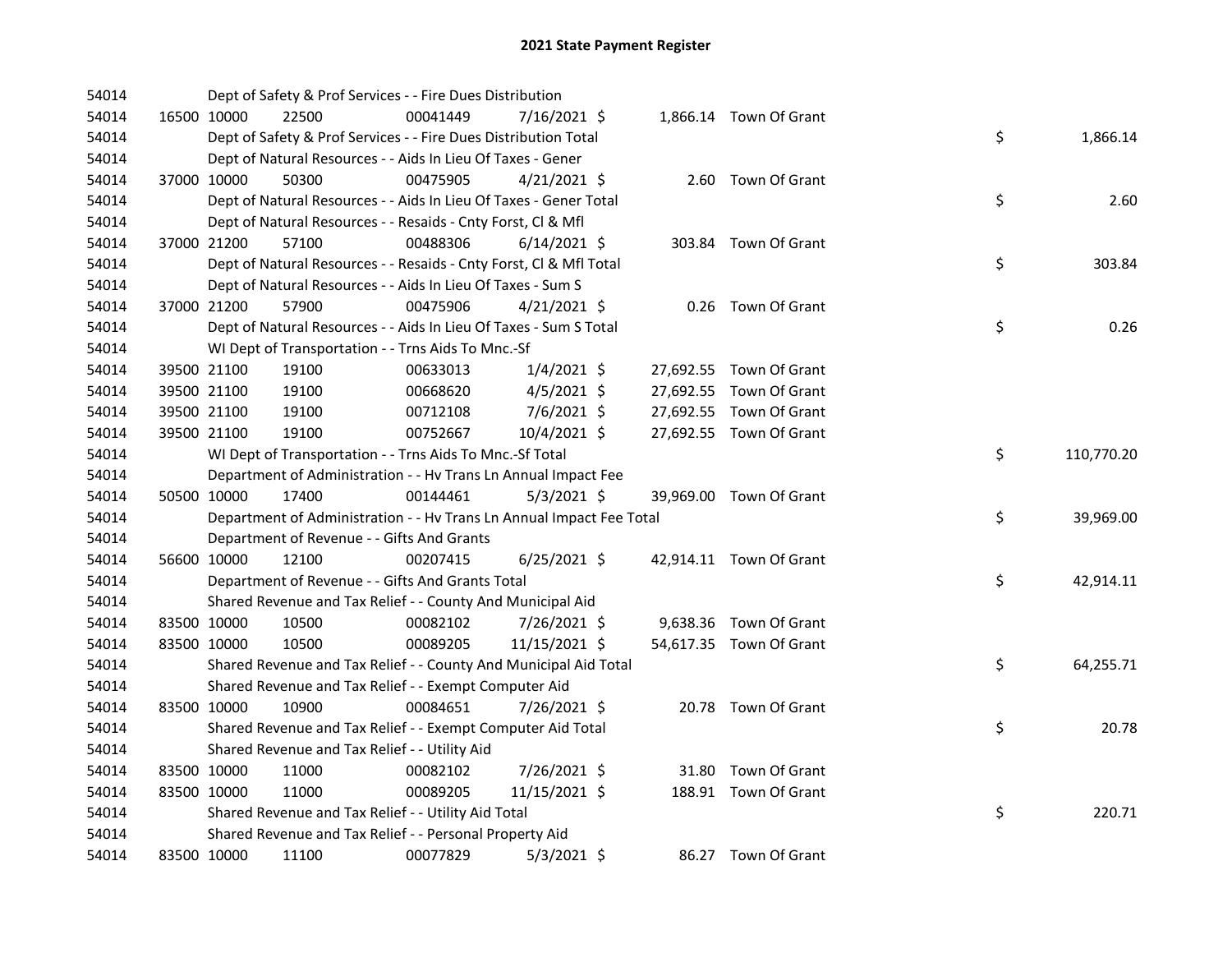| 54014       | Shared Revenue and Tax Relief - - Personal Property Aid Total | 86.27      |
|-------------|---------------------------------------------------------------|------------|
| 54014 Total |                                                               | 260,409.62 |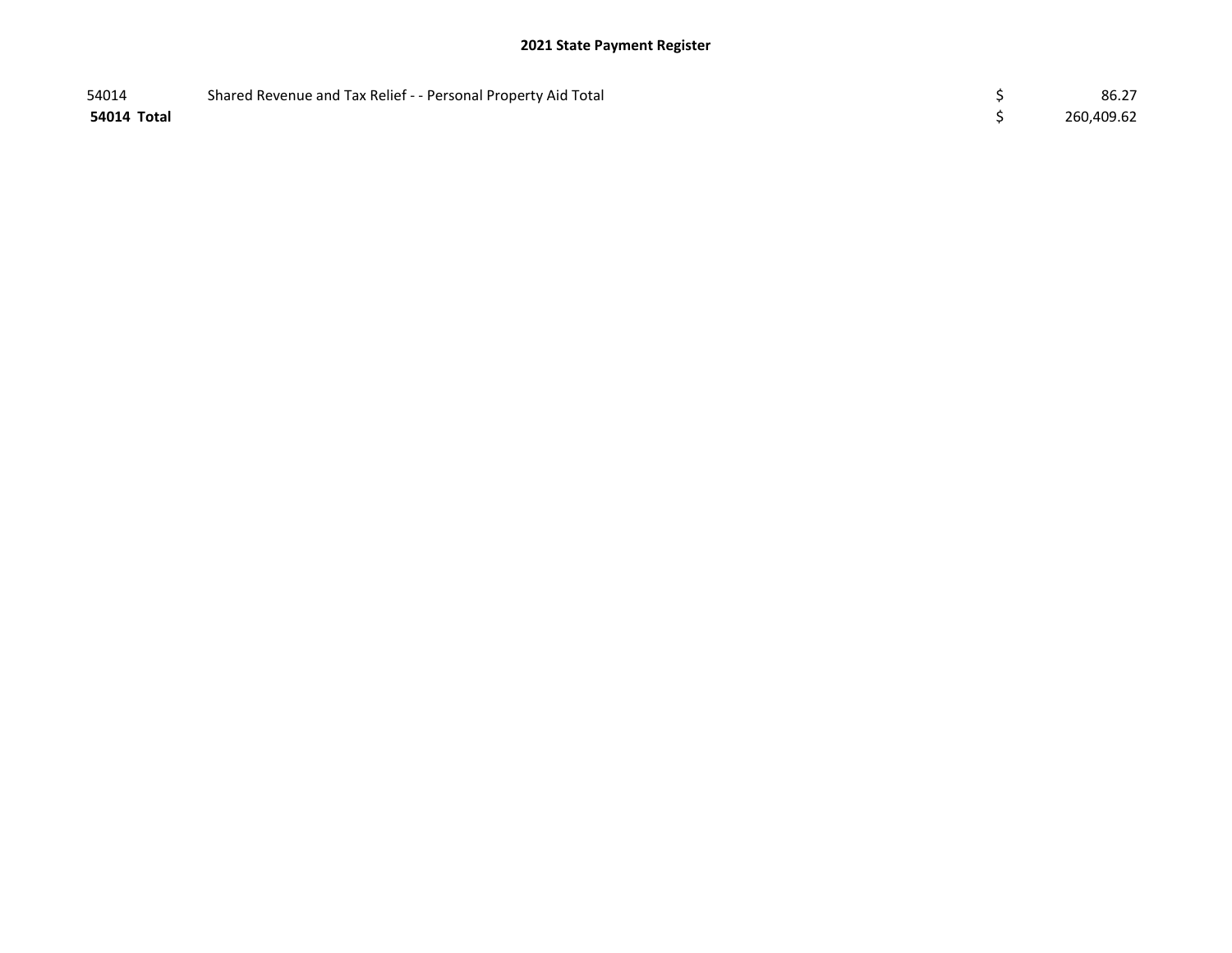| 54016       |             |             | Dept of Safety & Prof Services - - Fire Dues Distribution            |          |                |  |                        |    |            |
|-------------|-------------|-------------|----------------------------------------------------------------------|----------|----------------|--|------------------------|----|------------|
| 54016       | 16500 10000 |             | 22500                                                                | 00041450 | 7/16/2021 \$   |  | 848.39 Town Of Grow    |    |            |
| 54016       |             |             | Dept of Safety & Prof Services - - Fire Dues Distribution Total      |          |                |  |                        | \$ | 848.39     |
| 54016       |             |             | Dept of Natural Resources - - Resaids - Cnty Forst, CI & Mfl         |          |                |  |                        |    |            |
| 54016       |             | 37000 21200 | 57100                                                                | 00488307 | $6/14/2021$ \$ |  | 168.29 Town Of Grow    |    |            |
| 54016       |             |             | Dept of Natural Resources - - Resaids - Cnty Forst, Cl & Mfl Total   |          |                |  |                        | \$ | 168.29     |
| 54016       |             |             | Dept of Natural Resources - - Fin Asst For Responsible Units         |          |                |  |                        |    |            |
| 54016       |             | 37000 27400 | 67000                                                                | 00483737 | $5/21/2021$ \$ |  | 1,376.87 Town Of Grow  |    |            |
| 54016       |             |             | Dept of Natural Resources - - Fin Asst For Responsible Units Total   |          |                |  |                        | \$ | 1,376.87   |
| 54016       |             |             | WI Dept of Transportation - - Trns Aids To Mnc.-Sf                   |          |                |  |                        |    |            |
| 54016       |             | 39500 21100 | 19100                                                                | 00633014 | $1/4/2021$ \$  |  | 19,597.81 Town Of Grow |    |            |
| 54016       |             | 39500 21100 | 19100                                                                | 00668621 | $4/5/2021$ \$  |  | 19,597.81 Town Of Grow |    |            |
| 54016       |             | 39500 21100 | 19100                                                                | 00712109 | 7/6/2021 \$    |  | 19,597.81 Town Of Grow |    |            |
| 54016       |             | 39500 21100 | 19100                                                                | 00752668 | 10/4/2021 \$   |  | 19,597.82 Town Of Grow |    |            |
| 54016       |             |             | WI Dept of Transportation - - Trns Aids To Mnc.-Sf Total             |          |                |  |                        | \$ | 78,391.25  |
| 54016       |             |             | WI Dept of Transportation - - Supplemental Transportation Aids       |          |                |  |                        |    |            |
| 54016       |             | 39500 21100 | 19600                                                                | 00633707 | $1/4/2021$ \$  |  | 13,833.75 Town Of Grow |    |            |
| 54016       |             |             | WI Dept of Transportation - - Supplemental Transportation Aids Total |          |                |  |                        | \$ | 13,833.75  |
| 54016       |             |             | Department of Revenue - - Gifts And Grants                           |          |                |  |                        |    |            |
| 54016       |             | 56600 10000 | 12100                                                                | 00207416 | $6/25/2021$ \$ |  | 22,294.40 Town Of Grow |    |            |
| 54016       |             |             | Department of Revenue - - Gifts And Grants Total                     |          |                |  |                        | \$ | 22,294.40  |
| 54016       |             |             | Shared Revenue and Tax Relief - - County And Municipal Aid           |          |                |  |                        |    |            |
| 54016       | 83500 10000 |             | 10500                                                                | 00082103 | 7/26/2021 \$   |  | 3,587.42 Town Of Grow  |    |            |
| 54016       | 83500 10000 |             | 10500                                                                | 00089206 | 11/15/2021 \$  |  | 20,328.70 Town Of Grow |    |            |
| 54016       |             |             | Shared Revenue and Tax Relief - - County And Municipal Aid Total     |          |                |  |                        | \$ | 23,916.12  |
| 54016       |             |             | Shared Revenue and Tax Relief - - Exempt Computer Aid                |          |                |  |                        |    |            |
| 54016       | 83500 10000 |             | 10900                                                                | 00084652 | 7/26/2021 \$   |  | 1.03 Town Of Grow      |    |            |
| 54016       |             |             | Shared Revenue and Tax Relief - - Exempt Computer Aid Total          |          |                |  |                        | \$ | 1.03       |
| 54016       |             |             | Shared Revenue and Tax Relief - - Personal Property Aid              |          |                |  |                        |    |            |
| 54016       | 83500 10000 |             | 11100                                                                | 00077830 | $5/3/2021$ \$  |  | 173.41 Town Of Grow    |    |            |
| 54016       |             |             | Shared Revenue and Tax Relief - - Personal Property Aid Total        |          |                |  |                        | \$ | 173.41     |
| 54016 Total |             |             |                                                                      |          |                |  |                        | \$ | 141,003.51 |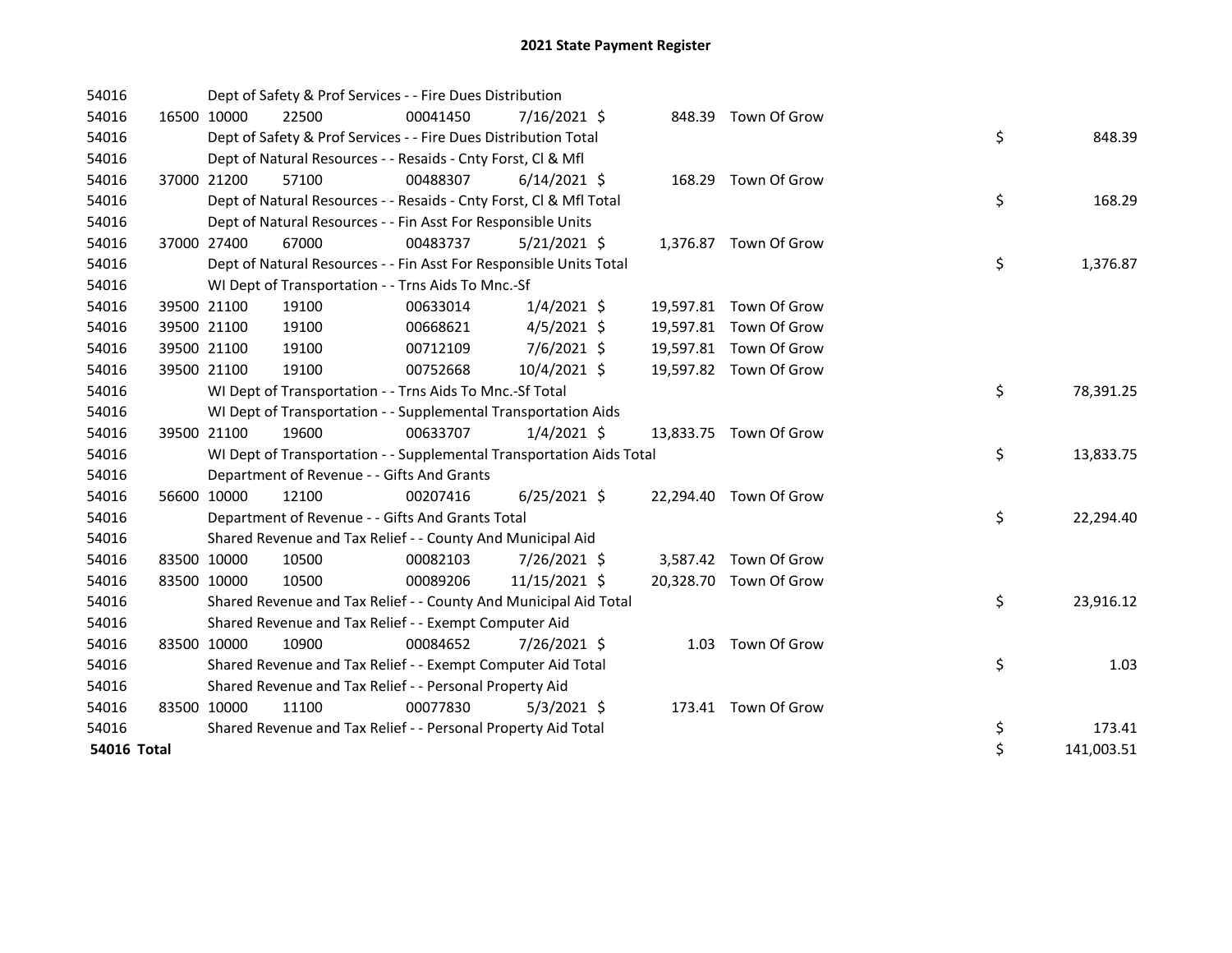| 54018       |             | Dept of Safety & Prof Services - - Fire Dues Distribution            |          |                |  |                           |    |            |
|-------------|-------------|----------------------------------------------------------------------|----------|----------------|--|---------------------------|----|------------|
| 54018       | 16500 10000 | 22500                                                                | 00041451 | 7/16/2021 \$   |  | 392.57 Town Of Hawkins    |    |            |
| 54018       |             | Dept of Safety & Prof Services - - Fire Dues Distribution Total      |          |                |  |                           | \$ | 392.57     |
| 54018       |             | Dept of Natural Resources - - Aids In Lieu Of Taxes - Gener          |          |                |  |                           |    |            |
| 54018       | 37000 10000 | 50300                                                                | 00455856 | $1/13/2021$ \$ |  | 635.80 Town Of Hawkins    |    |            |
| 54018       |             | Dept of Natural Resources - - Aids In Lieu Of Taxes - Gener Total    |          |                |  |                           | \$ | 635.80     |
| 54018       |             | Dept of Natural Resources - - Resaids - Cnty Forst, Cl & Mfl         |          |                |  |                           |    |            |
| 54018       | 37000 21200 | 57100                                                                | 00488308 | 10/14/2021 \$  |  | 3,240.39 Town Of Hawkins  |    |            |
| 54018       |             | Dept of Natural Resources - - Resaids - Cnty Forst, Cl & Mfl Total   |          |                |  |                           | \$ | 3,240.39   |
| 54018       |             | WI Dept of Transportation - - Trns Aids To Mnc.-Sf                   |          |                |  |                           |    |            |
| 54018       | 39500 21100 | 19100                                                                | 00633015 | $1/4/2021$ \$  |  | 13,388.91 Town Of Hawkins |    |            |
| 54018       | 39500 21100 | 19100                                                                | 00668622 | $4/5/2021$ \$  |  | 13,388.91 Town Of Hawkins |    |            |
| 54018       | 39500 21100 | 19100                                                                | 00712110 | 7/6/2021 \$    |  | 13,388.91 Town Of Hawkins |    |            |
| 54018       | 39500 21100 | 19100                                                                | 00752669 | 10/4/2021 \$   |  | 13,388.94 Town Of Hawkins |    |            |
| 54018       |             | WI Dept of Transportation - - Trns Aids To Mnc.-Sf Total             |          |                |  |                           | \$ | 53,555.67  |
| 54018       |             | WI Dept of Transportation - - Supplemental Transportation Aids       |          |                |  |                           |    |            |
| 54018       | 39500 21100 | 19600                                                                | 00633708 | $1/4/2021$ \$  |  | 9,451.00 Town Of Hawkins  |    |            |
| 54018       |             | WI Dept of Transportation - - Supplemental Transportation Aids Total |          |                |  |                           | \$ | 9,451.00   |
| 54018       |             | WI Dept of Transportation - - Loc Trns Facl Implfd                   |          |                |  |                           |    |            |
| 54018       | 39500 21100 | 27600                                                                | 00791427 | 12/27/2021 \$  |  | 83,439.88 Town Of Hawkins |    |            |
| 54018       |             | WI Dept of Transportation - - Loc Trns Facl Implfd Total             |          |                |  |                           | \$ | 83,439.88  |
| 54018       |             | Department of Revenue - - Gifts And Grants                           |          |                |  |                           |    |            |
| 54018       | 56600 10000 | 12100                                                                | 00207417 | $6/25/2021$ \$ |  | 8,007.14 Town Of Hawkins  |    |            |
| 54018       |             | Department of Revenue - - Gifts And Grants Total                     |          |                |  |                           | \$ | 8,007.14   |
| 54018       |             | Shared Revenue and Tax Relief - - County And Municipal Aid           |          |                |  |                           |    |            |
| 54018       | 83500 10000 | 10500                                                                | 00082104 | 7/26/2021 \$   |  | 2,815.99 Town Of Hawkins  |    |            |
| 54018       | 83500 10000 | 10500                                                                | 00089207 | 11/15/2021 \$  |  | 15,957.26 Town Of Hawkins |    |            |
| 54018       |             | Shared Revenue and Tax Relief - - County And Municipal Aid Total     |          |                |  |                           | \$ | 18,773.25  |
| 54018       |             | Shared Revenue and Tax Relief - - Utility Aid                        |          |                |  |                           |    |            |
| 54018       | 83500 10000 | 11000                                                                | 00082104 | 7/26/2021 \$   |  | 57.60 Town Of Hawkins     |    |            |
| 54018       | 83500 10000 | 11000                                                                | 00089207 | 11/15/2021 \$  |  | 523.87 Town Of Hawkins    |    |            |
| 54018       |             | Shared Revenue and Tax Relief - - Utility Aid Total                  |          |                |  |                           | \$ | 581.47     |
| 54018       |             | Shared Revenue and Tax Relief - - Personal Property Aid              |          |                |  |                           |    |            |
| 54018       | 83500 10000 | 11100                                                                | 00077831 | $5/3/2021$ \$  |  | 0.28 Town Of Hawkins      |    |            |
| 54018       |             | Shared Revenue and Tax Relief - - Personal Property Aid Total        |          |                |  |                           | \$ | 0.28       |
| 54018 Total |             |                                                                      |          |                |  |                           | \$ | 178,077.45 |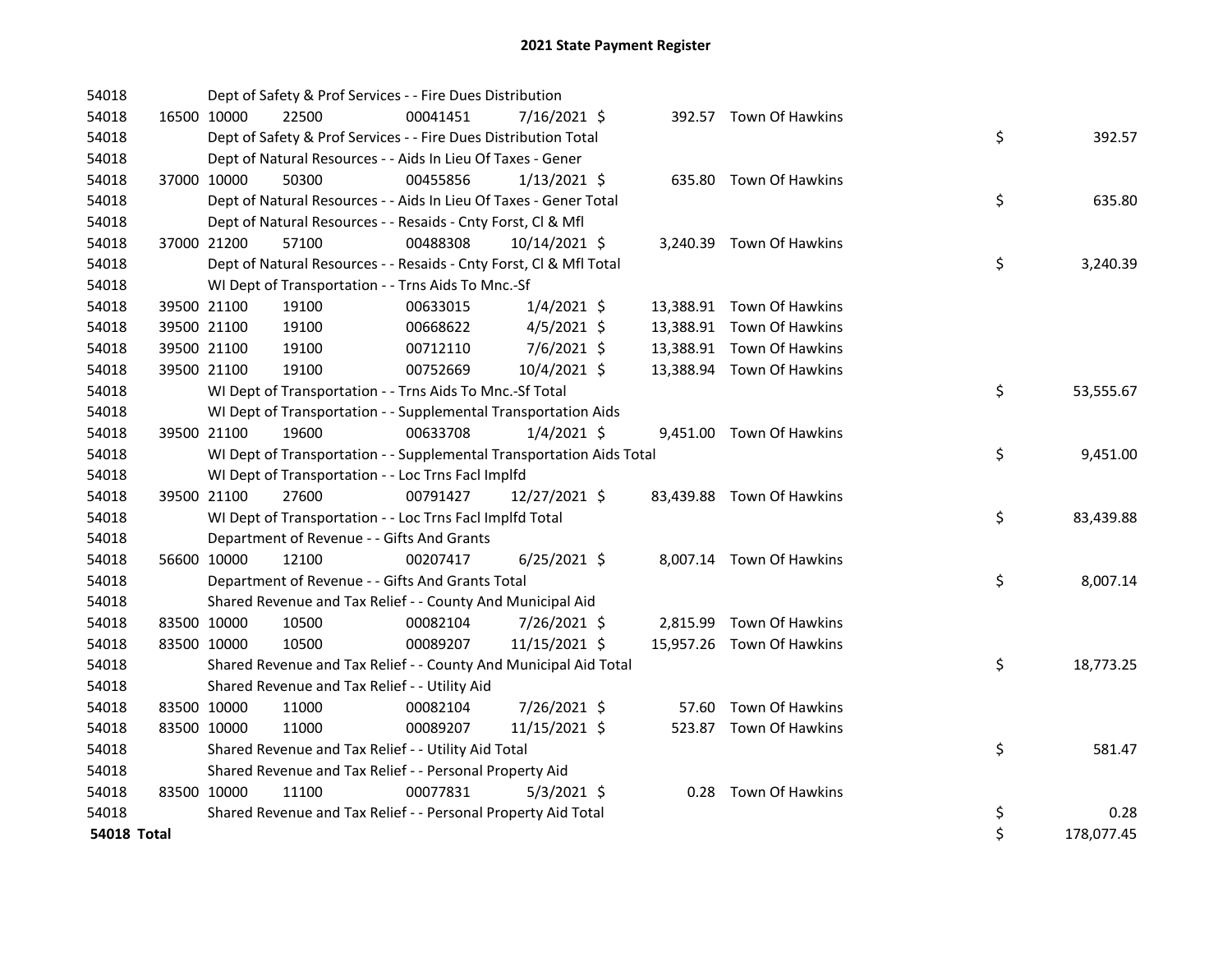| 54020       |             |             | Dept of Safety & Prof Services - - Fire Dues Distribution            |          |                |  |                           |    |            |
|-------------|-------------|-------------|----------------------------------------------------------------------|----------|----------------|--|---------------------------|----|------------|
| 54020       | 16500 10000 |             | 22500                                                                | 00041453 | $7/16/2021$ \$ |  | 532.40 Town Of Hubbard    |    |            |
| 54020       |             |             | Dept of Safety & Prof Services - - Fire Dues Distribution Total      |          |                |  |                           | \$ | 532.40     |
| 54020       |             |             | Dept of Natural Resources - - Seg Earned                             |          |                |  |                           |    |            |
| 54020       |             | 37000 21200 | 100SE                                                                | 00474029 | $4/15/2021$ \$ |  | 2,237.64 Town Of Hubbard  |    |            |
| 54020       |             |             | Dept of Natural Resources - - Seg Earned Total                       |          |                |  |                           | \$ | 2,237.64   |
| 54020       |             |             | Dept of Natural Resources - - Resaids - Cnty Forst, Cl & Mfl         |          |                |  |                           |    |            |
| 54020       |             | 37000 21200 | 57100                                                                | 00488309 | $6/14/2021$ \$ |  | 4,012.91 Town Of Hubbard  |    |            |
| 54020       |             |             | Dept of Natural Resources - - Resaids - Cnty Forst, CI & Mfl Total   |          |                |  |                           | \$ | 4,012.91   |
| 54020       |             |             | WI Dept of Transportation - - Trns Aids To Mnc.-Sf                   |          |                |  |                           |    |            |
| 54020       |             | 39500 21100 | 19100                                                                | 00633016 | $1/4/2021$ \$  |  | 16,319.88 Town Of Hubbard |    |            |
| 54020       |             | 39500 21100 | 19100                                                                | 00668623 | $4/5/2021$ \$  |  | 16,319.88 Town Of Hubbard |    |            |
| 54020       | 39500 21100 |             | 19100                                                                | 00712111 | 7/6/2021 \$    |  | 16,319.88 Town Of Hubbard |    |            |
| 54020       |             | 39500 21100 | 19100                                                                | 00752670 | 10/4/2021 \$   |  | 16,319.88 Town Of Hubbard |    |            |
| 54020       |             |             | WI Dept of Transportation - - Trns Aids To Mnc.-Sf Total             |          |                |  |                           | \$ | 65,279.52  |
| 54020       |             |             | Department of Administration - - Hv Trans Ln Annual Impact Fee       |          |                |  |                           |    |            |
| 54020       |             | 50500 10000 | 17400                                                                | 00144465 | $5/3/2021$ \$  |  | 11,921.00 Town Of Hubbard |    |            |
| 54020       |             |             | Department of Administration - - Hv Trans Ln Annual Impact Fee Total |          |                |  |                           | \$ | 11,921.00  |
| 54020       |             |             | Department of Revenue - - Gifts And Grants                           |          |                |  |                           |    |            |
| 54020       |             | 56600 10000 | 12100                                                                | 00207418 | $6/25/2021$ \$ |  | 10,205.18 Town Of Hubbard |    |            |
| 54020       |             |             | Department of Revenue - - Gifts And Grants Total                     |          |                |  |                           | \$ | 10,205.18  |
| 54020       |             |             | Shared Revenue and Tax Relief - - County And Municipal Aid           |          |                |  |                           |    |            |
| 54020       | 83500 10000 |             | 10500                                                                | 00082105 | 7/26/2021 \$   |  | 1,989.32 Town Of Hubbard  |    |            |
| 54020       | 83500 10000 |             | 10500                                                                | 00089208 | 11/15/2021 \$  |  | 11,272.84 Town Of Hubbard |    |            |
| 54020       |             |             | Shared Revenue and Tax Relief - - County And Municipal Aid Total     |          |                |  |                           | \$ | 13,262.16  |
| 54020       |             |             | Shared Revenue and Tax Relief - - Exempt Computer Aid                |          |                |  |                           |    |            |
| 54020       | 83500 10000 |             | 10900                                                                | 00084653 | 7/26/2021 \$   |  | 1.03 Town Of Hubbard      |    |            |
| 54020       |             |             | Shared Revenue and Tax Relief - - Exempt Computer Aid Total          |          |                |  |                           | \$ | 1.03       |
| 54020       |             |             | Shared Revenue and Tax Relief - - Personal Property Aid              |          |                |  |                           |    |            |
| 54020       | 83500 10000 |             | 11100                                                                | 00077832 | $5/3/2021$ \$  |  | 3.99 Town Of Hubbard      |    |            |
| 54020       |             |             | Shared Revenue and Tax Relief - - Personal Property Aid Total        |          |                |  |                           | \$ | 3.99       |
| 54020 Total |             |             |                                                                      |          |                |  |                           | \$ | 107,455.83 |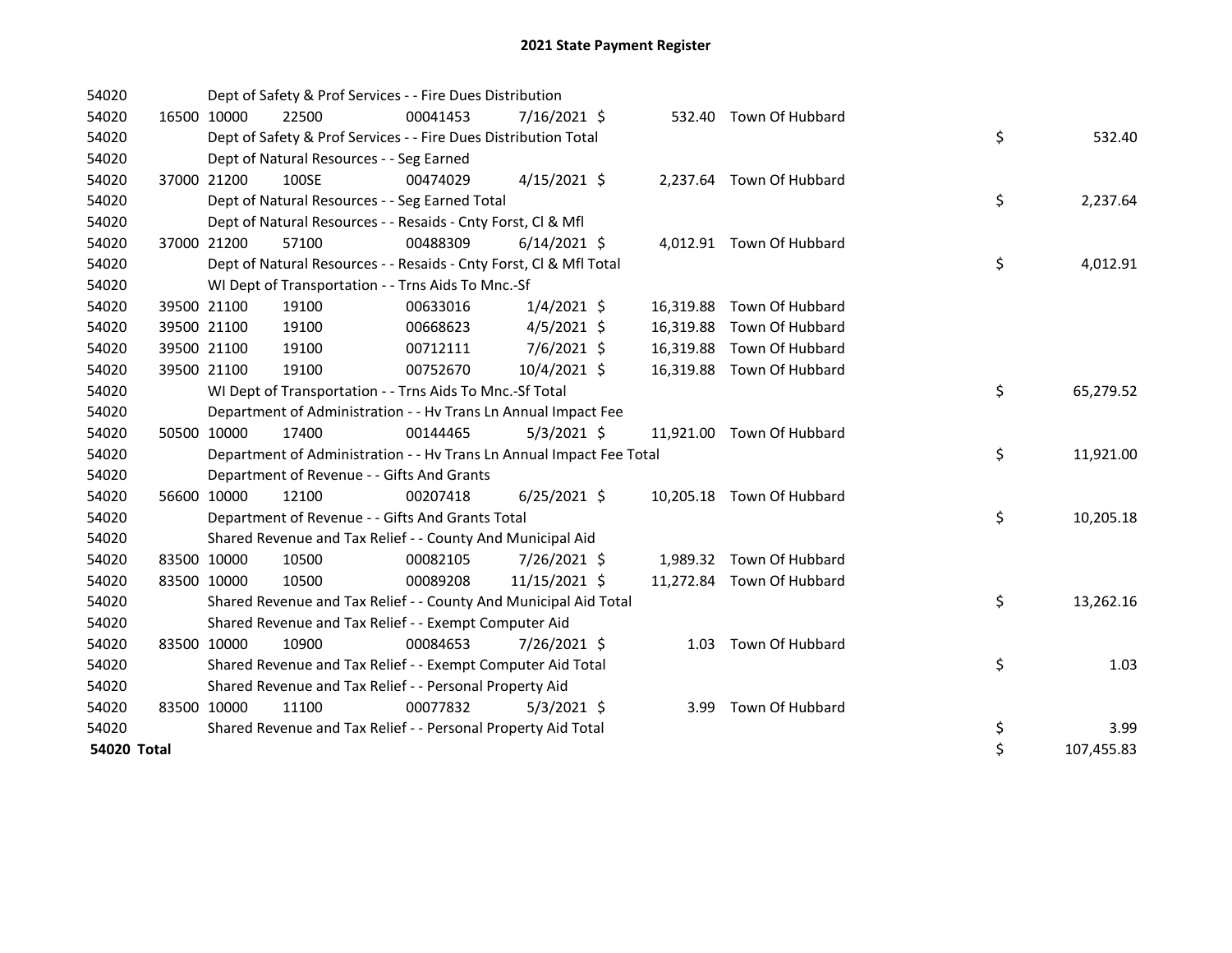| 54022       |             |                                            | Dept of Safety & Prof Services - - Fire Dues Distribution            |                |  |                            |    |            |
|-------------|-------------|--------------------------------------------|----------------------------------------------------------------------|----------------|--|----------------------------|----|------------|
| 54022       | 16500 10000 | 22500                                      | 00041456                                                             | 7/16/2021 \$   |  | 451.05 Town Of Lawrence    |    |            |
| 54022       |             |                                            | Dept of Safety & Prof Services - - Fire Dues Distribution Total      |                |  |                            | \$ | 451.05     |
| 54022       |             |                                            | Dept of Natural Resources - - Aids In Lieu Of Taxes - Gener          |                |  |                            |    |            |
| 54022       | 37000 10000 | 50300                                      | 00475826                                                             | $4/21/2021$ \$ |  | 45.00 Town Of Lawrence     |    |            |
| 54022       |             |                                            | Dept of Natural Resources - - Aids In Lieu Of Taxes - Gener Total    |                |  |                            | \$ | 45.00      |
| 54022       |             |                                            | Dept of Natural Resources - - Resaids - Cnty Forst, CI & Mfl         |                |  |                            |    |            |
| 54022       | 37000 21200 | 57100                                      | 00488310                                                             | $6/14/2021$ \$ |  | 2,313.63 Town Of Lawrence  |    |            |
| 54022       |             |                                            | Dept of Natural Resources - - Resaids - Cnty Forst, Cl & Mfl Total   |                |  |                            | \$ | 2,313.63   |
| 54022       |             |                                            | WI Dept of Transportation - - Trns Aids To Mnc.-Sf                   |                |  |                            |    |            |
| 54022       | 39500 21100 | 19100                                      | 00633017                                                             | $1/4/2021$ \$  |  | 13,613.24 Town Of Lawrence |    |            |
| 54022       | 39500 21100 | 19100                                      | 00668624                                                             | $4/5/2021$ \$  |  | 13,613.24 Town Of Lawrence |    |            |
| 54022       | 39500 21100 | 19100                                      | 00712112                                                             | $7/6/2021$ \$  |  | 13,613.24 Town Of Lawrence |    |            |
| 54022       | 39500 21100 | 19100                                      | 00752671                                                             | 10/4/2021 \$   |  | 13,613.26 Town Of Lawrence |    |            |
| 54022       |             |                                            | WI Dept of Transportation - - Trns Aids To Mnc.-Sf Total             |                |  |                            | \$ | 54,452.98  |
| 54022       |             |                                            | WI Dept of Transportation - - Supplemental Transportation Aids       |                |  |                            |    |            |
| 54022       | 39500 21100 | 19600                                      | 00633709                                                             | $1/4/2021$ \$  |  | 9,609.35 Town Of Lawrence  |    |            |
| 54022       |             |                                            | WI Dept of Transportation - - Supplemental Transportation Aids Total |                |  |                            | \$ | 9,609.35   |
| 54022       |             | Department of Revenue - - Gifts And Grants |                                                                      |                |  |                            |    |            |
| 54022       | 56600 10000 | 12100                                      | 00207419                                                             | $6/25/2021$ \$ |  | 15,281.61 Town Of Lawrence |    |            |
| 54022       |             |                                            | Department of Revenue - - Gifts And Grants Total                     |                |  |                            | \$ | 15,281.61  |
| 54022       |             |                                            | Shared Revenue and Tax Relief - - County And Municipal Aid           |                |  |                            |    |            |
| 54022       | 83500 10000 | 10500                                      | 00082106                                                             | 7/26/2021 \$   |  | 3,734.25 Town Of Lawrence  |    |            |
| 54022       | 83500 10000 | 10500                                      | 00089209                                                             | 11/15/2021 \$  |  | 21,160.72 Town Of Lawrence |    |            |
| 54022       |             |                                            | Shared Revenue and Tax Relief - - County And Municipal Aid Total     |                |  |                            | \$ | 24,894.97  |
| 54022       |             |                                            | Shared Revenue and Tax Relief - - Exempt Computer Aid                |                |  |                            |    |            |
| 54022       | 83500 10000 | 10900                                      | 00084654                                                             | 7/26/2021 \$   |  | 1.03 Town Of Lawrence      |    |            |
| 54022       |             |                                            | Shared Revenue and Tax Relief - - Exempt Computer Aid Total          |                |  |                            | \$ | 1.03       |
| 54022       |             |                                            | Shared Revenue and Tax Relief - - Personal Property Aid              |                |  |                            |    |            |
| 54022       | 83500 10000 | 11100                                      | 00077833                                                             | $5/3/2021$ \$  |  | 12.96 Town Of Lawrence     |    |            |
| 54022       |             |                                            | Shared Revenue and Tax Relief - - Personal Property Aid Total        |                |  |                            | \$ | 12.96      |
| 54022 Total |             |                                            |                                                                      |                |  |                            | \$ | 107,062.58 |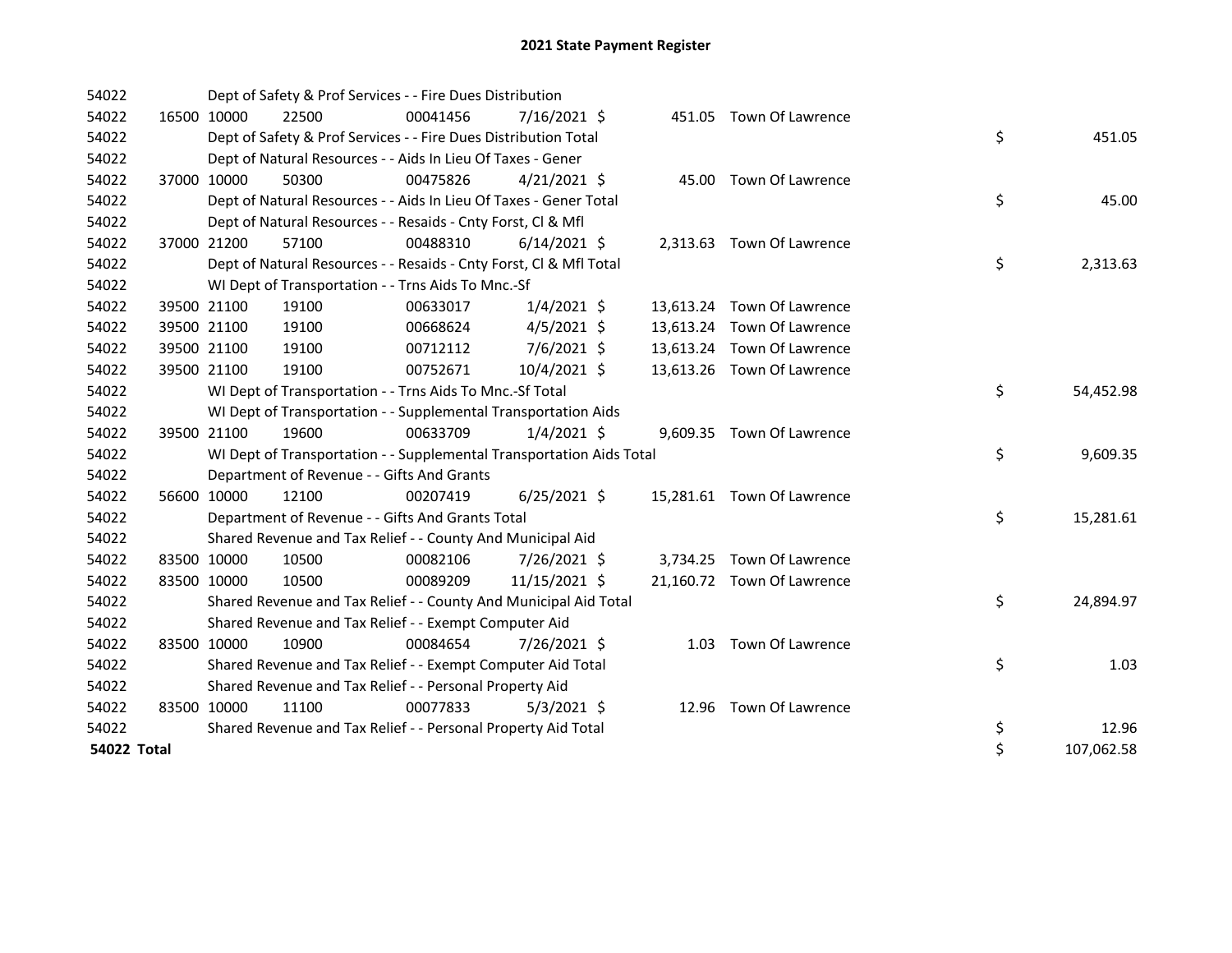| 54024       |             | Dept of Safety & Prof Services - - Fire Dues Distribution            |          |                |       |                            |    |            |
|-------------|-------------|----------------------------------------------------------------------|----------|----------------|-------|----------------------------|----|------------|
| 54024       | 16500 10000 | 22500                                                                | 00041457 | 7/16/2021 \$   |       | 1,151.39 Town Of Marshall  |    |            |
| 54024       |             | Dept of Safety & Prof Services - - Fire Dues Distribution Total      |          |                |       |                            | \$ | 1,151.39   |
| 54024       |             | Dept of Natural Resources - - Resaids - Cnty Forst, CI & Mfl         |          |                |       |                            |    |            |
| 54024       | 37000 21200 | 57100                                                                | 00488311 | $6/14/2021$ \$ |       | 81.20 Town Of Marshall     |    |            |
| 54024       |             | Dept of Natural Resources - - Resaids - Cnty Forst, Cl & Mfl Total   |          |                |       |                            | \$ | 81.20      |
| 54024       |             | WI Dept of Transportation - - Trns Aids To Mnc.-Sf                   |          |                |       |                            |    |            |
| 54024       | 39500 21100 | 19100                                                                | 00633018 | $1/4/2021$ \$  |       | 26,201.16 Town Of Marshall |    |            |
| 54024       | 39500 21100 | 19100                                                                | 00668625 | $4/5/2021$ \$  |       | 26,201.16 Town Of Marshall |    |            |
| 54024       | 39500 21100 | 19100                                                                | 00712113 | 7/6/2021 \$    |       | 26,201.16 Town Of Marshall |    |            |
| 54024       | 39500 21100 | 19100                                                                | 00752672 | 10/4/2021 \$   |       | 26,201.16 Town Of Marshall |    |            |
| 54024       |             | WI Dept of Transportation - - Trns Aids To Mnc.-Sf Total             |          |                |       |                            | \$ | 104,804.64 |
| 54024       |             | Department of Administration - - Hv Trans Ln Annual Impact Fee       |          |                |       |                            |    |            |
| 54024       | 50500 10000 | 17400                                                                | 00144469 | $5/3/2021$ \$  |       | 37,832.00 Town Of Marshall |    |            |
| 54024       |             | Department of Administration - - Hv Trans Ln Annual Impact Fee Total |          |                |       |                            | \$ | 37,832.00  |
| 54024       |             | Department of Revenue - - Gifts And Grants                           |          |                |       |                            |    |            |
| 54024       | 56600 10000 | 12100                                                                | 00207420 | $6/25/2021$ \$ |       | 36,215.32 Town Of Marshall |    |            |
| 54024       |             | Department of Revenue - - Gifts And Grants Total                     |          |                |       |                            | \$ | 36,215.32  |
| 54024       |             | Shared Revenue and Tax Relief - - County And Municipal Aid           |          |                |       |                            |    |            |
| 54024       | 83500 10000 | 10500                                                                | 00082107 | 7/26/2021 \$   |       | 10,511.78 Town Of Marshall |    |            |
| 54024       | 83500 10000 | 10500                                                                | 00089210 | 11/15/2021 \$  |       | 59,566.78 Town Of Marshall |    |            |
| 54024       |             | Shared Revenue and Tax Relief - - County And Municipal Aid Total     |          |                |       |                            | \$ | 70,078.56  |
| 54024       |             | Shared Revenue and Tax Relief - - Utility Aid                        |          |                |       |                            |    |            |
| 54024       | 83500 10000 | 11000                                                                | 00082107 | 7/26/2021 \$   | 58.04 | <b>Town Of Marshall</b>    |    |            |
| 54024       | 83500 10000 | 11000                                                                | 00089210 | 11/15/2021 \$  |       | 347.43 Town Of Marshall    |    |            |
| 54024       |             | Shared Revenue and Tax Relief - - Utility Aid Total                  |          |                |       |                            | \$ | 405.47     |
| 54024       |             | Shared Revenue and Tax Relief - - Personal Property Aid              |          |                |       |                            |    |            |
| 54024       | 83500 10000 | 11100                                                                | 00077834 | $5/3/2021$ \$  |       | 247.65 Town Of Marshall    |    |            |
| 54024       |             | Shared Revenue and Tax Relief - - Personal Property Aid Total        |          |                |       |                            | \$ | 247.65     |
| 54024 Total |             |                                                                      |          |                |       |                            | \$ | 250,816.23 |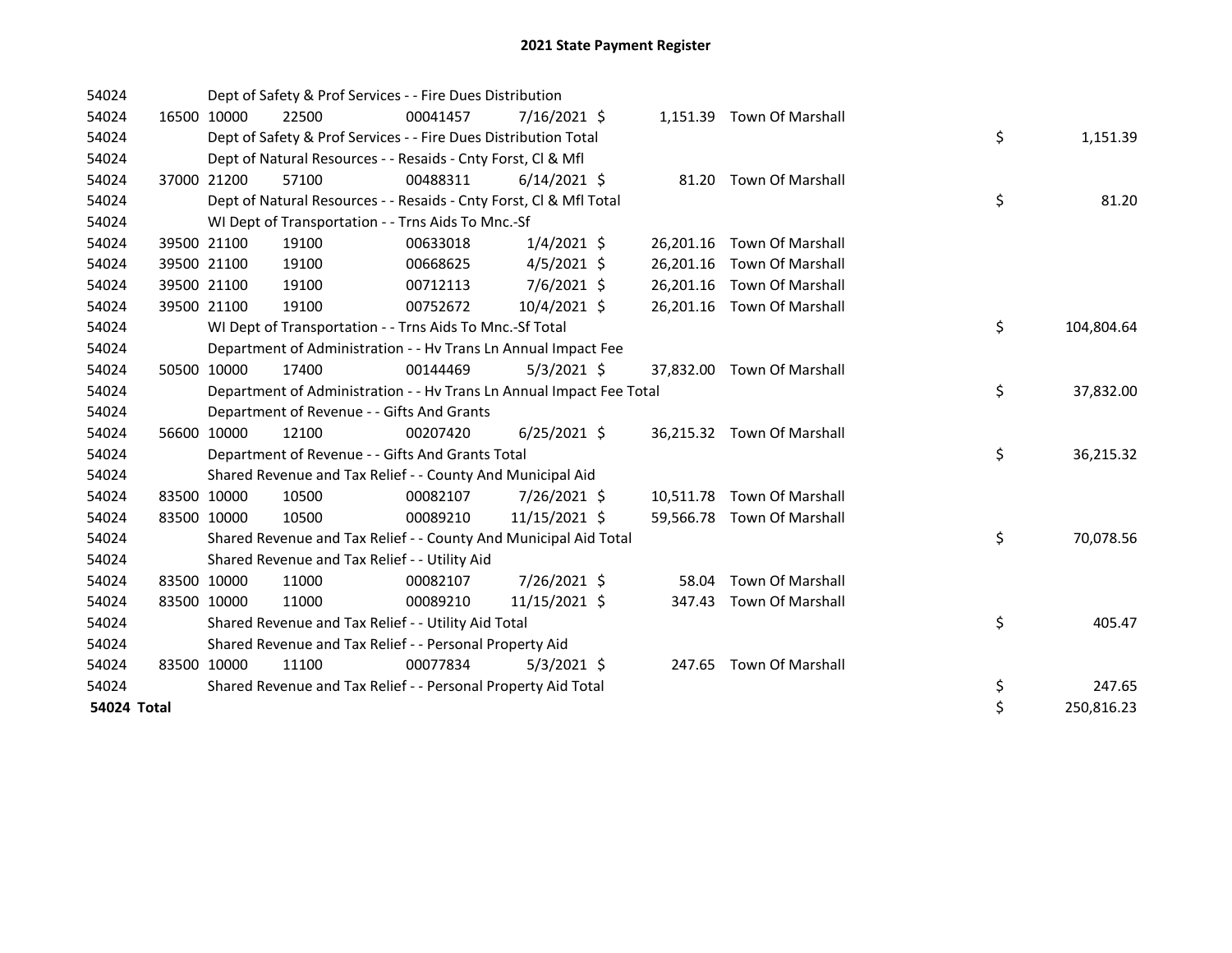| 54026       |             |             | Dept of Safety & Prof Services - - Fire Dues Distribution            |          |                |  |                         |    |            |
|-------------|-------------|-------------|----------------------------------------------------------------------|----------|----------------|--|-------------------------|----|------------|
| 54026       | 16500 10000 |             | 22500                                                                | 00041458 | $7/16/2021$ \$ |  | 612.06 Town Of Murry    |    |            |
| 54026       |             |             | Dept of Safety & Prof Services - - Fire Dues Distribution Total      |          |                |  |                         | \$ | 612.06     |
| 54026       |             |             | Dept of Natural Resources - - Aids In Lieu Of Taxes - Gener          |          |                |  |                         |    |            |
| 54026       |             | 37000 10000 | 50300                                                                | 00475626 | $4/21/2021$ \$ |  | 113.95 Town Of Murry    |    |            |
| 54026       |             |             | Dept of Natural Resources - - Aids In Lieu Of Taxes - Gener Total    |          |                |  |                         | \$ | 113.95     |
| 54026       |             |             | Dept of Natural Resources - - Resaids - Cnty Forst, CI & Mfl         |          |                |  |                         |    |            |
| 54026       |             | 37000 21200 | 57100                                                                | 00488312 | $6/14/2021$ \$ |  | 6,717.68 Town Of Murry  |    |            |
| 54026       |             |             | Dept of Natural Resources - - Resaids - Cnty Forst, Cl & Mfl Total   |          |                |  |                         | \$ | 6,717.68   |
| 54026       |             |             | Dept of Natural Resources - - Aids In Lieu Of Taxes - Sum S          |          |                |  |                         |    |            |
| 54026       |             | 37000 21200 | 57900                                                                | 00475627 | $4/21/2021$ \$ |  | 9.52 Town Of Murry      |    |            |
| 54026       |             |             | Dept of Natural Resources - - Aids In Lieu Of Taxes - Sum S Total    |          |                |  |                         | \$ | 9.52       |
| 54026       |             |             | WI Dept of Transportation - - Trns Aids To Mnc.-Sf                   |          |                |  |                         |    |            |
| 54026       |             | 39500 21100 | 19100                                                                | 00633019 | $1/4/2021$ \$  |  | 25,051.41 Town Of Murry |    |            |
| 54026       |             | 39500 21100 | 19100                                                                | 00668626 | $4/5/2021$ \$  |  | 25,051.41 Town Of Murry |    |            |
| 54026       |             | 39500 21100 | 19100                                                                | 00712114 | 7/6/2021 \$    |  | 25,051.41 Town Of Murry |    |            |
| 54026       |             | 39500 21100 | 19100                                                                | 00752673 | 10/4/2021 \$   |  | 25,051.41 Town Of Murry |    |            |
| 54026       |             |             | WI Dept of Transportation - - Trns Aids To Mnc.-Sf Total             |          |                |  |                         | \$ | 100,205.64 |
| 54026       |             |             | WI Dept of Transportation - - Loc Rd Imp Prg St Fd                   |          |                |  |                         |    |            |
| 54026       |             | 39500 21100 | 27800                                                                | 00666662 | $3/19/2021$ \$ |  | 20,917.71 Town Of Murry |    |            |
| 54026       |             |             | WI Dept of Transportation - - Loc Rd Imp Prg St Fd Total             |          |                |  |                         | \$ | 20,917.71  |
| 54026       |             |             | Department of Administration - - Hv Trans Ln Annual Impact Fee       |          |                |  |                         |    |            |
| 54026       |             | 50500 10000 | 17400                                                                | 00144472 | $5/3/2021$ \$  |  | 24,365.00 Town Of Murry |    |            |
| 54026       |             |             | Department of Administration - - Hv Trans Ln Annual Impact Fee Total |          |                |  |                         | \$ | 24,365.00  |
| 54026       |             |             | Department of Revenue - - Gifts And Grants                           |          |                |  |                         |    |            |
| 54026       |             | 56600 10000 | 12100                                                                | 00207421 | $6/25/2021$ \$ |  | 13,606.91 Town Of Murry |    |            |
| 54026       |             |             | Department of Revenue - - Gifts And Grants Total                     |          |                |  |                         | \$ | 13,606.91  |
| 54026       |             |             | Shared Revenue and Tax Relief - - County And Municipal Aid           |          |                |  |                         |    |            |
| 54026       | 83500 10000 |             | 10500                                                                | 00082108 | 7/26/2021 \$   |  | 1,557.91 Town Of Murry  |    |            |
| 54026       | 83500 10000 |             | 10500                                                                | 00089211 | 11/15/2021 \$  |  | 8,828.17 Town Of Murry  |    |            |
| 54026       |             |             | Shared Revenue and Tax Relief - - County And Municipal Aid Total     |          |                |  |                         | \$ | 10,386.08  |
| 54026 Total |             |             |                                                                      |          |                |  |                         | \$ | 176,934.55 |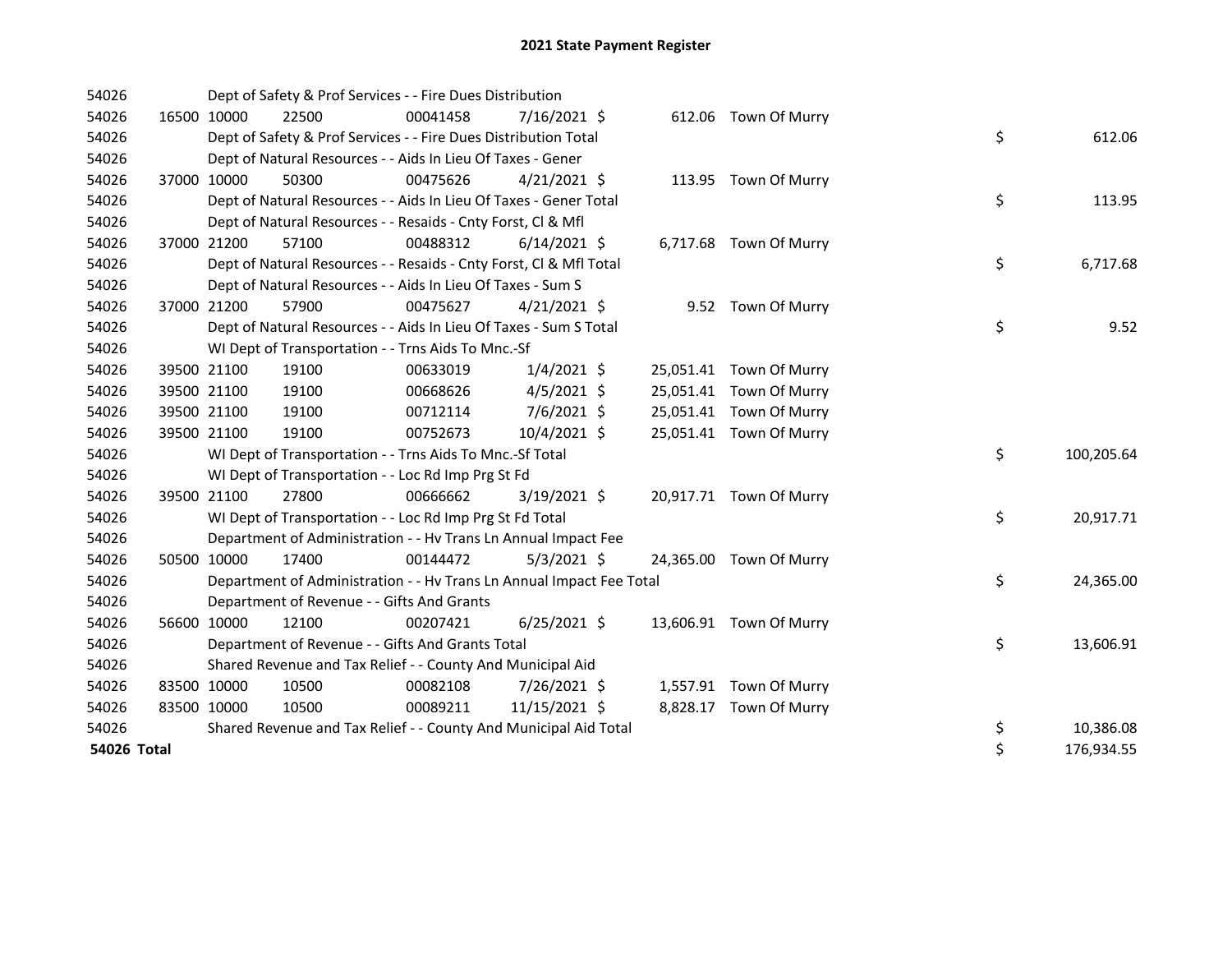| 54028       |             |             | Dept of Safety & Prof Services - - Fire Dues Distribution            |          |                |           |                            |    |            |
|-------------|-------------|-------------|----------------------------------------------------------------------|----------|----------------|-----------|----------------------------|----|------------|
| 54028       | 16500       | 10000       | 22500                                                                | 00041459 | $7/16/2021$ \$ | 463.48    | Town of Richland           |    |            |
| 54028       |             |             | Dept of Safety & Prof Services - - Fire Dues Distribution Total      |          |                |           |                            | \$ | 463.48     |
| 54028       |             |             | Dept of Natural Resources - - Resaids - Cnty Forst, CI & Mfl         |          |                |           |                            |    |            |
| 54028       | 37000       | 21200       | 57100                                                                | 00488313 | $6/14/2021$ \$ |           | 463.78 Town of Richland    |    |            |
| 54028       |             |             | Dept of Natural Resources - - Resaids - Cnty Forst, CI & Mfl Total   |          |                |           |                            | \$ | 463.78     |
| 54028       |             |             | WI Dept of Transportation - - Trns Aids To Mnc.-Sf                   |          |                |           |                            |    |            |
| 54028       | 39500       | 21100       | 19100                                                                | 00633020 | $1/4/2021$ \$  | 13,879.36 | Town of Richland           |    |            |
| 54028       |             | 39500 21100 | 19100                                                                | 00668627 | $4/5/2021$ \$  | 13,879.36 | Town of Richland           |    |            |
| 54028       |             | 39500 21100 | 19100                                                                | 00712115 | $7/6/2021$ \$  | 13,879.36 | Town of Richland           |    |            |
| 54028       | 39500 21100 |             | 19100                                                                | 00752674 | 10/4/2021 \$   | 13,879.39 | Town of Richland           |    |            |
| 54028       |             |             | WI Dept of Transportation - - Trns Aids To Mnc.-Sf Total             |          |                |           |                            | \$ | 55,517.47  |
| 54028       |             |             | WI Dept of Transportation - - Supplemental Transportation Aids       |          |                |           |                            |    |            |
| 54028       | 39500       | 21100       | 19600                                                                | 00633710 | $1/4/2021$ \$  |           | 9,797.20 Town of Richland  |    |            |
| 54028       |             |             | WI Dept of Transportation - - Supplemental Transportation Aids Total |          |                |           |                            | \$ | 9,797.20   |
| 54028       |             |             | Department of Revenue - - Gifts And Grants                           |          |                |           |                            |    |            |
| 54028       | 56600       | 10000       | 12100                                                                | 00207422 | $6/25/2021$ \$ |           | 11,356.54 Town of Richland |    |            |
| 54028       |             |             | Department of Revenue - - Gifts And Grants Total                     |          |                |           |                            | \$ | 11,356.54  |
| 54028       |             |             | Shared Revenue and Tax Relief - - County And Municipal Aid           |          |                |           |                            |    |            |
| 54028       | 83500 10000 |             | 10500                                                                | 00082109 | 7/26/2021 \$   |           | 3,631.24 Town of Richland  |    |            |
| 54028       | 83500 10000 |             | 10500                                                                | 00089212 | 11/15/2021 \$  |           | 20,577.01 Town of Richland |    |            |
| 54028       |             |             | Shared Revenue and Tax Relief - - County And Municipal Aid Total     |          |                |           |                            | \$ | 24,208.25  |
| 54028       |             |             | Shared Revenue and Tax Relief - - Personal Property Aid              |          |                |           |                            |    |            |
| 54028       | 83500       | 10000       | 11100                                                                | 00077835 | $5/3/2021$ \$  | 5.44      | Town of Richland           |    |            |
| 54028       |             |             | Shared Revenue and Tax Relief - - Personal Property Aid Total        |          |                |           |                            | \$ | 5.44       |
| 54028 Total |             |             |                                                                      |          |                |           |                            | \$ | 101,812.16 |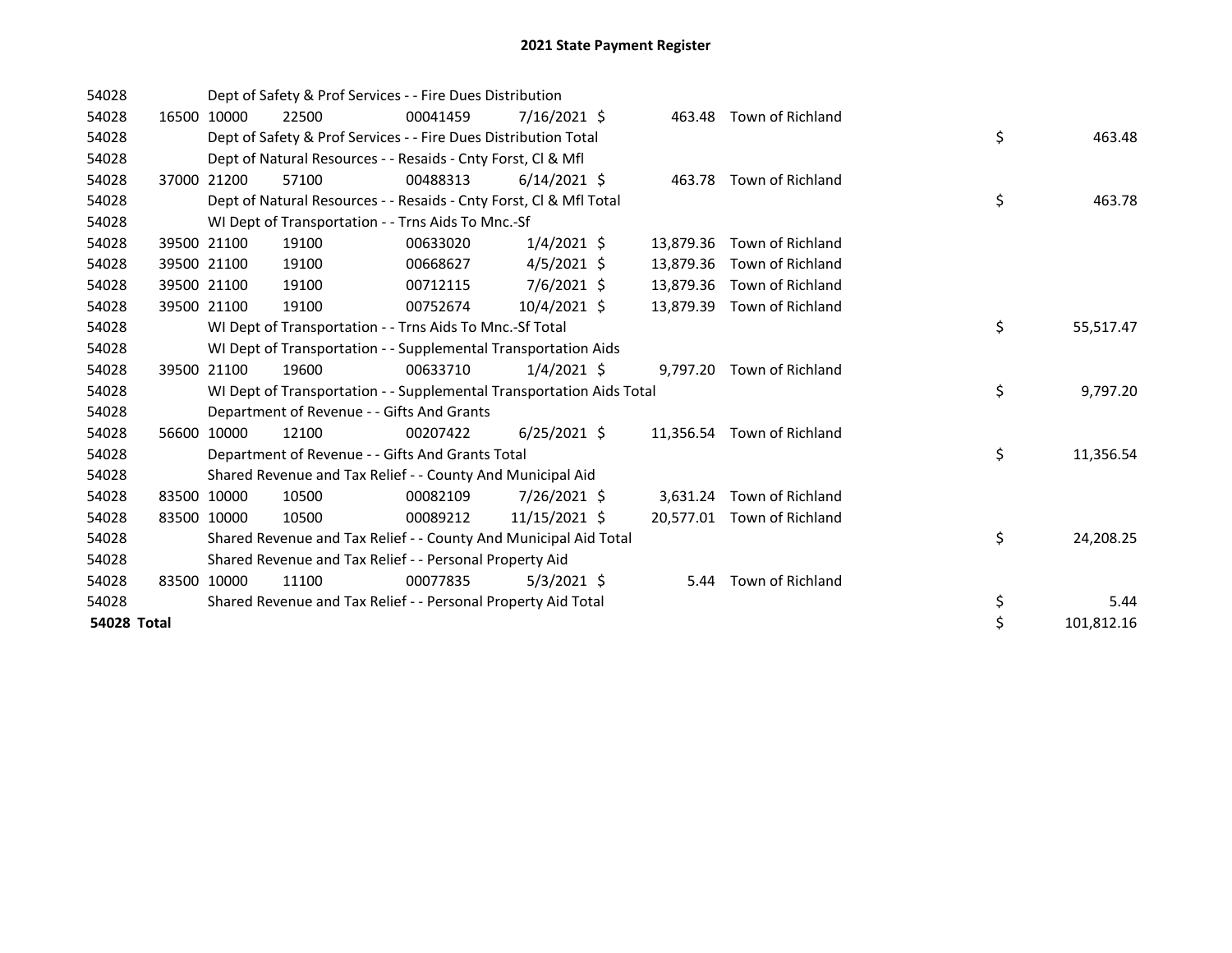| 54030       |             | Dept of Natural Resources - - Aids In Lieu Of Taxes - Gener        |          |                |           |                        |    |            |
|-------------|-------------|--------------------------------------------------------------------|----------|----------------|-----------|------------------------|----|------------|
| 54030       | 37000 10000 | 50300                                                              | 00475457 | $4/21/2021$ \$ |           | 207.81 Town Of Rusk    |    |            |
| 54030       |             | Dept of Natural Resources - - Aids In Lieu Of Taxes - Gener Total  |          |                |           |                        | \$ | 207.81     |
| 54030       |             | Dept of Natural Resources - - Resaids - Cnty Forst, Cl & Mfl       |          |                |           |                        |    |            |
| 54030       | 37000 21200 | 57100                                                              | 00488314 | $6/14/2021$ \$ |           | 592.32 Town Of Rusk    |    |            |
| 54030       |             | Dept of Natural Resources - - Resaids - Cnty Forst, Cl & Mfl Total |          |                |           |                        | \$ | 592.32     |
| 54030       |             | Dept of Natural Resources - - Aids In Lieu Of Taxes - Sum S        |          |                |           |                        |    |            |
| 54030       | 37000 21200 | 57900                                                              | 00475455 | $4/21/2021$ \$ |           | 120.11 Town Of Rusk    |    |            |
| 54030       | 37000 21200 | 57900                                                              | 00475456 | $4/21/2021$ \$ | 35.20     | Town Of Rusk           |    |            |
| 54030       |             | Dept of Natural Resources - - Aids In Lieu Of Taxes - Sum S Total  |          |                |           |                        | \$ | 155.31     |
| 54030       |             | WI Dept of Transportation - - Trns Aids To Mnc.-Sf                 |          |                |           |                        |    |            |
| 54030       | 39500 21100 | 19100                                                              | 00633021 | $1/4/2021$ \$  |           | 25,931.79 Town Of Rusk |    |            |
| 54030       | 39500 21100 | 19100                                                              | 00668628 | $4/5/2021$ \$  | 25,931.79 | Town Of Rusk           |    |            |
| 54030       | 39500 21100 | 19100                                                              | 00712116 | 7/6/2021 \$    |           | 25,931.79 Town Of Rusk |    |            |
| 54030       | 39500 21100 | 19100                                                              | 00752675 | 10/4/2021 \$   | 25,931.79 | Town Of Rusk           |    |            |
| 54030       |             | WI Dept of Transportation - - Trns Aids To Mnc.-Sf Total           |          |                |           |                        | \$ | 103,727.16 |
| 54030       |             | Department of Revenue - - Gifts And Grants                         |          |                |           |                        |    |            |
| 54030       | 56600 10000 | 12100                                                              | 00207423 | $6/25/2021$ \$ |           | 27,056.82 Town Of Rusk |    |            |
| 54030       |             | Department of Revenue - - Gifts And Grants Total                   |          |                |           |                        | \$ | 27,056.82  |
| 54030       |             | Shared Revenue and Tax Relief - - County And Municipal Aid         |          |                |           |                        |    |            |
| 54030       | 83500 10000 | 10500                                                              | 00082110 | 7/26/2021 \$   |           | 936.66 Town Of Rusk    |    |            |
| 54030       | 83500 10000 | 10500                                                              | 00089213 | 11/15/2021 \$  |           | 5,307.77 Town Of Rusk  |    |            |
| 54030       |             | Shared Revenue and Tax Relief - - County And Municipal Aid Total   |          |                |           |                        | \$ | 6,244.43   |
| 54030       |             | Shared Revenue and Tax Relief - - Exempt Computer Aid              |          |                |           |                        |    |            |
| 54030       | 83500 10000 | 10900                                                              | 00084655 | 7/26/2021 \$   |           | 6.24 Town Of Rusk      |    |            |
| 54030       |             | Shared Revenue and Tax Relief - - Exempt Computer Aid Total        |          |                |           |                        | \$ | 6.24       |
| 54030       |             | Shared Revenue and Tax Relief - - Personal Property Aid            |          |                |           |                        |    |            |
| 54030       | 83500 10000 | 11100                                                              | 00077836 | $5/3/2021$ \$  |           | 19.52 Town Of Rusk     |    |            |
| 54030       |             | Shared Revenue and Tax Relief - - Personal Property Aid Total      |          |                |           |                        | \$ | 19.52      |
| 54030 Total |             |                                                                    |          |                |           |                        | \$ | 138,009.61 |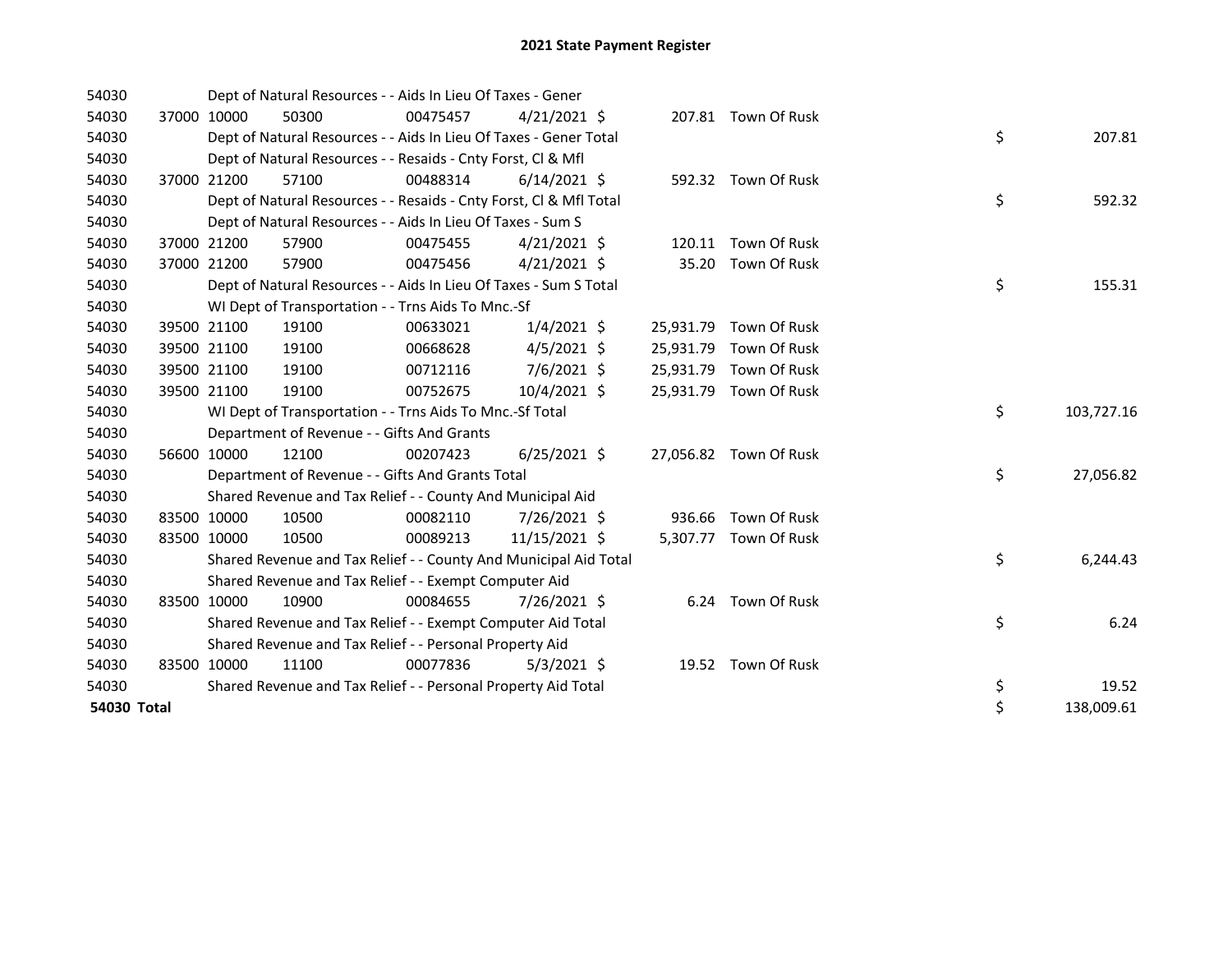| 54032       |             | Dept of Safety & Prof Services - - Fire Dues Distribution            |          |                |  |                             |    |           |
|-------------|-------------|----------------------------------------------------------------------|----------|----------------|--|-----------------------------|----|-----------|
| 54032       | 16500 10000 | 22500                                                                | 00041461 | $7/16/2021$ \$ |  | 377.75 Town Of South Fork   |    |           |
| 54032       |             | Dept of Safety & Prof Services - - Fire Dues Distribution Total      |          |                |  |                             | \$ | 377.75    |
| 54032       |             | Dept of Natural Resources - - Seg Earned                             |          |                |  |                             |    |           |
| 54032       | 37000 21200 | 100SE                                                                | 00456055 | $1/12/2021$ \$ |  | 354.36 Town Of South Fork   |    |           |
| 54032       |             | Dept of Natural Resources - - Seg Earned Total                       |          |                |  |                             | \$ | 354.36    |
| 54032       |             | Dept of Natural Resources - - General Program Operations --          |          |                |  |                             |    |           |
| 54032       | 37000 21200 | 25400                                                                | 00492374 | 7/13/2021 \$   |  | 595.00 Town Of South Fork   |    |           |
| 54032       |             | Dept of Natural Resources - - General Program Operations -- Total    |          |                |  |                             | \$ | 595.00    |
| 54032       |             | Dept of Natural Resources - - Resaids - Cnty Forst, Cl & Mfl         |          |                |  |                             |    |           |
| 54032       | 37000 21200 | 57100                                                                | 00488315 | $6/14/2021$ \$ |  | 2,498.95 Town Of South Fork |    |           |
| 54032       |             | Dept of Natural Resources - - Resaids - Cnty Forst, CI & Mfl Total   |          |                |  |                             | \$ | 2,498.95  |
| 54032       |             | Dept of Natural Resources - - Aids In Lieu Of Taxes - Sum S          |          |                |  |                             |    |           |
| 54032       | 37000 21200 | 57900                                                                | 00475732 | $4/21/2021$ \$ |  | 5,425.98 Town Of South Fork |    |           |
| 54032       |             | Dept of Natural Resources - - Aids In Lieu Of Taxes - Sum S Total    |          |                |  |                             | \$ | 5,425.98  |
| 54032       |             | WI Dept of Transportation - - Trns Aids To Mnc.-Sf                   |          |                |  |                             |    |           |
| 54032       | 39500 21100 | 19100                                                                | 00633022 | $1/4/2021$ \$  |  | 6,694.31 Town Of South Fork |    |           |
| 54032       | 39500 21100 | 19100                                                                | 00668629 | $4/5/2021$ \$  |  | 6,694.31 Town Of South Fork |    |           |
| 54032       | 39500 21100 | 19100                                                                | 00712117 | 7/6/2021 \$    |  | 6,694.31 Town Of South Fork |    |           |
| 54032       | 39500 21100 | 19100                                                                | 00752676 | 10/4/2021 \$   |  | 6,694.34 Town Of South Fork |    |           |
| 54032       |             | WI Dept of Transportation - - Trns Aids To Mnc.-Sf Total             |          |                |  |                             | \$ | 26,777.27 |
| 54032       |             | WI Dept of Transportation - - Supplemental Transportation Aids       |          |                |  |                             |    |           |
| 54032       | 39500 21100 | 19600                                                                | 00633711 | $1/4/2021$ \$  |  | 4,725.40 Town Of South Fork |    |           |
| 54032       |             | WI Dept of Transportation - - Supplemental Transportation Aids Total |          |                |  |                             | \$ | 4,725.40  |
| 54032       |             | Department of Revenue - - Gifts And Grants                           |          |                |  |                             |    |           |
| 54032       | 56600 10000 | 12100                                                                | 00218193 | 10/26/2021 \$  |  | 5,652.10 Town Of South Fork |    |           |
| 54032       |             | Department of Revenue - - Gifts And Grants Total                     |          |                |  |                             | \$ | 5,652.10  |
| 54032       |             | Shared Revenue and Tax Relief - - County And Municipal Aid           |          |                |  |                             |    |           |
| 54032       | 83500 10000 | 10500                                                                | 00082111 | 7/26/2021 \$   |  | 422.66 Town Of South Fork   |    |           |
| 54032       | 83500 10000 | 10500                                                                | 00089214 | 11/15/2021 \$  |  | 2,395.06 Town Of South Fork |    |           |
| 54032       |             | Shared Revenue and Tax Relief - - County And Municipal Aid Total     |          |                |  |                             | \$ | 2,817.72  |
| 54032 Total |             |                                                                      |          |                |  |                             | \$ | 49,224.53 |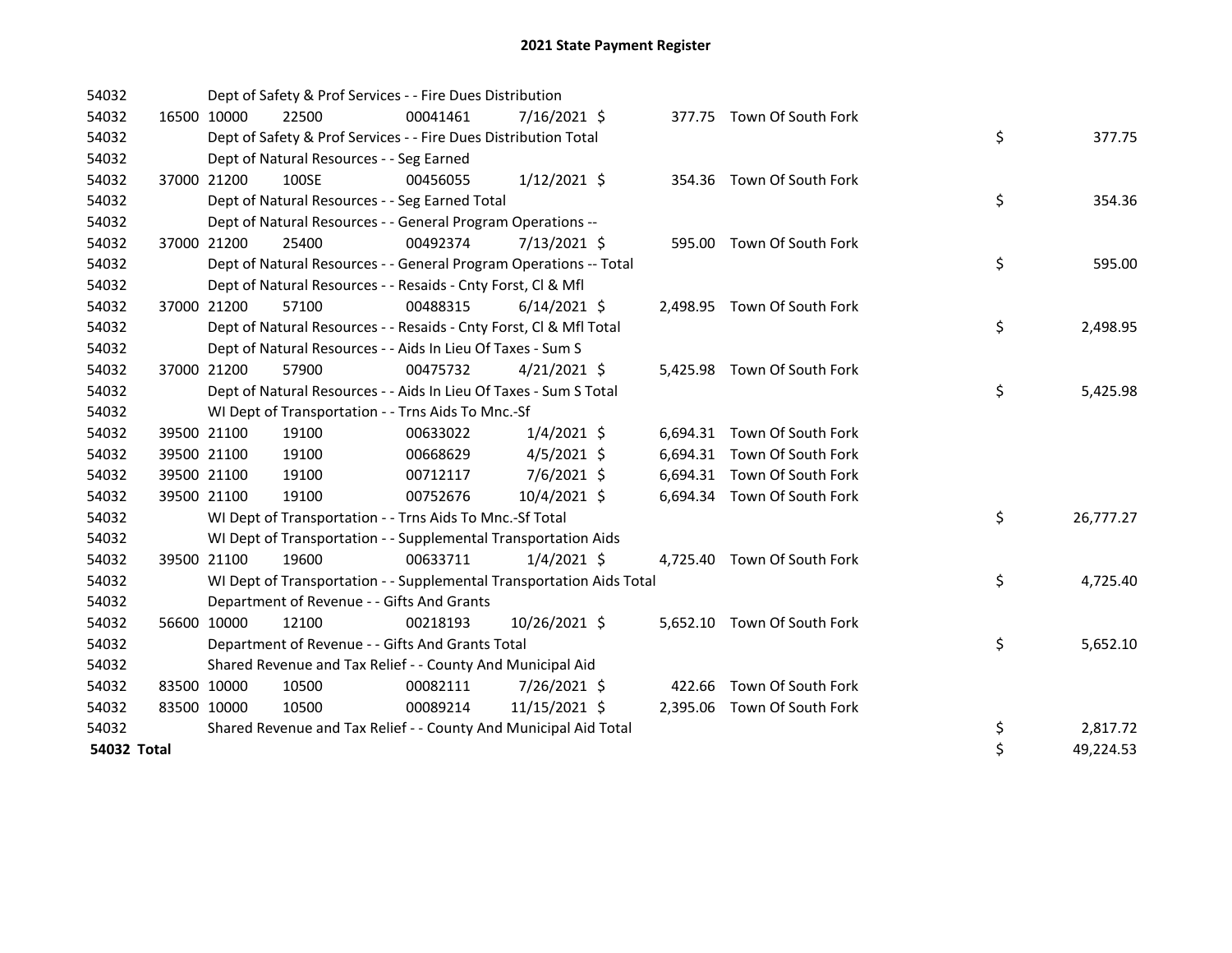| 54034       |             | Dept of Natural Resources - - Seg Earned   |                                                                    |                |  |                              |    |            |
|-------------|-------------|--------------------------------------------|--------------------------------------------------------------------|----------------|--|------------------------------|----|------------|
| 54034       | 37000 21200 | 100SE                                      | 00474030                                                           | $4/15/2021$ \$ |  | 275.77 Town Of Strickland    |    |            |
| 54034       |             |                                            | Dept of Natural Resources - - Seg Earned Total                     |                |  |                              | \$ | 275.77     |
| 54034       |             |                                            | Dept of Natural Resources - - Resaids - Cnty Forst, Cl & Mfl       |                |  |                              |    |            |
| 54034       | 37000 21200 | 57100                                      | 00488316                                                           | $6/14/2021$ \$ |  | 1,596.55 Town Of Strickland  |    |            |
| 54034       |             |                                            | Dept of Natural Resources - - Resaids - Cnty Forst, CI & Mfl Total |                |  |                              | \$ | 1,596.55   |
| 54034       |             |                                            | Dept of Natural Resources - - Aids In Lieu Of Taxes - Sum S        |                |  |                              |    |            |
| 54034       | 37000 21200 | 57900                                      | 00475819                                                           | $4/21/2021$ \$ |  | 1.85 Town Of Strickland      |    |            |
| 54034       |             |                                            | Dept of Natural Resources - - Aids In Lieu Of Taxes - Sum S Total  |                |  |                              | \$ | 1.85       |
| 54034       |             |                                            | WI Dept of Transportation - - Trns Aids To Mnc.-Sf                 |                |  |                              |    |            |
| 54034       | 39500 21100 | 19100                                      | 00633023                                                           | $1/4/2021$ \$  |  | 17,955.81 Town Of Strickland |    |            |
| 54034       | 39500 21100 | 19100                                      | 00668630                                                           | $4/5/2021$ \$  |  | 17,955.81 Town Of Strickland |    |            |
| 54034       | 39500 21100 | 19100                                      | 00712118                                                           | 7/6/2021 \$    |  | 17,955.81 Town Of Strickland |    |            |
| 54034       | 39500 21100 | 19100                                      | 00752677                                                           | 10/4/2021 \$   |  | 17,955.81 Town Of Strickland |    |            |
| 54034       |             |                                            | WI Dept of Transportation - - Trns Aids To Mnc.-Sf Total           |                |  |                              | \$ | 71,823.24  |
| 54034       |             |                                            | WI Dept of Transportation - - Loc Rd Imp Prg St Fd                 |                |  |                              |    |            |
| 54034       | 39500 21100 | 27800                                      | 00745919                                                           | $9/14/2021$ \$ |  | 20,917.72 Town Of Strickland |    |            |
| 54034       |             |                                            | WI Dept of Transportation - - Loc Rd Imp Prg St Fd Total           |                |  |                              | \$ | 20,917.72  |
| 54034       |             | Department of Revenue - - Gifts And Grants |                                                                    |                |  |                              |    |            |
| 54034       | 56600 10000 | 12100                                      | 00207424                                                           | $6/25/2021$ \$ |  | 14,653.60 Town Of Strickland |    |            |
| 54034       |             |                                            | Department of Revenue - - Gifts And Grants Total                   |                |  |                              | \$ | 14,653.60  |
| 54034       |             |                                            | Shared Revenue and Tax Relief - - County And Municipal Aid         |                |  |                              |    |            |
| 54034       | 83500 10000 | 10500                                      | 00082112                                                           | 7/26/2021 \$   |  | 4,139.88 Town Of Strickland  |    |            |
| 54034       | 83500 10000 | 10500                                      | 00089215                                                           | 11/15/2021 \$  |  | 23,702.65 Town Of Strickland |    |            |
| 54034       |             |                                            | Shared Revenue and Tax Relief - - County And Municipal Aid Total   |                |  |                              | \$ | 27,842.53  |
| 54034       |             |                                            | Shared Revenue and Tax Relief - - Exempt Computer Aid              |                |  |                              |    |            |
| 54034       | 83500 10000 | 10900                                      | 00084656                                                           | 7/26/2021 \$   |  | 22.86 Town Of Strickland     |    |            |
| 54034       |             |                                            | Shared Revenue and Tax Relief - - Exempt Computer Aid Total        |                |  |                              | \$ | 22.86      |
| 54034       |             |                                            | Shared Revenue and Tax Relief - - Personal Property Aid            |                |  |                              |    |            |
| 54034       | 83500 10000 | 11100                                      | 00077837                                                           | $5/3/2021$ \$  |  | 179.84 Town Of Strickland    |    |            |
| 54034       |             |                                            | Shared Revenue and Tax Relief - - Personal Property Aid Total      |                |  |                              | \$ | 179.84     |
| 54034 Total |             |                                            |                                                                    |                |  |                              | \$ | 137,313.96 |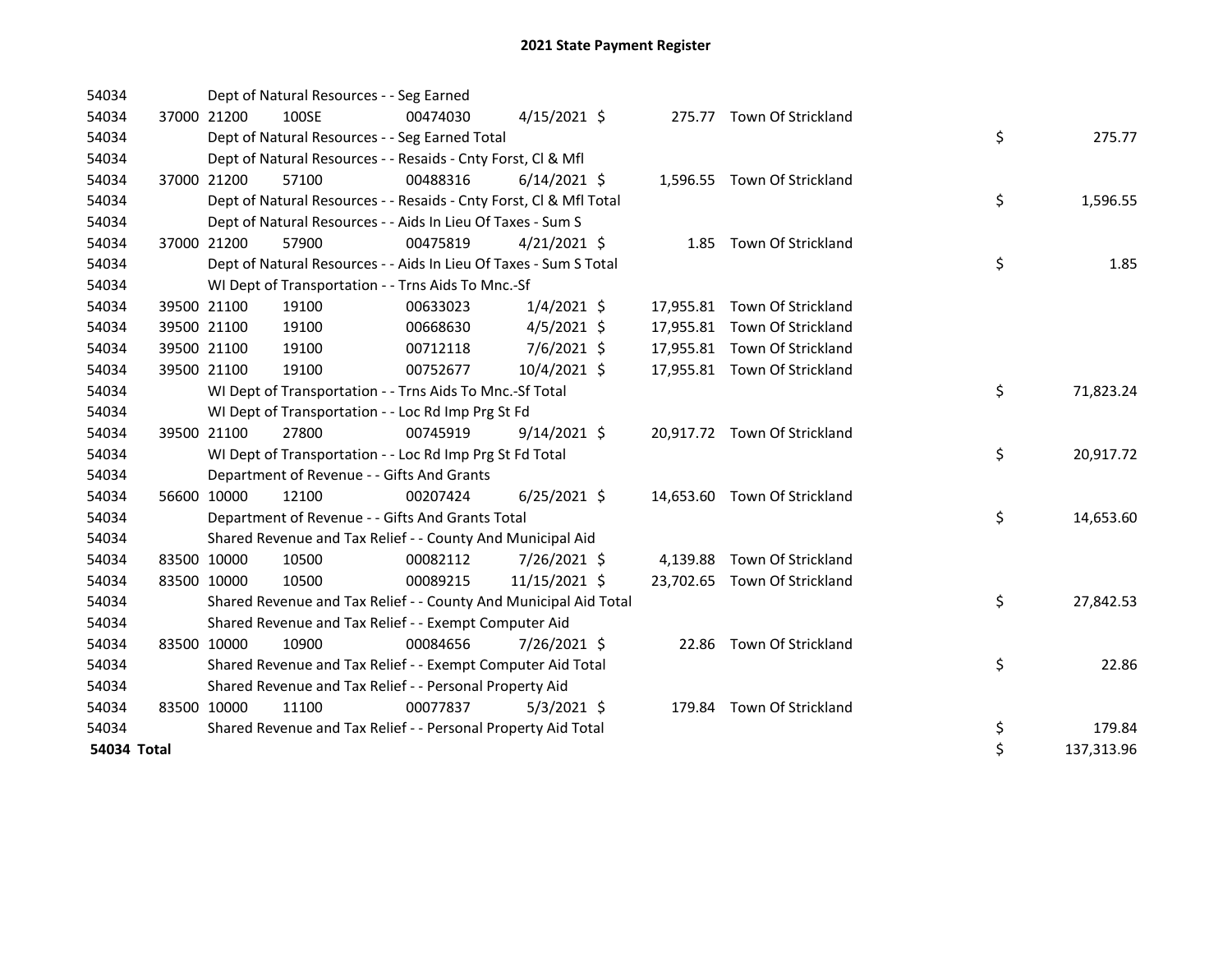| 54036       |             | Dept of Natural Resources - - Resaids - Cnty Forst, CI & Mfl       |          |                 |           |                          |    |            |
|-------------|-------------|--------------------------------------------------------------------|----------|-----------------|-----------|--------------------------|----|------------|
| 54036       | 37000 21200 | 57100                                                              | 00488317 | $6/14/2021$ \$  |           | 139.60 Town Of Stubbs    |    |            |
| 54036       |             | Dept of Natural Resources - - Resaids - Cnty Forst, CI & Mfl Total |          |                 |           |                          | \$ | 139.60     |
| 54036       |             | WI Dept of Transportation - - Trns Aids To Mnc.-Sf                 |          |                 |           |                          |    |            |
| 54036       | 39500 21100 | 19100                                                              | 00633024 | $1/4/2021$ \$   | 32,606.91 | Town Of Stubbs           |    |            |
| 54036       | 39500 21100 | 19100                                                              | 00668631 | $4/5/2021$ \$   | 32,606.91 | Town Of Stubbs           |    |            |
| 54036       | 39500 21100 | 19100                                                              | 00712119 | $7/6/2021$ \$   | 32,606.91 | Town Of Stubbs           |    |            |
| 54036       | 39500 21100 | 19100                                                              | 00752678 | $10/4/2021$ \$  | 32,606.91 | Town Of Stubbs           |    |            |
| 54036       |             | WI Dept of Transportation - - Trns Aids To Mnc.-Sf Total           |          |                 |           |                          | \$ | 130,427.64 |
| 54036       |             | Department of Revenue - - Gifts And Grants                         |          |                 |           |                          |    |            |
| 54036       | 56600 10000 | 12100                                                              | 00207425 | $6/25/2021$ \$  |           | 30,615.55 Town Of Stubbs |    |            |
| 54036       |             | Department of Revenue - - Gifts And Grants Total                   |          |                 |           |                          | \$ | 30,615.55  |
| 54036       |             | Shared Revenue and Tax Relief - - County And Municipal Aid         |          |                 |           |                          |    |            |
| 54036       | 83500 10000 | 10500                                                              | 00082113 | $7/26/2021$ \$  | 2,279.10  | Town Of Stubbs           |    |            |
| 54036       | 83500 10000 | 10500                                                              | 00089216 | $11/15/2021$ \$ | 12,914.87 | Town Of Stubbs           |    |            |
| 54036       |             | Shared Revenue and Tax Relief - - County And Municipal Aid Total   |          |                 |           |                          | \$ | 15,193.97  |
| 54036       |             | Shared Revenue and Tax Relief - - Utility Aid                      |          |                 |           |                          |    |            |
| 54036       | 83500 10000 | 11000                                                              | 00082113 | 7/26/2021 \$    | 18.45     | Town Of Stubbs           |    |            |
| 54036       | 83500 10000 | 11000                                                              | 00089216 | $11/15/2021$ \$ | 105.71    | Town Of Stubbs           |    |            |
| 54036       |             | Shared Revenue and Tax Relief - - Utility Aid Total                |          |                 |           |                          | \$ | 124.16     |
| 54036 Total |             |                                                                    |          |                 |           |                          | \$ | 176,500.92 |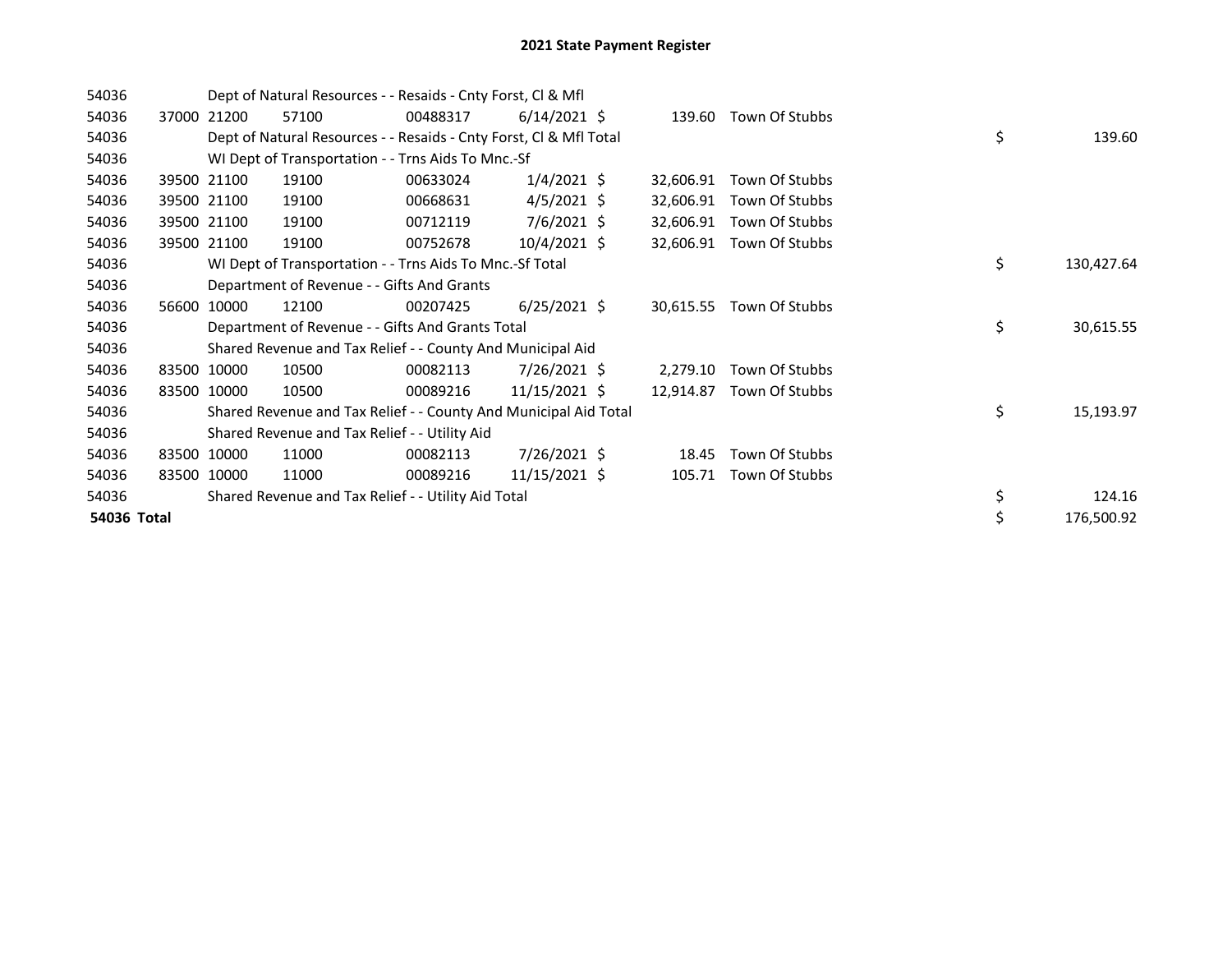| 54038       |             |             | Dept of Safety & Prof Services - - Fire Dues Distribution            |          |                |  |                               |         |            |
|-------------|-------------|-------------|----------------------------------------------------------------------|----------|----------------|--|-------------------------------|---------|------------|
| 54038       |             | 16500 10000 | 22500                                                                | 00041462 | 7/16/2021 \$   |  | 1,986.15 Thornapple, Town of  |         |            |
| 54038       |             |             | Dept of Safety & Prof Services - - Fire Dues Distribution Total      |          |                |  |                               | \$      | 1,986.15   |
| 54038       |             |             | Dept of Natural Resources - - Seg Earned                             |          |                |  |                               |         |            |
| 54038       |             | 37000 21200 | 100SE                                                                | 00456056 | $1/12/2021$ \$ |  | 1,563.47 Thornapple, Town of  |         |            |
| 54038       |             |             | Dept of Natural Resources - - Seg Earned Total                       |          |                |  |                               | \$      | 1,563.47   |
| 54038       |             |             | Dept of Natural Resources - - Resaids - Cnty Forst, Cl & Mfl         |          |                |  |                               |         |            |
| 54038       |             | 37000 21200 | 57100                                                                | 00488318 | $6/14/2021$ \$ |  | 940.29 Thornapple, Town of    |         |            |
| 54038       |             |             | Dept of Natural Resources - - Resaids - Cnty Forst, CI & Mfl Total   |          |                |  |                               | \$      | 940.29     |
| 54038       |             |             | WI Dept of Transportation - - Trns Aids To Mnc.-Sf                   |          |                |  |                               |         |            |
| 54038       |             | 39500 21100 | 19100                                                                | 00633025 | $1/4/2021$ \$  |  | 34,328.25 Thornapple, Town of |         |            |
| 54038       |             | 39500 21100 | 19100                                                                | 00668632 | $4/5/2021$ \$  |  | 34,328.25 Thornapple, Town of |         |            |
| 54038       |             | 39500 21100 | 19100                                                                | 00712120 | 7/6/2021 \$    |  | 34,328.25 Thornapple, Town of |         |            |
| 54038       |             | 39500 21100 | 19100                                                                | 00752679 | 10/4/2021 \$   |  | 34,328.25 Thornapple, Town of |         |            |
| 54038       |             |             | WI Dept of Transportation - - Trns Aids To Mnc.-Sf Total             |          |                |  |                               | \$      | 137,313.00 |
| 54038       |             |             | Department of Administration - - Hv Trans Ln Annual Impact Fee       |          |                |  |                               |         |            |
| 54038       |             | 50500 10000 | 17400                                                                | 00144483 | $5/3/2021$ \$  |  | 17,662.00 Thornapple, Town of |         |            |
| 54038       |             |             | Department of Administration - - Hv Trans Ln Annual Impact Fee Total |          |                |  |                               | \$      | 17,662.00  |
| 54038       |             |             | Department of Revenue - - Gifts And Grants                           |          |                |  |                               |         |            |
| 54038       |             | 56600 10000 | 12100                                                                | 00207426 | $6/25/2021$ \$ |  | 41,030.07 Thornapple, Town of |         |            |
| 54038       |             |             | Department of Revenue - - Gifts And Grants Total                     |          |                |  |                               | \$      | 41,030.07  |
| 54038       |             |             | Shared Revenue and Tax Relief - - County And Municipal Aid           |          |                |  |                               |         |            |
| 54038       |             | 83500 10000 | 10500                                                                | 00082114 | 7/26/2021 \$   |  | 3,490.76 Thornapple, Town of  |         |            |
| 54038       |             | 83500 10000 | 10500                                                                | 00089217 | 11/15/2021 \$  |  | 19,780.94 Thornapple, Town of |         |            |
| 54038       |             |             | Shared Revenue and Tax Relief - - County And Municipal Aid Total     |          |                |  |                               | \$      | 23,271.70  |
| 54038       |             |             | Shared Revenue and Tax Relief - - Utility Aid                        |          |                |  |                               |         |            |
| 54038       |             | 83500 10000 | 11000                                                                | 00082114 | 7/26/2021 \$   |  | 1,016.14 Thornapple, Town of  |         |            |
| 54038       |             | 83500 10000 | 11000                                                                | 00089217 | 11/15/2021 \$  |  | 5,875.18 Thornapple, Town of  |         |            |
| 54038       |             |             | Shared Revenue and Tax Relief - - Utility Aid Total                  |          |                |  |                               | \$      | 6,891.32   |
| 54038       |             |             | Shared Revenue and Tax Relief - - Personal Property Aid              |          |                |  |                               |         |            |
| 54038       | 83500 10000 |             | 11100                                                                | 00077838 | $5/3/2021$ \$  |  | 25.75 Thornapple, Town of     |         |            |
| 54038       |             |             | Shared Revenue and Tax Relief - - Personal Property Aid Total        |          |                |  |                               | \$      | 25.75      |
| 54038 Total |             |             |                                                                      |          |                |  |                               | $\zeta$ | 230,683.75 |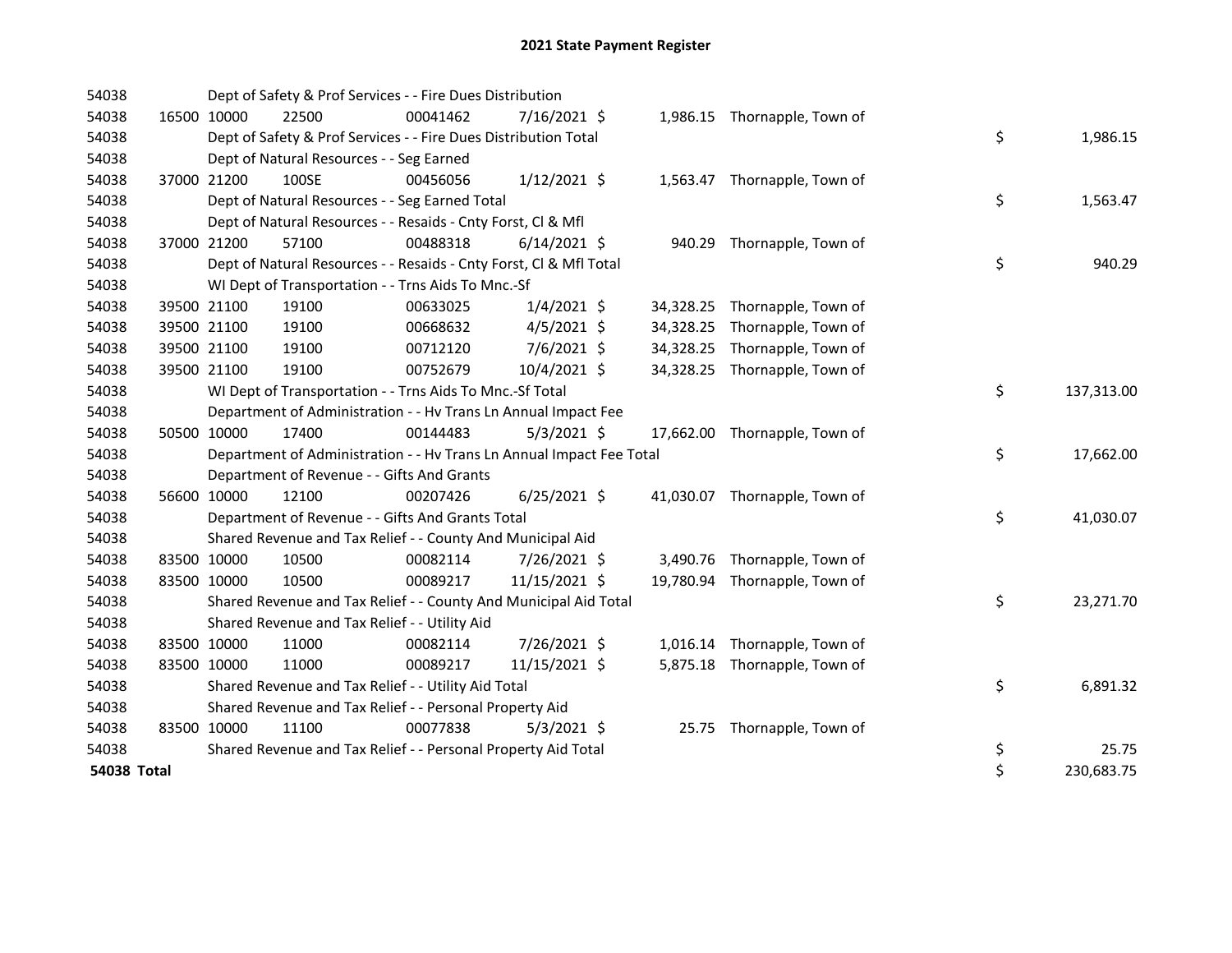| 54040       |             |             | Dept of Safety & Prof Services - - Fire Dues Distribution            |          |                |           |                         |    |            |
|-------------|-------------|-------------|----------------------------------------------------------------------|----------|----------------|-----------|-------------------------|----|------------|
| 54040       |             | 16500 10000 | 22500                                                                | 00041464 | $7/16/2021$ \$ | 600.06    | True, Town of           |    |            |
| 54040       |             |             | Dept of Safety & Prof Services - - Fire Dues Distribution Total      |          |                |           |                         | \$ | 600.06     |
| 54040       |             |             | Dept of Natural Resources - - Resaids - Cnty Forst, CI & Mfl         |          |                |           |                         |    |            |
| 54040       |             | 37000 21200 | 57100                                                                | 00488319 | $6/14/2021$ \$ |           | 435.33 True, Town of    |    |            |
| 54040       |             |             | Dept of Natural Resources - - Resaids - Cnty Forst, CI & Mfl Total   |          |                |           |                         | \$ | 435.33     |
| 54040       |             |             | WI Dept of Transportation - - Trns Aids To Mnc.-Sf                   |          |                |           |                         |    |            |
| 54040       |             | 39500 21100 | 19100                                                                | 00633026 | $1/4/2021$ \$  | 12,887.13 | True, Town of           |    |            |
| 54040       |             | 39500 21100 | 19100                                                                | 00668633 | $4/5/2021$ \$  | 12,887.13 | True, Town of           |    |            |
| 54040       |             | 39500 21100 | 19100                                                                | 00712121 | 7/6/2021 \$    | 12,887.13 | True, Town of           |    |            |
| 54040       |             | 39500 21100 | 19100                                                                | 00752680 | 10/4/2021 \$   | 12,887.14 | True, Town of           |    |            |
| 54040       |             |             | WI Dept of Transportation - - Trns Aids To Mnc.-Sf Total             |          |                |           |                         | \$ | 51,548.53  |
| 54040       |             |             | WI Dept of Transportation - - Supplemental Transportation Aids       |          |                |           |                         |    |            |
| 54040       |             | 39500 21100 | 19600                                                                | 00633712 | $1/4/2021$ \$  |           | 9,096.80 True, Town of  |    |            |
| 54040       |             |             | WI Dept of Transportation - - Supplemental Transportation Aids Total |          |                |           |                         | \$ | 9,096.80   |
| 54040       |             |             | Department of Revenue - - Gifts And Grants                           |          |                |           |                         |    |            |
| 54040       |             | 56600 10000 | 12100                                                                | 00207427 | $6/25/2021$ \$ |           | 14,601.26 True, Town of |    |            |
| 54040       |             |             | Department of Revenue - - Gifts And Grants Total                     |          |                |           |                         | \$ | 14,601.26  |
| 54040       |             |             | Shared Revenue and Tax Relief - - County And Municipal Aid           |          |                |           |                         |    |            |
| 54040       |             | 83500 10000 | 10500                                                                | 00082115 | 7/26/2021 \$   |           | 7,253.42 True, Town of  |    |            |
| 54040       | 83500 10000 |             | 10500                                                                | 00089218 | 11/15/2021 \$  |           | 41,102.70 True, Town of |    |            |
| 54040       |             |             | Shared Revenue and Tax Relief - - County And Municipal Aid Total     |          |                |           |                         | \$ | 48,356.12  |
| 54040       |             |             | Shared Revenue and Tax Relief - - Personal Property Aid              |          |                |           |                         |    |            |
| 54040       | 83500       | 10000       | 11100                                                                | 00077839 | $5/3/2021$ \$  | 5.06      | True, Town of           |    |            |
| 54040       |             |             | Shared Revenue and Tax Relief - - Personal Property Aid Total        |          |                |           |                         | \$ | 5.06       |
| 54040 Total |             |             |                                                                      |          |                |           |                         | \$ | 124,643.16 |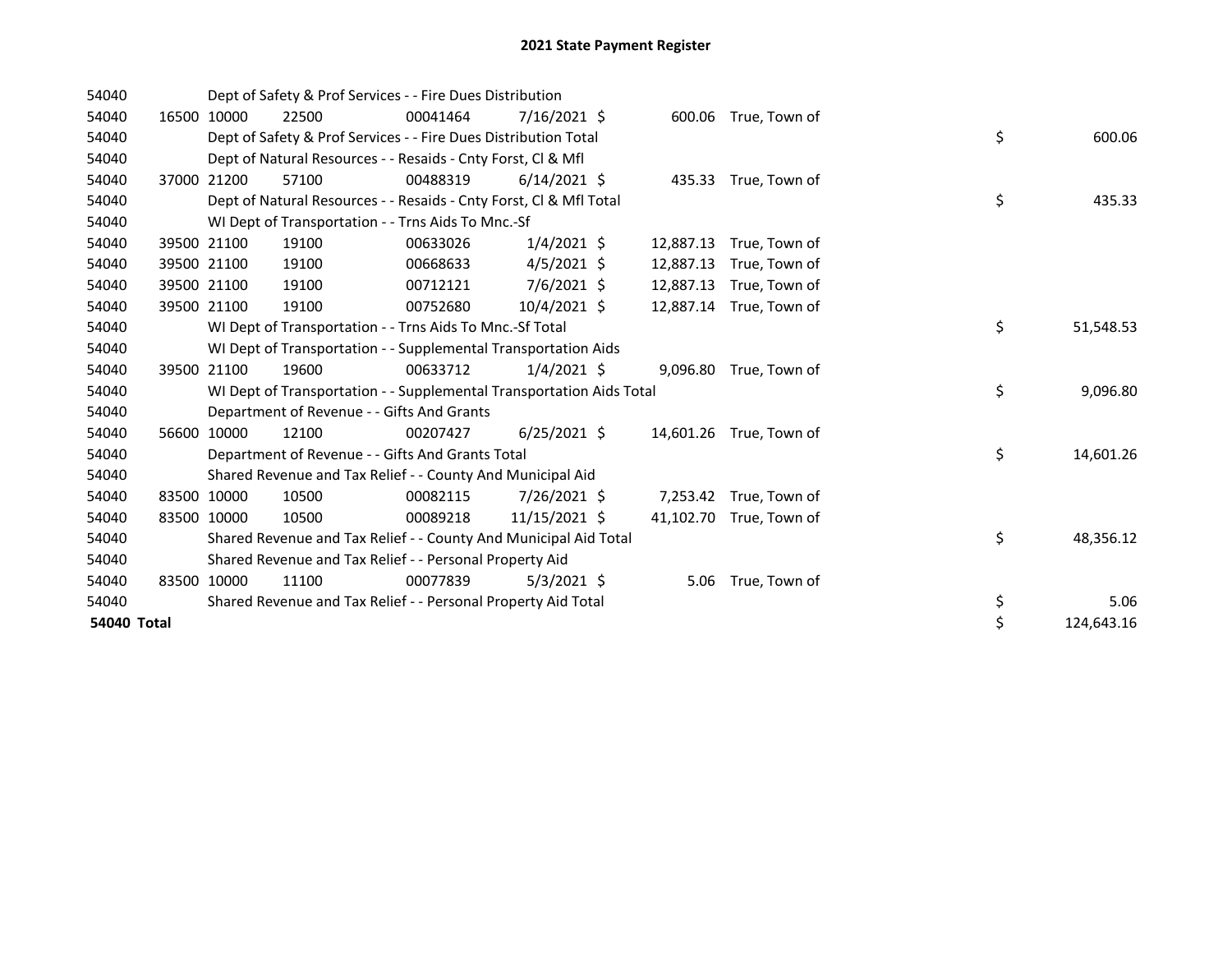| 54042       |             |                                            | Dept of Safety & Prof Services - - Fire Dues Distribution            |                |  |                              |    |            |
|-------------|-------------|--------------------------------------------|----------------------------------------------------------------------|----------------|--|------------------------------|----|------------|
| 54042       | 16500 10000 | 22500                                      | 00041465                                                             | $7/16/2021$ \$ |  | 1,987.44 Town Of Washington  |    |            |
| 54042       |             |                                            | Dept of Safety & Prof Services - - Fire Dues Distribution Total      |                |  |                              | \$ | 1,987.44   |
| 54042       |             |                                            | Dept of Natural Resources - - Resaids - Cnty Forst, CI & Mfl         |                |  |                              |    |            |
| 54042       | 37000 21200 | 57100                                      | 00488320                                                             | $6/14/2021$ \$ |  | 870.30 Town Of Washington    |    |            |
| 54042       |             |                                            | Dept of Natural Resources - - Resaids - Cnty Forst, Cl & Mfl Total   |                |  |                              | \$ | 870.30     |
| 54042       |             |                                            | Dept of Natural Resources - - Aids In Lieu Of Taxes - Sum S          |                |  |                              |    |            |
| 54042       | 37000 21200 | 57900                                      | 00475341                                                             | $4/21/2021$ \$ |  | 452.57 Town Of Washington    |    |            |
| 54042       |             |                                            | Dept of Natural Resources - - Aids In Lieu Of Taxes - Sum S Total    |                |  |                              | \$ | 452.57     |
| 54042       |             |                                            | WI Dept of Transportation - - Trns Aids To Mnc.-Sf                   |                |  |                              |    |            |
| 54042       | 39500 21100 | 19100                                      | 00633027                                                             | $1/4/2021$ \$  |  | 25,474.07 Town Of Washington |    |            |
| 54042       | 39500 21100 | 19100                                      | 00668634                                                             | $4/5/2021$ \$  |  | 25,474.07 Town Of Washington |    |            |
| 54042       | 39500 21100 | 19100                                      | 00712122                                                             | 7/6/2021 \$    |  | 25,474.07 Town Of Washington |    |            |
| 54042       | 39500 21100 | 19100                                      | 00752681                                                             | 10/4/2021 \$   |  | 25,474.09 Town Of Washington |    |            |
| 54042       |             |                                            | WI Dept of Transportation - - Trns Aids To Mnc.-Sf Total             |                |  |                              | \$ | 101,896.30 |
| 54042       |             |                                            | WI Dept of Transportation - - Supplemental Transportation Aids       |                |  |                              |    |            |
| 54042       | 39500 21100 | 19600                                      | 00633713                                                             | $1/4/2021$ \$  |  | 17,981.70 Town Of Washington |    |            |
| 54042       |             |                                            | WI Dept of Transportation - - Supplemental Transportation Aids Total |                |  |                              | \$ | 17,981.70  |
| 54042       |             | Department of Revenue - - Gifts And Grants |                                                                      |                |  |                              |    |            |
| 54042       | 56600 10000 | 12100                                      | 00207428                                                             | $6/25/2021$ \$ |  | 17,950.66 Town Of Washington |    |            |
| 54042       |             |                                            | Department of Revenue - - Gifts And Grants Total                     |                |  |                              | \$ | 17,950.66  |
| 54042       |             |                                            | Shared Revenue and Tax Relief - - County And Municipal Aid           |                |  |                              |    |            |
| 54042       | 83500 10000 | 10500                                      | 00082116                                                             | 7/26/2021 \$   |  | 1,266.41 Town Of Washington  |    |            |
| 54042       | 83500 10000 | 10500                                      | 00089219                                                             | 11/15/2021 \$  |  | 7,176.32 Town Of Washington  |    |            |
| 54042       |             |                                            | Shared Revenue and Tax Relief - - County And Municipal Aid Total     |                |  |                              | \$ | 8,442.73   |
| 54042       |             |                                            | Shared Revenue and Tax Relief - - Exempt Computer Aid                |                |  |                              |    |            |
| 54042       | 83500 10000 | 10900                                      | 00084657                                                             | 7/26/2021 \$   |  | 1.03 Town Of Washington      |    |            |
| 54042       |             |                                            | Shared Revenue and Tax Relief - - Exempt Computer Aid Total          |                |  |                              | \$ | 1.03       |
| 54042       |             |                                            | Shared Revenue and Tax Relief - - Personal Property Aid              |                |  |                              |    |            |
| 54042       | 83500 10000 | 11100                                      | 00077840                                                             | $5/3/2021$ \$  |  | 0.34 Town Of Washington      |    |            |
| 54042       |             |                                            | Shared Revenue and Tax Relief - - Personal Property Aid Total        |                |  |                              | \$ | 0.34       |
| 54042 Total |             |                                            |                                                                      |                |  |                              | \$ | 149,583.07 |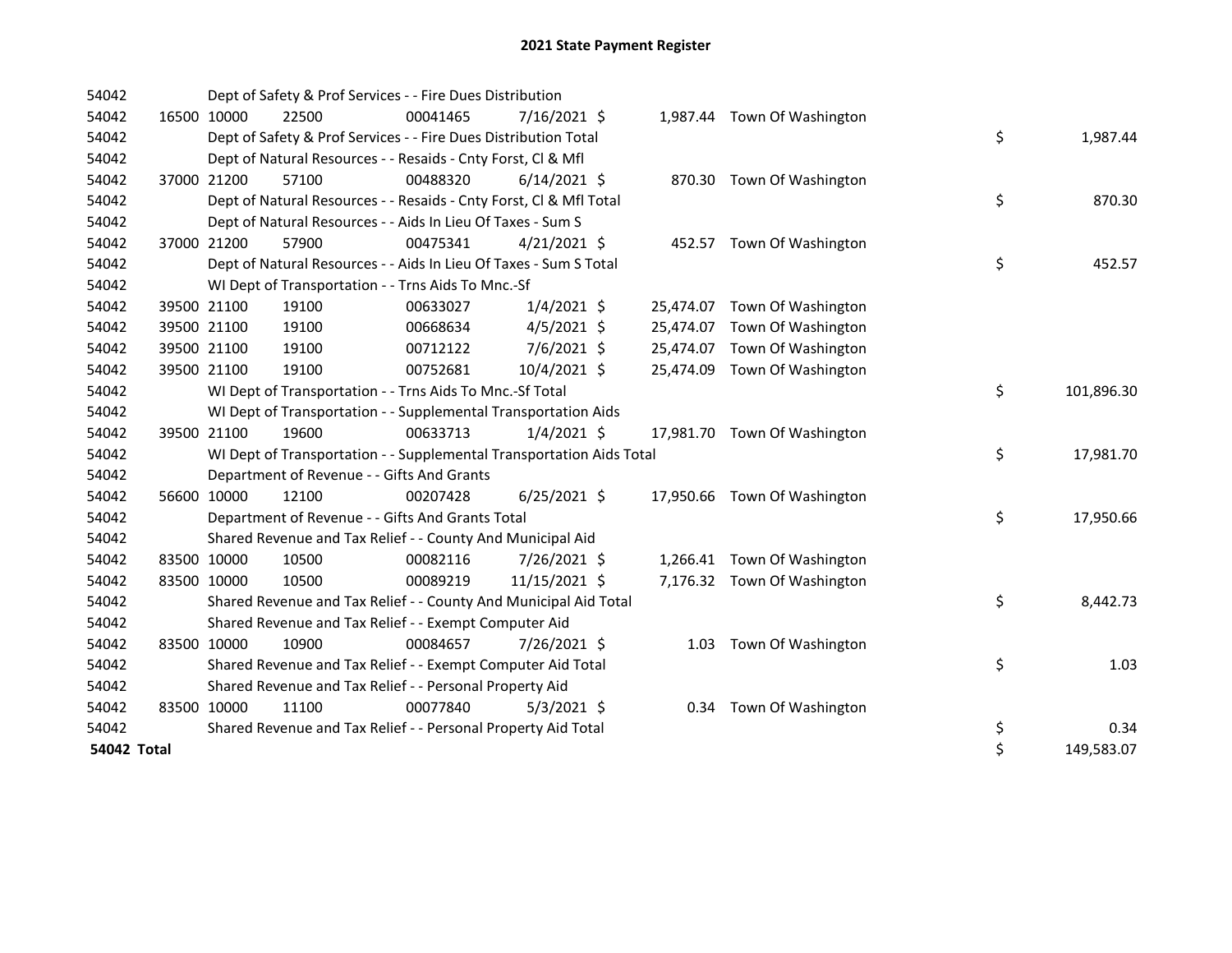| 54044       |       |             | Dept of Natural Resources - - Resaids - Cnty Forst, Cl & Mfl       |          |                 |          |                            |    |           |
|-------------|-------|-------------|--------------------------------------------------------------------|----------|-----------------|----------|----------------------------|----|-----------|
| 54044       | 37000 | 21200       | 57100                                                              | 00488321 | $6/14/2021$ \$  |          | 5,740.84 Town Of Wilkinson |    |           |
| 54044       |       |             | Dept of Natural Resources - - Resaids - Cnty Forst, Cl & Mfl Total |          |                 |          |                            | \$ | 5,740.84  |
| 54044       |       |             | WI Dept of Transportation - - Trns Aids To Mnc.-Sf                 |          |                 |          |                            |    |           |
| 54044       | 39500 | 21100       | 19100                                                              | 00633028 | $1/4/2021$ \$   | 3,856.59 | Town Of Wilkinson          |    |           |
| 54044       |       | 39500 21100 | 19100                                                              | 00668635 | $4/5/2021$ \$   | 3,856.59 | Town Of Wilkinson          |    |           |
| 54044       |       | 39500 21100 | 19100                                                              | 00712123 | $7/6/2021$ \$   | 3,856.59 | Town Of Wilkinson          |    |           |
| 54044       |       | 39500 21100 | 19100                                                              | 00752682 | $10/4/2021$ \$  | 3,856.59 | Town Of Wilkinson          |    |           |
| 54044       |       |             | WI Dept of Transportation - - Trns Aids To Mnc.-Sf Total           |          |                 |          |                            | \$ | 15,426.36 |
| 54044       |       |             | Department of Revenue - - Gifts And Grants                         |          |                 |          |                            |    |           |
| 54044       | 56600 | 10000       | 12100                                                              | 00207429 | $6/25/2021$ \$  | 2,198.04 | Town Of Wilkinson          |    |           |
| 54044       |       |             | Department of Revenue - - Gifts And Grants Total                   |          |                 |          |                            | \$ | 2,198.04  |
| 54044       |       |             | Shared Revenue and Tax Relief - - County And Municipal Aid         |          |                 |          |                            |    |           |
| 54044       |       | 83500 10000 | 10500                                                              | 00082117 | 7/26/2021 \$    | 206.51   | Town Of Wilkinson          |    |           |
| 54044       |       | 83500 10000 | 10500                                                              | 00089220 | 11/15/2021 \$   | 1,170.19 | Town Of Wilkinson          |    |           |
| 54044       |       |             | Shared Revenue and Tax Relief - - County And Municipal Aid Total   |          |                 |          |                            | \$ | 1,376.70  |
| 54044       |       |             | Shared Revenue and Tax Relief - - Utility Aid                      |          |                 |          |                            |    |           |
| 54044       |       | 83500 10000 | 11000                                                              | 00082117 | 7/26/2021 \$    | 6.31     | Town Of Wilkinson          |    |           |
| 54044       |       | 83500 10000 | 11000                                                              | 00089220 | $11/15/2021$ \$ | 36.48    | Town Of Wilkinson          |    |           |
| 54044       |       |             | Shared Revenue and Tax Relief - - Utility Aid Total                |          |                 |          |                            | \$ | 42.79     |
| 54044 Total |       |             |                                                                    |          |                 |          |                            | \$ | 24,784.73 |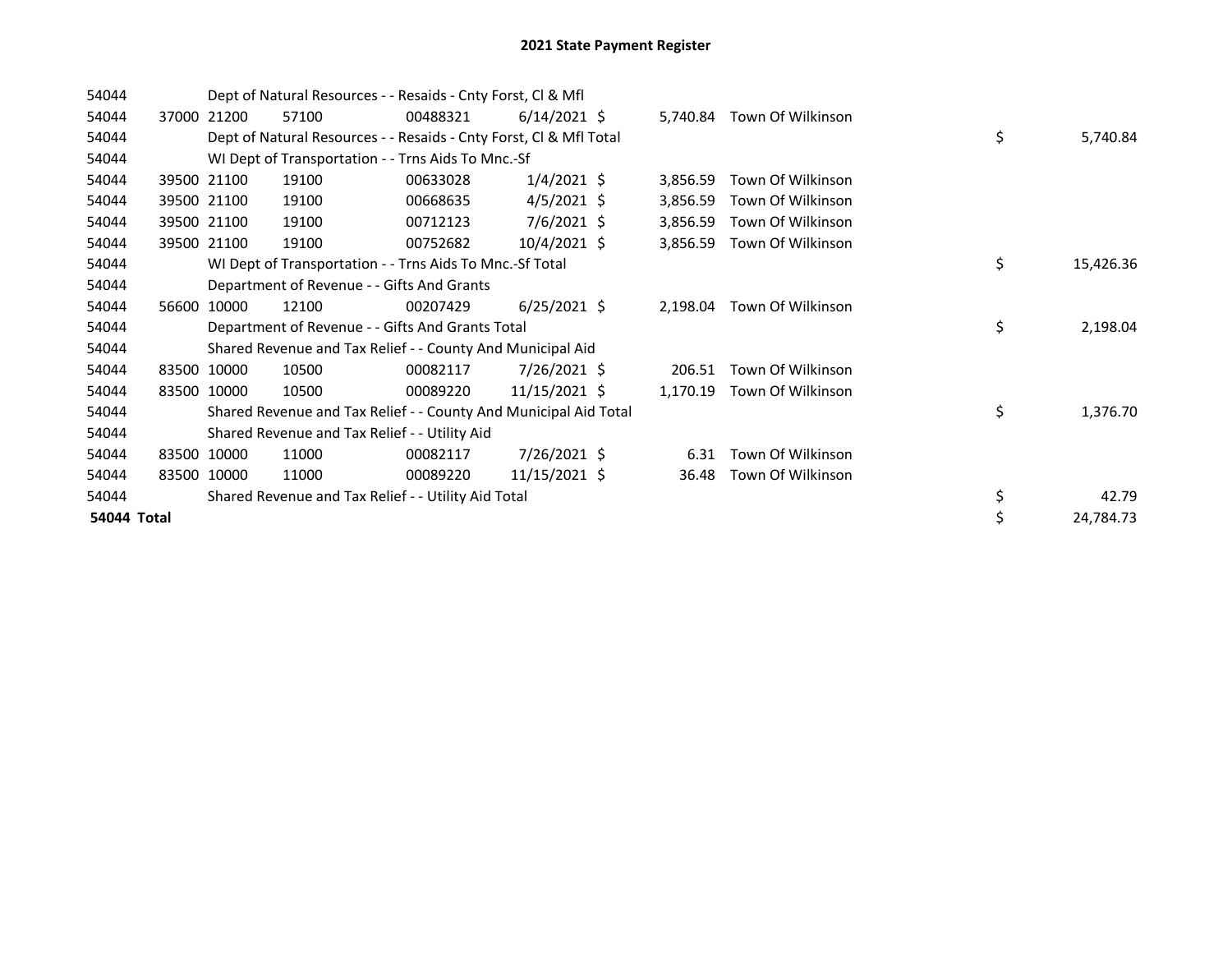| 54046       |             | Dept of Safety & Prof Services - - Fire Dues Distribution            |          |                |  |                           |    |            |
|-------------|-------------|----------------------------------------------------------------------|----------|----------------|--|---------------------------|----|------------|
| 54046       | 16500 10000 | 22500                                                                | 00041466 | $7/16/2021$ \$ |  | 2,307.93 Town Of Willard  |    |            |
| 54046       |             | Dept of Safety & Prof Services - - Fire Dues Distribution Total      |          |                |  |                           | \$ | 2,307.93   |
| 54046       |             | Dept of Natural Resources - - Resaids - Cnty Forst, CI & Mfl         |          |                |  |                           |    |            |
| 54046       | 37000 21200 | 57100                                                                | 00488322 | $6/14/2021$ \$ |  | 979.18 Town Of Willard    |    |            |
| 54046       |             | Dept of Natural Resources - - Resaids - Cnty Forst, CI & Mfl Total   |          |                |  |                           | \$ | 979.18     |
| 54046       |             | WI Dept of Transportation - - Trns Aids To Mnc.-Sf                   |          |                |  |                           |    |            |
| 54046       | 39500 21100 | 19100                                                                | 00633029 | $1/4/2021$ \$  |  | 16,201.62 Town Of Willard |    |            |
| 54046       | 39500 21100 | 19100                                                                | 00668636 | $4/5/2021$ \$  |  | 16,201.62 Town Of Willard |    |            |
| 54046       | 39500 21100 | 19100                                                                | 00712124 | 7/6/2021 \$    |  | 16,201.62 Town Of Willard |    |            |
| 54046       | 39500 21100 | 19100                                                                | 00752683 | 10/4/2021 \$   |  | 16,201.62 Town Of Willard |    |            |
| 54046       |             | WI Dept of Transportation - - Trns Aids To Mnc.-Sf Total             |          |                |  |                           | \$ | 64,806.48  |
| 54046       |             | Department of Administration - - Hv Trans Ln Annual Impact Fee       |          |                |  |                           |    |            |
| 54046       | 50500 10000 | 17400                                                                | 00144487 | $5/3/2021$ \$  |  | 895.00 Town Of Willard    |    |            |
| 54046       |             | Department of Administration - - Hv Trans Ln Annual Impact Fee Total |          |                |  |                           | \$ | 895.00     |
| 54046       |             | Commissioners of Public Lands - - Balsht Common School Fund          |          |                |  |                           |    |            |
| 54046       | 50700 37400 | 57700                                                                | 00003492 | $1/22/2021$ \$ |  | 7,500.00 Town Of Willard  |    |            |
| 54046       |             | Commissioners of Public Lands - - Balsht Common School Fund Total    |          |                |  |                           | \$ | 7,500.00   |
| 54046       |             | Department of Revenue - - Gifts And Grants                           |          |                |  |                           |    |            |
| 54046       | 56600 10000 | 12100                                                                | 00207430 | $6/25/2021$ \$ |  | 25,434.46 Town Of Willard |    |            |
| 54046       |             | Department of Revenue - - Gifts And Grants Total                     |          |                |  |                           | \$ | 25,434.46  |
| 54046       |             | Shared Revenue and Tax Relief - - County And Municipal Aid           |          |                |  |                           |    |            |
| 54046       | 83500 10000 | 10500                                                                | 00082118 | 7/26/2021 \$   |  | 1,499.36 Town Of Willard  |    |            |
| 54046       | 83500 10000 | 10500                                                                | 00089221 | 11/15/2021 \$  |  | 8,496.35 Town Of Willard  |    |            |
| 54046       |             | Shared Revenue and Tax Relief - - County And Municipal Aid Total     |          |                |  |                           | \$ | 9,995.71   |
| 54046       |             | Shared Revenue and Tax Relief - - Exempt Computer Aid                |          |                |  |                           |    |            |
| 54046       | 83500 10000 | 10900                                                                | 00084658 | 7/26/2021 \$   |  | 63.40 Town Of Willard     |    |            |
| 54046       |             | Shared Revenue and Tax Relief - - Exempt Computer Aid Total          |          |                |  |                           | \$ | 63.40      |
| 54046       |             | Shared Revenue and Tax Relief - - Personal Property Aid              |          |                |  |                           |    |            |
| 54046       | 83500 10000 | 11100                                                                | 00077841 | $5/3/2021$ \$  |  | 124.29 Town Of Willard    |    |            |
| 54046       |             | Shared Revenue and Tax Relief - - Personal Property Aid Total        |          |                |  |                           | \$ | 124.29     |
| 54046 Total |             |                                                                      |          |                |  |                           | \$ | 112,106.45 |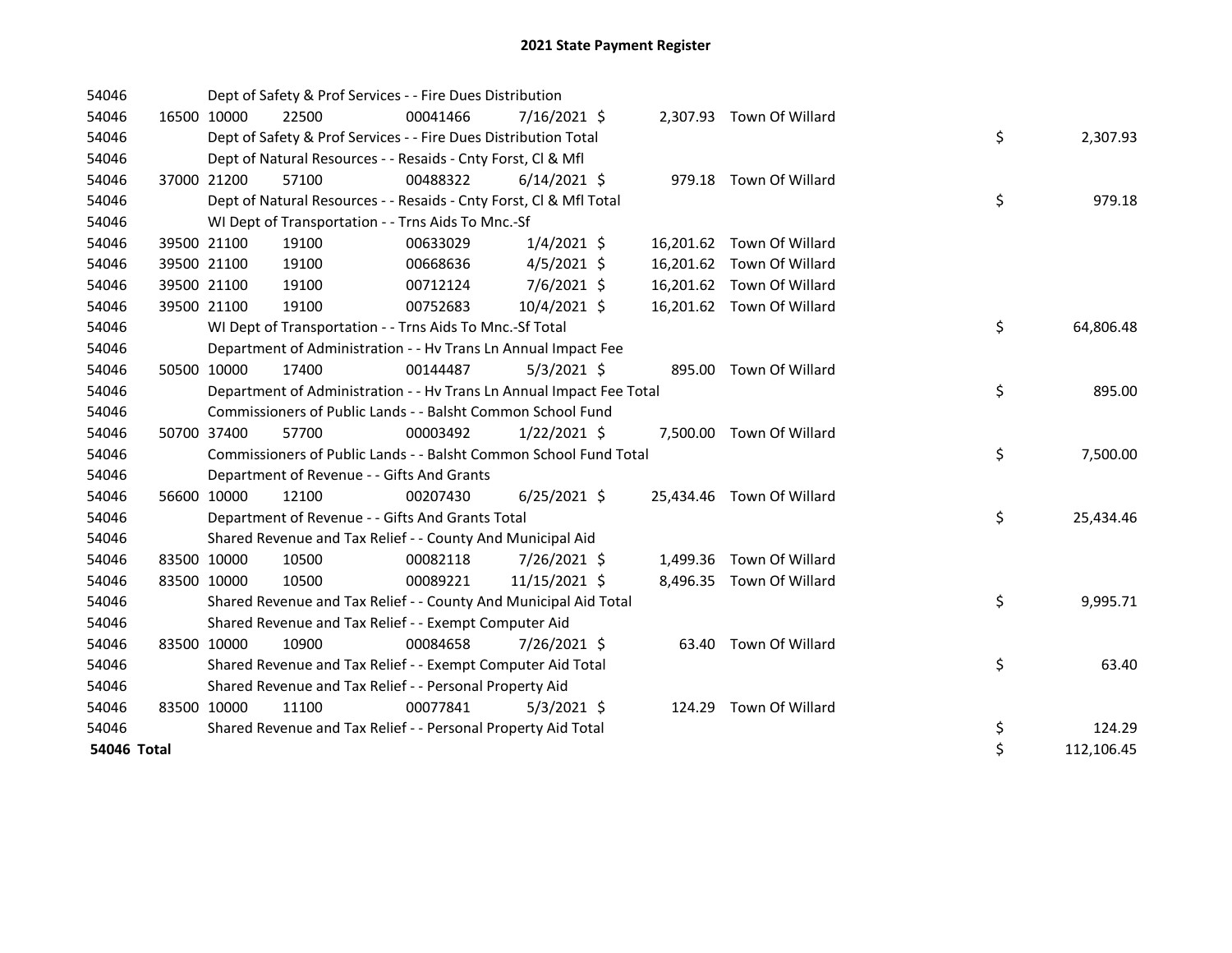| 54048       |       |             | Dept of Safety & Prof Services - - Fire Dues Distribution          |          |                |           |                |    |            |
|-------------|-------|-------------|--------------------------------------------------------------------|----------|----------------|-----------|----------------|----|------------|
| 54048       | 16500 | 10000       | 22500                                                              | 00041467 | $7/16/2021$ \$ | 350.64    | Town Of Wilson |    |            |
| 54048       |       |             | Dept of Safety & Prof Services - - Fire Dues Distribution Total    |          |                |           |                | \$ | 350.64     |
| 54048       |       |             | Dept of Natural Resources - - Resaids - Cnty Forst, CI & Mfl       |          |                |           |                |    |            |
| 54048       |       | 37000 21200 | 57100                                                              | 00488323 | $6/14/2021$ \$ | 5,105.10  | Town Of Wilson |    |            |
| 54048       |       |             | Dept of Natural Resources - - Resaids - Cnty Forst, Cl & Mfl Total |          |                |           |                | \$ | 5,105.10   |
| 54048       |       |             | WI Dept of Transportation - - Disastr Damag Aid Sf                 |          |                |           |                |    |            |
| 54048       |       | 39500 21100 | 17400                                                              | 00671840 | $3/29/2021$ \$ | 2,532.15  | Town Of Wilson |    |            |
| 54048       | 39500 | 21100       | 17400                                                              | 00740574 | 8/30/2021 \$   | 10.088.46 | Town Of Wilson |    |            |
| 54048       |       |             | WI Dept of Transportation - - Disastr Damag Aid Sf Total           |          |                |           |                | \$ | 12,620.61  |
| 54048       |       |             | WI Dept of Transportation - - Trns Aids To Mnc.-Sf                 |          |                |           |                |    |            |
| 54048       |       | 39500 21100 | 19100                                                              | 00633030 | $1/4/2021$ \$  | 16,694.37 | Town Of Wilson |    |            |
| 54048       |       | 39500 21100 | 19100                                                              | 00668637 | $4/5/2021$ \$  | 16,694.37 | Town Of Wilson |    |            |
| 54048       |       | 39500 21100 | 19100                                                              | 00712125 | $7/6/2021$ \$  | 16,694.37 | Town Of Wilson |    |            |
| 54048       |       | 39500 21100 | 19100                                                              | 00752684 | $10/4/2021$ \$ | 16.694.37 | Town Of Wilson |    |            |
| 54048       |       |             | WI Dept of Transportation - - Trns Aids To Mnc.-Sf Total           |          |                |           |                | \$ | 66,777.48  |
| 54048       |       |             | Department of Revenue - - Gifts And Grants                         |          |                |           |                |    |            |
| 54048       | 56600 | 10000       | 12100                                                              | 00207431 | $6/25/2021$ \$ | 5,652.10  | Town Of Wilson |    |            |
| 54048       |       |             | Department of Revenue - - Gifts And Grants Total                   |          |                |           |                | \$ | 5,652.10   |
| 54048       |       |             | Shared Revenue and Tax Relief - - County And Municipal Aid         |          |                |           |                |    |            |
| 54048       |       | 83500 10000 | 10500                                                              | 00082119 | $7/26/2021$ \$ | 3.529.57  | Town Of Wilson |    |            |
| 54048       |       | 83500 10000 | 10500                                                              | 00089222 | 11/15/2021 \$  | 20,000.90 | Town Of Wilson |    |            |
| 54048       |       |             | Shared Revenue and Tax Relief - - County And Municipal Aid Total   |          |                |           |                | \$ | 23,530.47  |
| 54048 Total |       |             |                                                                    |          |                |           |                | \$ | 114,036.40 |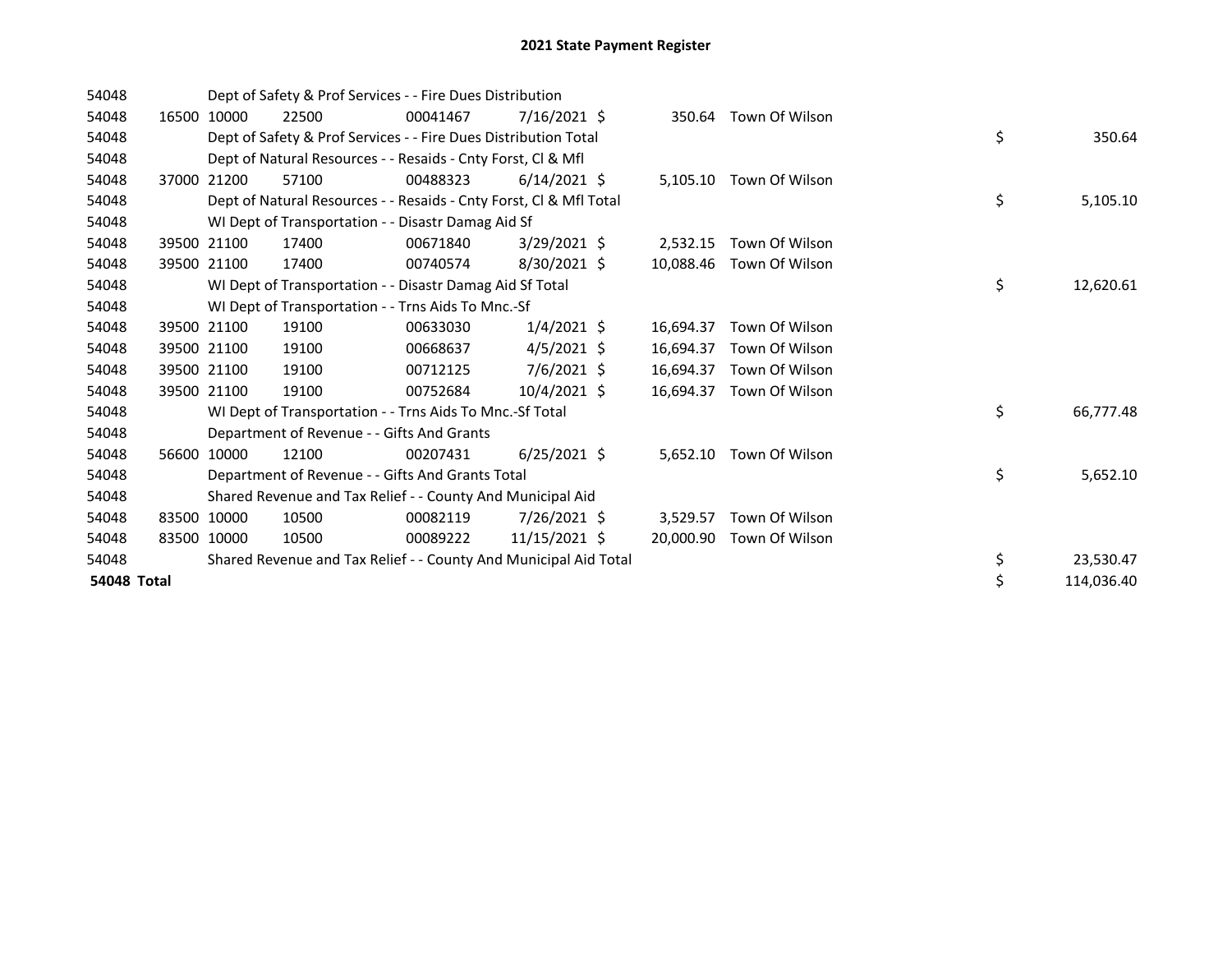| 54106 |             | Dept of Safety & Prof Services - - Fire Dues Distribution            |          |                |        |                             |    |              |
|-------|-------------|----------------------------------------------------------------------|----------|----------------|--------|-----------------------------|----|--------------|
| 54106 | 16500 10000 | 22500                                                                | 00041443 | 7/16/2021 \$   |        | 1,342.63 Village Of Bruce   |    |              |
| 54106 |             | Dept of Safety & Prof Services - - Fire Dues Distribution Total      |          |                |        |                             | \$ | 1,342.63     |
| 54106 |             | WI Dept of Transportation - - Trns Aids To Mnc.-Sf                   |          |                |        |                             |    |              |
| 54106 | 39500 21100 | 19100                                                                | 00633031 | $1/4/2021$ \$  |        | 6,661.53 Village Of Bruce   |    |              |
| 54106 | 39500 21100 | 19100                                                                | 00668638 | $4/5/2021$ \$  |        | 6,661.53 Village Of Bruce   |    |              |
| 54106 | 39500 21100 | 19100                                                                | 00712126 | 7/6/2021 \$    |        | 6,661.53 Village Of Bruce   |    |              |
| 54106 | 39500 21100 | 19100                                                                | 00752685 | 10/4/2021 \$   |        | 6,661.53 Village Of Bruce   |    |              |
| 54106 |             | WI Dept of Transportation - - Trns Aids To Mnc.-Sf Total             |          |                |        |                             | \$ | 26,646.12    |
| 54106 |             | Department of Administration - - Federal Aid, Local Assistance       |          |                |        |                             |    |              |
| 54106 | 50500 10000 | 74300                                                                | 00148248 | $7/7/2021$ \$  |        | 90,746.83 Village Of Bruce  |    |              |
| 54106 | 50500 10000 | 74300                                                                | 00149335 | 7/27/2021 \$   |        | 277,773.00 Village Of Bruce |    |              |
| 54106 | 50500 10000 | 74300                                                                | 00150235 | $8/16/2021$ \$ |        | 332,367.03 Village Of Bruce |    |              |
| 54106 | 50500 10000 | 74300                                                                | 00156721 | 12/21/2021 \$  |        | 69,537.52 Village Of Bruce  |    |              |
| 54106 | 50500 10000 | 74300                                                                | 00156963 | 12/29/2021 \$  |        | 229,575.62 Village Of Bruce |    |              |
| 54106 |             | Department of Administration - - Federal Aid, Local Assistance Total |          |                |        |                             | \$ | 1,000,000.00 |
| 54106 |             | Department of Revenue - - Gifts And Grants                           |          |                |        |                             |    |              |
| 54106 | 56600 10000 | 12100                                                                | 00207432 | $6/25/2021$ \$ |        | 36,895.67 Village Of Bruce  |    |              |
| 54106 |             | Department of Revenue - - Gifts And Grants Total                     |          |                |        |                             | \$ | 36,895.67    |
| 54106 |             | Shared Revenue and Tax Relief - - County And Municipal Aid           |          |                |        |                             |    |              |
| 54106 | 83500 10000 | 10500                                                                | 00082120 | 7/26/2021 \$   |        | 29,887.38 Village Of Bruce  |    |              |
| 54106 | 83500 10000 | 10500                                                                | 00089223 | 11/15/2021 \$  |        | 169,361.82 Village Of Bruce |    |              |
| 54106 |             | Shared Revenue and Tax Relief - - County And Municipal Aid Total     |          |                |        |                             | \$ | 199,249.20   |
| 54106 |             | Shared Revenue and Tax Relief - - Exempt Computer Aid                |          |                |        |                             |    |              |
| 54106 | 83500 10000 | 10900                                                                | 00084659 | 7/26/2021 \$   | 372.05 | Village Of Bruce            |    |              |
| 54106 | 83500 10000 | 10900                                                                | 00085910 | 7/26/2021 \$   | 73.39  | Village Of Bruce            |    |              |
| 54106 |             | Shared Revenue and Tax Relief - - Exempt Computer Aid Total          |          |                |        |                             | \$ | 445.44       |
| 54106 |             | Shared Revenue and Tax Relief - - Utility Aid                        |          |                |        |                             |    |              |
| 54106 | 83500 10000 | 11000                                                                | 00082120 | 7/26/2021 \$   |        | 41.35 Village Of Bruce      |    |              |
| 54106 | 83500 10000 | 11000                                                                | 00089223 | 11/15/2021 \$  |        | 236.79 Village Of Bruce     |    |              |
| 54106 |             | Shared Revenue and Tax Relief - - Utility Aid Total                  |          |                |        |                             | \$ | 278.14       |
| 54106 |             | Shared Revenue and Tax Relief - - Personal Property Aid              |          |                |        |                             |    |              |
| 54106 | 83500 10000 | 11100                                                                | 00077842 | $5/3/2021$ \$  |        | 191.11 Village Of Bruce     |    |              |
| 54106 | 83500 10000 | 11100                                                                | 00078999 | $5/3/2021$ \$  |        | 183.98 Village Of Bruce     |    |              |
| 54106 |             | Shared Revenue and Tax Relief - - Personal Property Aid Total        |          |                |        |                             | \$ | 375.09       |
| 54106 |             | Shared Revenue and Tax Relief - - Lottery & Gaming Credit            |          |                |        |                             |    |              |
| 54106 | 83500 52100 | 36300                                                                | 00074378 | 3/22/2021 \$   |        | 1,368.48 Village Of Bruce   |    |              |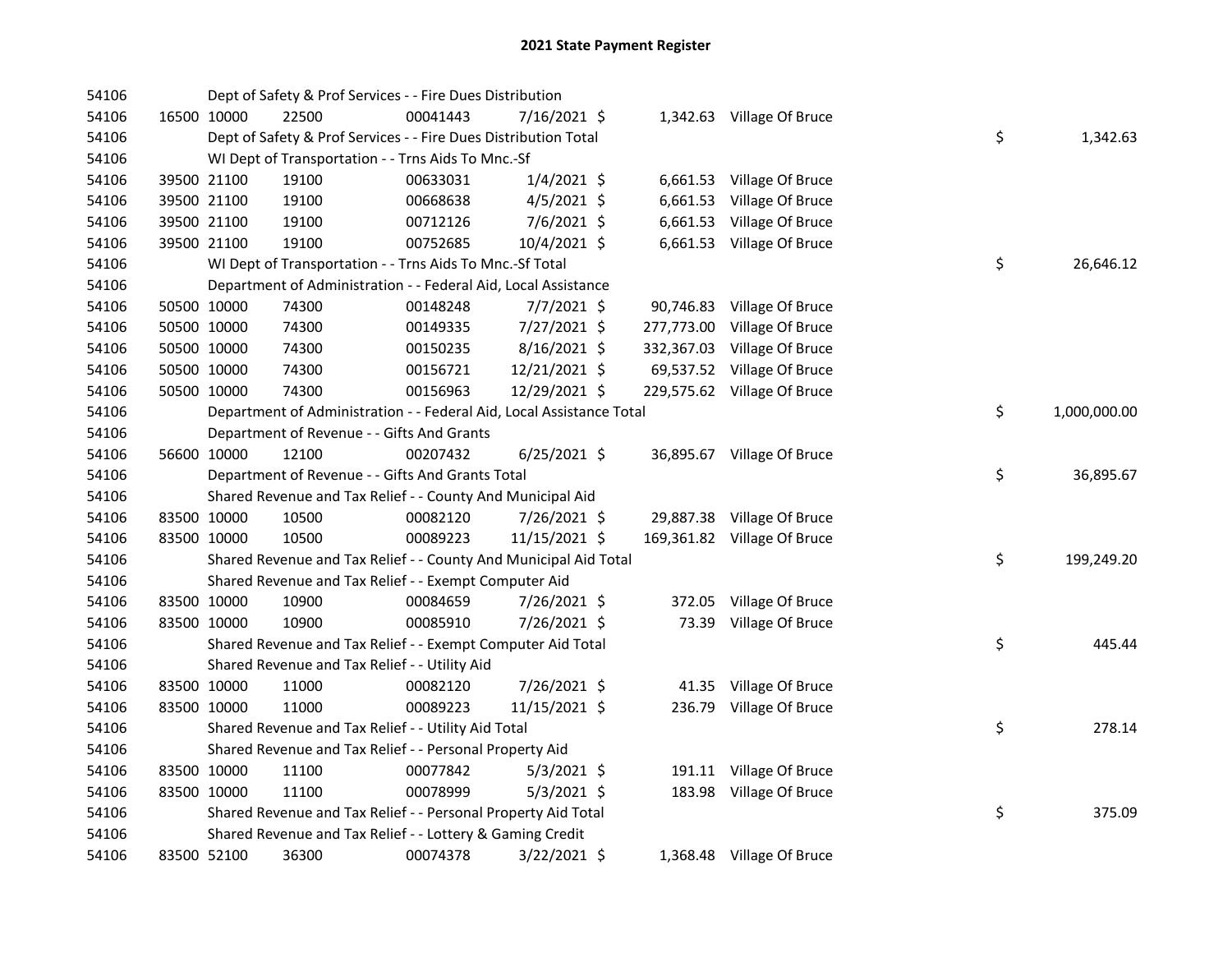| 54106       | Shared Revenue and Tax Relief - - Lottery & Gaming Credit Total | 1,368.48     |
|-------------|-----------------------------------------------------------------|--------------|
| 54106 Total |                                                                 | 1,266,600.77 |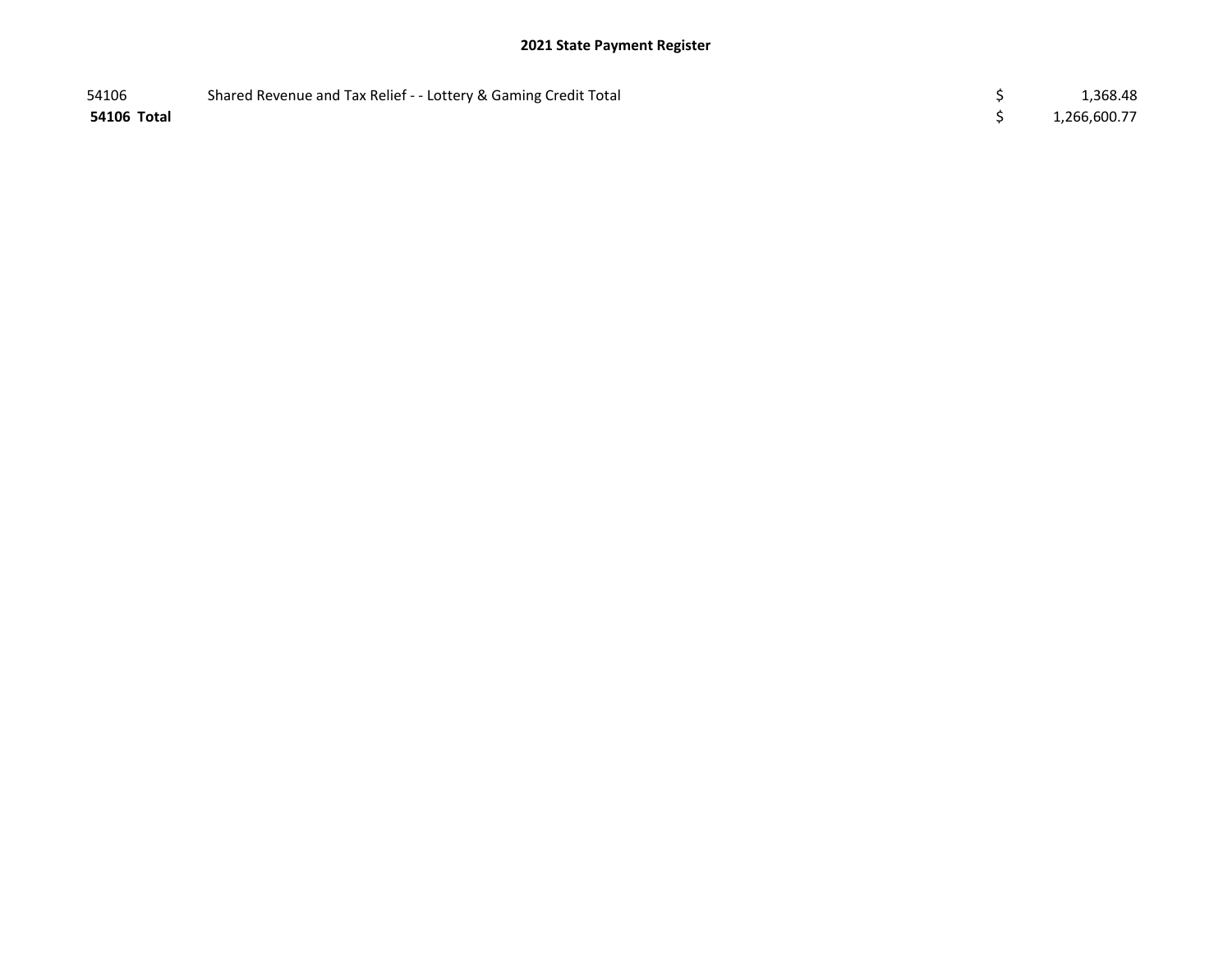| 54111       |       |             |       | Dept of Safety & Prof Services - - Fire Dues Distribution        |                |           |                    |    |           |
|-------------|-------|-------------|-------|------------------------------------------------------------------|----------------|-----------|--------------------|----|-----------|
| 54111       |       | 16500 10000 | 22500 | 00041445                                                         | $7/16/2021$ \$ | 145.49    | Village Of Conrath |    |           |
| 54111       |       |             |       | Dept of Safety & Prof Services - - Fire Dues Distribution Total  |                |           |                    | \$ | 145.49    |
| 54111       |       |             |       | WI Dept of Transportation - - Trns Aids To Mnc.-Sf               |                |           |                    |    |           |
| 54111       |       | 39500 21100 | 19100 | 00633032                                                         | $1/4/2021$ \$  | 375.41    | Village Of Conrath |    |           |
| 54111       |       | 39500 21100 | 19100 | 00668639                                                         | $4/5/2021$ \$  | 375.41    | Village Of Conrath |    |           |
| 54111       |       | 39500 21100 | 19100 | 00712127                                                         | $7/6/2021$ \$  | 375.41    | Village Of Conrath |    |           |
| 54111       |       | 39500 21100 | 19100 | 00752686                                                         | 10/4/2021 \$   | 375.44    | Village Of Conrath |    |           |
| 54111       |       |             |       | WI Dept of Transportation - - Trns Aids To Mnc.-Sf Total         |                |           |                    | \$ | 1,501.67  |
| 54111       |       |             |       | Shared Revenue and Tax Relief - - County And Municipal Aid       |                |           |                    |    |           |
| 54111       |       | 83500 10000 | 10500 | 00082121                                                         | 7/26/2021 \$   | 4,757.74  | Village Of Conrath |    |           |
| 54111       |       | 83500 10000 | 10500 | 00089224                                                         | 11/15/2021 \$  | 26,960.53 | Village Of Conrath |    |           |
| 54111       |       |             |       | Shared Revenue and Tax Relief - - County And Municipal Aid Total |                |           |                    | \$ | 31,718.27 |
| 54111       |       |             |       | Shared Revenue and Tax Relief - - Exempt Computer Aid            |                |           |                    |    |           |
| 54111       | 83500 | 10000       | 10900 | 00084660                                                         | 7/26/2021 \$   | 1.03      | Village Of Conrath |    |           |
| 54111       |       |             |       | Shared Revenue and Tax Relief - - Exempt Computer Aid Total      |                |           |                    | \$ | 1.03      |
| 54111       |       |             |       | Shared Revenue and Tax Relief - - Personal Property Aid          |                |           |                    |    |           |
| 54111       |       | 83500 10000 | 11100 | 00077843                                                         | $5/3/2021$ \$  | 148.12    | Village Of Conrath |    |           |
| 54111       |       |             |       | Shared Revenue and Tax Relief - - Personal Property Aid Total    |                |           |                    | \$ | 148.12    |
| 54111 Total |       |             |       |                                                                  |                |           |                    | \$ | 33,514.58 |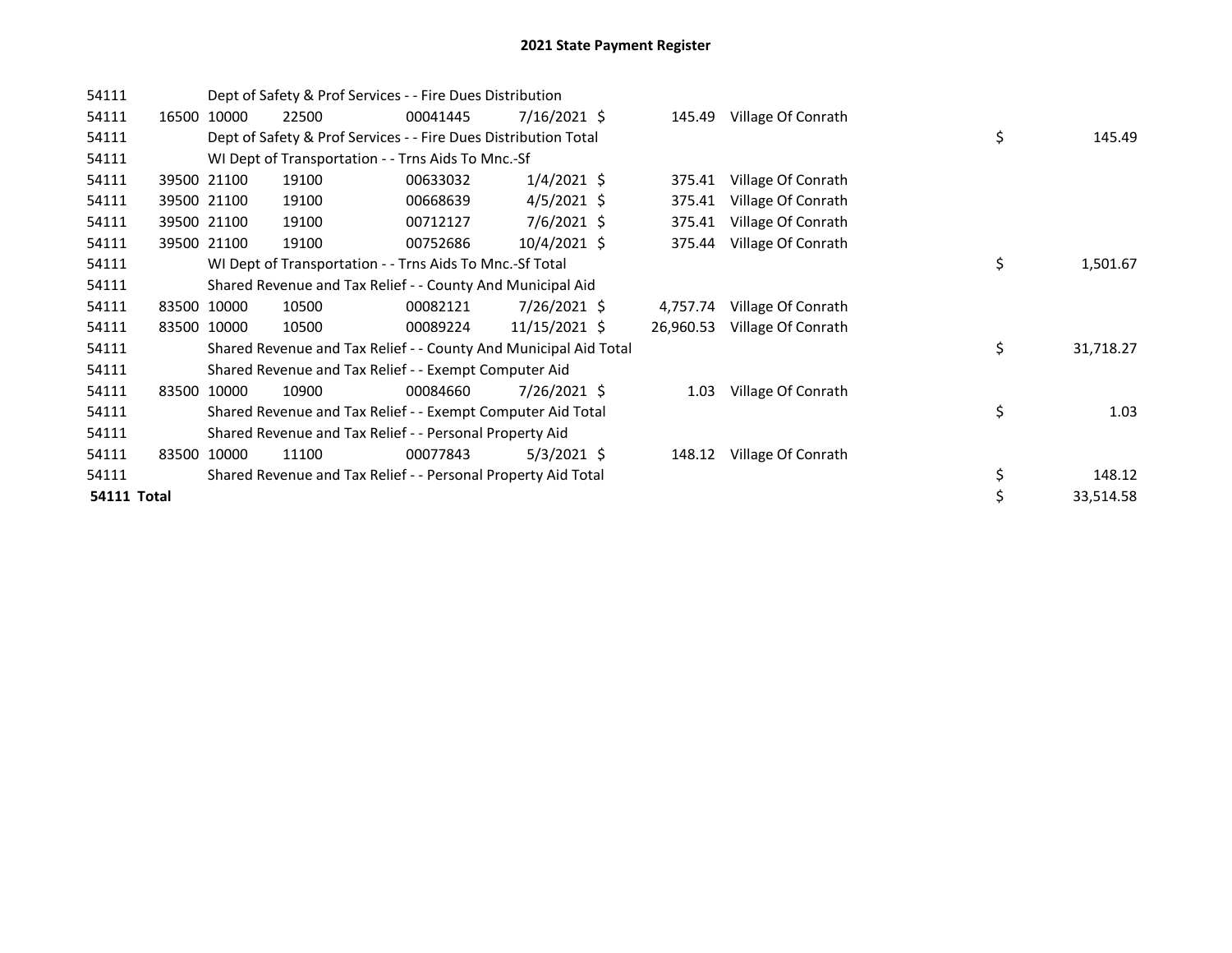| 54131              |       |             | Dept of Safety & Prof Services - - Fire Dues Distribution        |          |                |           |                                 |    |           |
|--------------------|-------|-------------|------------------------------------------------------------------|----------|----------------|-----------|---------------------------------|----|-----------|
| 54131              |       | 16500 10000 | 22500                                                            | 00041448 | $7/15/2021$ \$ |           | 260.54 Village Of Glen Flora    |    |           |
| 54131              |       |             | Dept of Safety & Prof Services - - Fire Dues Distribution Total  |          |                |           |                                 | \$ | 260.54    |
| 54131              |       |             | WI Dept of Transportation - - Trns Aids To Mnc.-Sf               |          |                |           |                                 |    |           |
| 54131              |       | 39500 21100 | 19100                                                            | 00633033 | $1/4/2021$ \$  | 2,352.06  | Village Of Glen Flora           |    |           |
| 54131              |       | 39500 21100 | 19100                                                            | 00668640 | $4/5/2021$ \$  | 2,352.06  | Village Of Glen Flora           |    |           |
| 54131              |       | 39500 21100 | 19100                                                            | 00712128 | 7/6/2021 \$    | 2,352.06  | Village Of Glen Flora           |    |           |
| 54131              |       | 39500 21100 | 19100                                                            | 00752687 | 10/4/2021 \$   | 2,352.06  | Village Of Glen Flora           |    |           |
| 54131              |       |             | WI Dept of Transportation - - Trns Aids To Mnc.-Sf Total         |          |                |           |                                 | \$ | 9,408.24  |
| 54131              |       |             | WI Dept of Transportation - - Loc Rd Imp Prg St Fd               |          |                |           |                                 |    |           |
| 54131              |       | 39500 21100 | 27800                                                            | 00634732 | $1/4/2021$ \$  | 7,817.07  | Village Of Glen Flora           |    |           |
| 54131              |       | 39500 21100 | 27800                                                            | 00775075 | 11/19/2021 \$  | 7,433.11  | Village Of Glen Flora           |    |           |
| 54131              |       |             | WI Dept of Transportation - - Loc Rd Imp Prg St Fd Total         |          |                |           |                                 | \$ | 15,250.18 |
| 54131              |       |             | Department of Revenue - - Gifts And Grants                       |          |                |           |                                 |    |           |
| 54131              |       | 56600 10000 | 12100                                                            | 00207433 | $6/25/2021$ \$ |           | 4,500.75 Village Of Glen Flora  |    |           |
| 54131              |       |             | Department of Revenue - - Gifts And Grants Total                 |          |                |           |                                 | \$ | 4,500.75  |
| 54131              |       |             | Shared Revenue and Tax Relief - - County And Municipal Aid       |          |                |           |                                 |    |           |
| 54131              | 83500 | 10000       | 10500                                                            | 00082122 | 7/26/2021 \$   |           | 5,599.46 Village Of Glen Flora  |    |           |
| 54131              |       | 83500 10000 | 10500                                                            | 00089225 | 11/15/2021 \$  | 31,730.28 | Village Of Glen Flora           |    |           |
| 54131              |       |             | Shared Revenue and Tax Relief - - County And Municipal Aid Total |          |                |           |                                 | \$ | 37,329.74 |
| 54131              |       |             | Shared Revenue and Tax Relief - - Exempt Computer Aid            |          |                |           |                                 |    |           |
| 54131              |       | 83500 10000 | 10900                                                            | 00084661 | 7/26/2021 \$   |           | 20,629.99 Village Of Glen Flora |    |           |
| 54131              |       |             | Shared Revenue and Tax Relief - - Exempt Computer Aid Total      |          |                |           |                                 | \$ | 20,629.99 |
| 54131              |       |             | Shared Revenue and Tax Relief - - Personal Property Aid          |          |                |           |                                 |    |           |
| 54131              |       | 83500 10000 | 11100                                                            | 00077844 | $5/3/2021$ \$  | 650.00    | Village Of Glen Flora           |    |           |
| 54131              |       |             | Shared Revenue and Tax Relief - - Personal Property Aid Total    |          |                |           |                                 | \$ | 650.00    |
| <b>54131 Total</b> |       |             |                                                                  |          |                |           |                                 | \$ | 88,029.44 |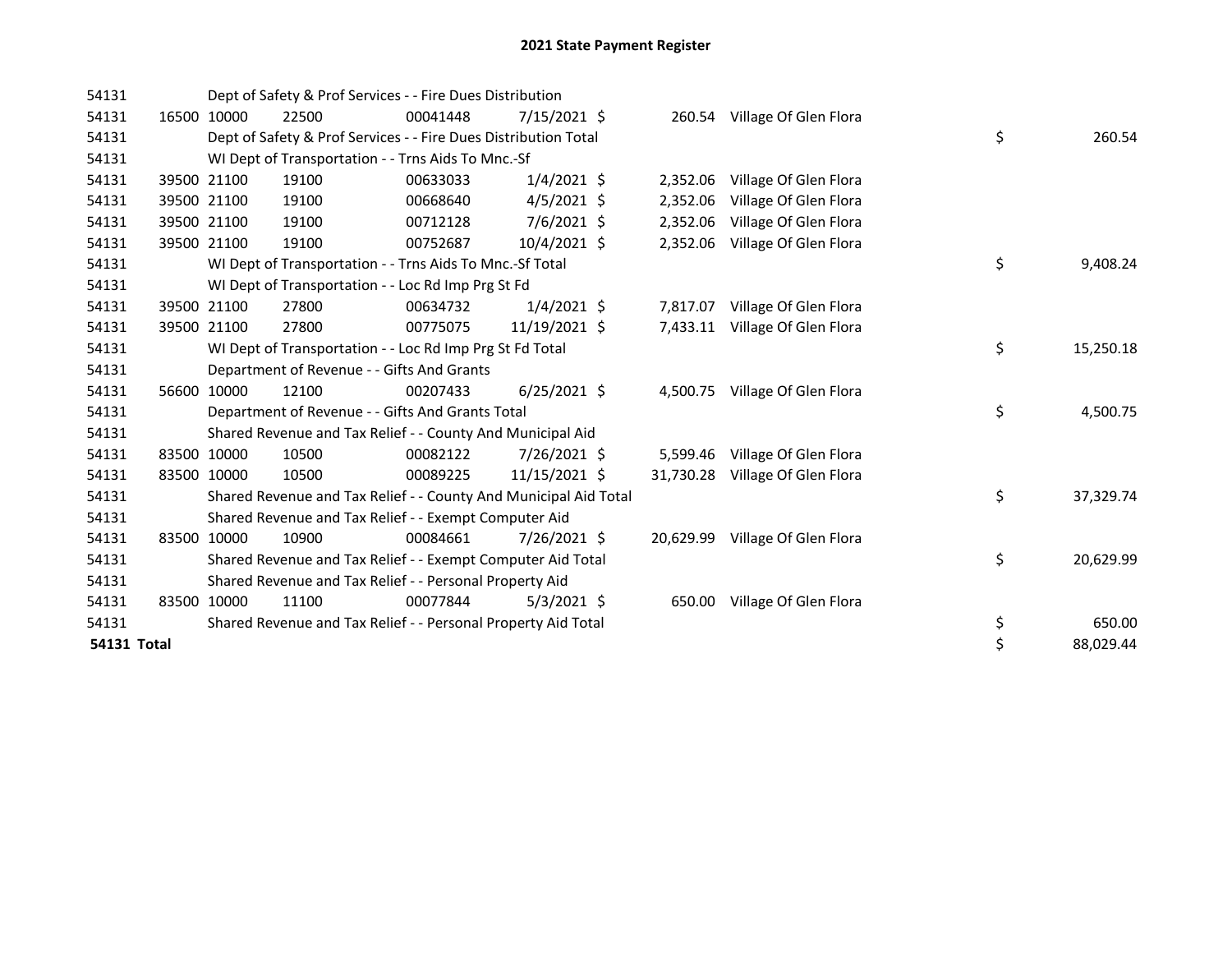| 54136 |             | Dept of Safety & Prof Services - - Fire Dues Distribution               |          |                |  |                               |    |            |
|-------|-------------|-------------------------------------------------------------------------|----------|----------------|--|-------------------------------|----|------------|
| 54136 | 16500 10000 | 22500                                                                   | 00041452 | 7/15/2021 \$   |  | 628.97 Village Of Hawkins     |    |            |
| 54136 |             | Dept of Safety & Prof Services - - Fire Dues Distribution Total         |          |                |  |                               | \$ | 628.97     |
| 54136 |             | Environmental Improvement Prog - - Clean Water Fund Program Finan       |          |                |  |                               |    |            |
| 54136 | 32000 57300 | 16300                                                                   | 00000327 | 2/18/2021 \$   |  | 1,271.31 Village Of Hawkins   |    |            |
| 54136 |             | Environmental Improvement Prog - - Clean Water Fund Program Finan Total |          |                |  |                               | \$ | 1,271.31   |
| 54136 |             | Dept of Natural Resources - - Resaids - Cnty Forst, Cl & Mfl            |          |                |  |                               |    |            |
| 54136 | 37000 21200 | 57100                                                                   | 00488324 | $6/14/2021$ \$ |  | 4.00 Village Of Hawkins       |    |            |
| 54136 |             | Dept of Natural Resources - - Resaids - Cnty Forst, Cl & Mfl Total      |          |                |  |                               | \$ | 4.00       |
| 54136 |             | Dept of Natural Resources - - Rec & Resource Aids, Fed                  |          |                |  |                               |    |            |
| 54136 | 37000 21200 | 58300                                                                   | 00467484 | $3/18/2021$ \$ |  | 2,577.36 Village Of Hawkins   |    |            |
| 54136 |             | Dept of Natural Resources - - Rec & Resource Aids, Fed Total            |          |                |  |                               | \$ | 2,577.36   |
| 54136 |             | WI Dept of Transportation - - Trns Aids To Mnc.-Sf                      |          |                |  |                               |    |            |
| 54136 | 39500 21100 | 19100                                                                   | 00633034 | $1/4/2021$ \$  |  | 4,668.68 Village Of Hawkins   |    |            |
| 54136 | 39500 21100 | 19100                                                                   | 00668641 | $4/5/2021$ \$  |  | 4,668.68 Village Of Hawkins   |    |            |
| 54136 | 39500 21100 | 19100                                                                   | 00712129 | 7/6/2021 \$    |  | 4,668.68 Village Of Hawkins   |    |            |
| 54136 | 39500 21100 | 19100                                                                   | 00752688 | 10/4/2021 \$   |  | 4,668.69 Village Of Hawkins   |    |            |
| 54136 |             | WI Dept of Transportation - - Trns Aids To Mnc.-Sf Total                |          |                |  |                               | \$ | 18,674.73  |
| 54136 |             | Department of Revenue - - Gifts And Grants                              |          |                |  |                               |    |            |
| 54136 | 56600 10000 | 12100                                                                   | 00207434 | $6/25/2021$ \$ |  | 14,653.60 Village Of Hawkins  |    |            |
| 54136 |             | Department of Revenue - - Gifts And Grants Total                        |          |                |  |                               | \$ | 14,653.60  |
| 54136 |             | Shared Revenue and Tax Relief - - County And Municipal Aid              |          |                |  |                               |    |            |
| 54136 | 83500 10000 | 10500                                                                   | 00082123 | 7/26/2021 \$   |  | 24,244.24 Village Of Hawkins  |    |            |
| 54136 | 83500 10000 | 10500                                                                   | 00089226 | 11/15/2021 \$  |  | 137,384.05 Village Of Hawkins |    |            |
| 54136 |             | Shared Revenue and Tax Relief - - County And Municipal Aid Total        |          |                |  |                               | \$ | 161,628.29 |
| 54136 |             | Shared Revenue and Tax Relief - - Exempt Computer Aid                   |          |                |  |                               |    |            |
| 54136 | 83500 10000 | 10900                                                                   | 00084662 | 7/26/2021 \$   |  | 248.38 Village Of Hawkins     |    |            |
| 54136 | 83500 10000 | 10900                                                                   | 00085911 | 7/26/2021 \$   |  | 111.03 Village Of Hawkins     |    |            |
| 54136 |             | Shared Revenue and Tax Relief - - Exempt Computer Aid Total             |          |                |  |                               | \$ | 359.41     |
| 54136 |             | Shared Revenue and Tax Relief - - Utility Aid                           |          |                |  |                               |    |            |
| 54136 | 83500 10000 | 11000                                                                   | 00082123 | 7/26/2021 \$   |  | 33.35 Village Of Hawkins      |    |            |
| 54136 | 83500 10000 | 11000                                                                   | 00089226 | 11/15/2021 \$  |  | 189.17 Village Of Hawkins     |    |            |
| 54136 |             | Shared Revenue and Tax Relief - - Utility Aid Total                     |          |                |  |                               | \$ | 222.52     |
| 54136 |             | Shared Revenue and Tax Relief - - Personal Property Aid                 |          |                |  |                               |    |            |
| 54136 | 83500 10000 | 11100                                                                   | 00077845 | $5/3/2021$ \$  |  | 58.82 Village Of Hawkins      |    |            |
| 54136 | 83500 10000 | 11100                                                                   | 00079000 | $5/3/2021$ \$  |  | 36.96 Village Of Hawkins      |    |            |
| 54136 |             | Shared Revenue and Tax Relief - - Personal Property Aid Total           |          |                |  |                               | \$ | 95.78      |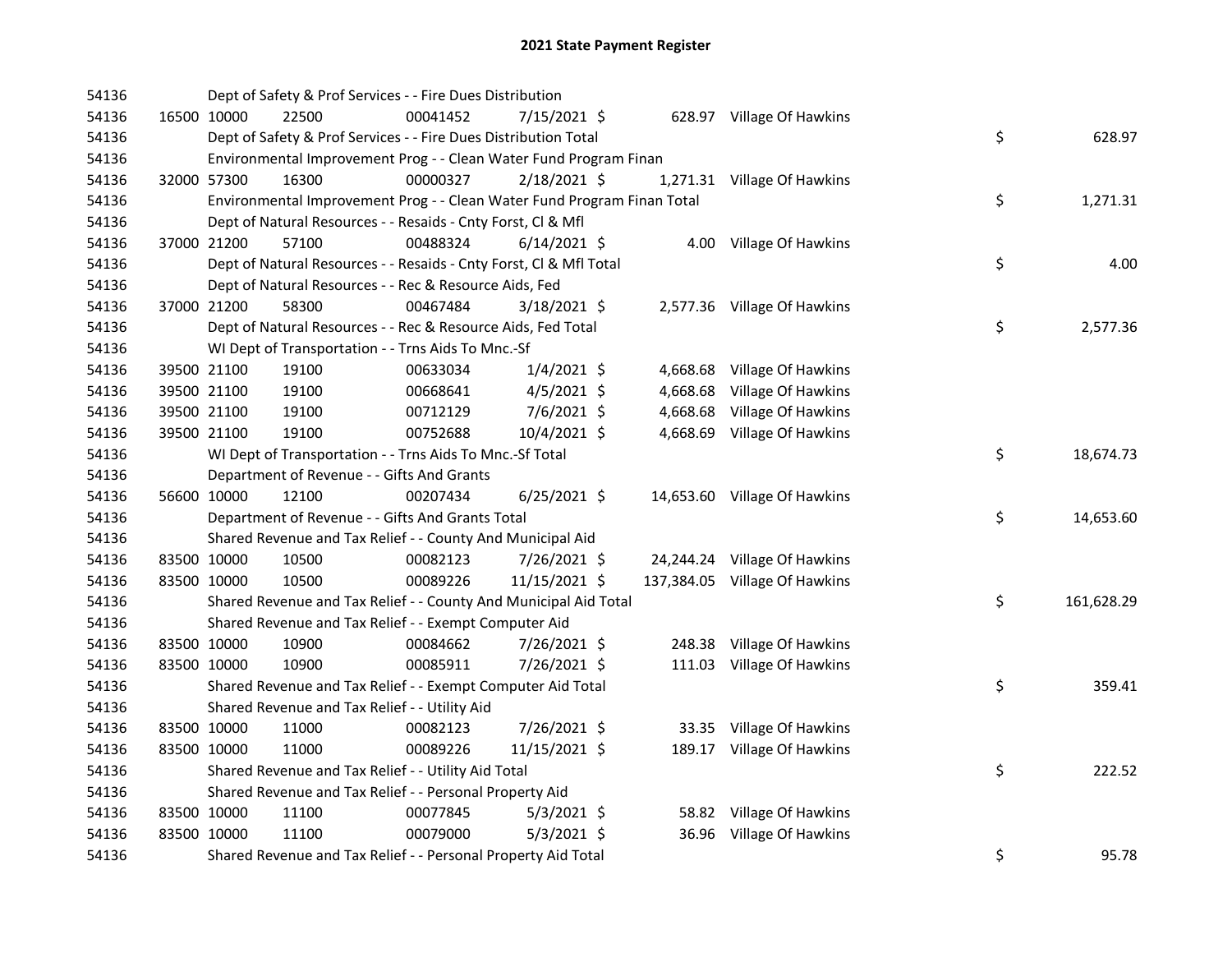| 54136       |             | Shared Revenue and Tax Relief - - Lottery & Gaming Credit       |          |              |        |                    |            |
|-------------|-------------|-----------------------------------------------------------------|----------|--------------|--------|--------------------|------------|
| 54136       | 83500 52100 | 36300                                                           | 00074379 | 3/22/2021 \$ | 782.04 | Village Of Hawkins |            |
| 54136       |             | Shared Revenue and Tax Relief - - Lottery & Gaming Credit Total |          |              |        |                    | 782.04     |
| 54136 Total |             |                                                                 |          |              |        |                    | 200.898.01 |
|             |             |                                                                 |          |              |        |                    |            |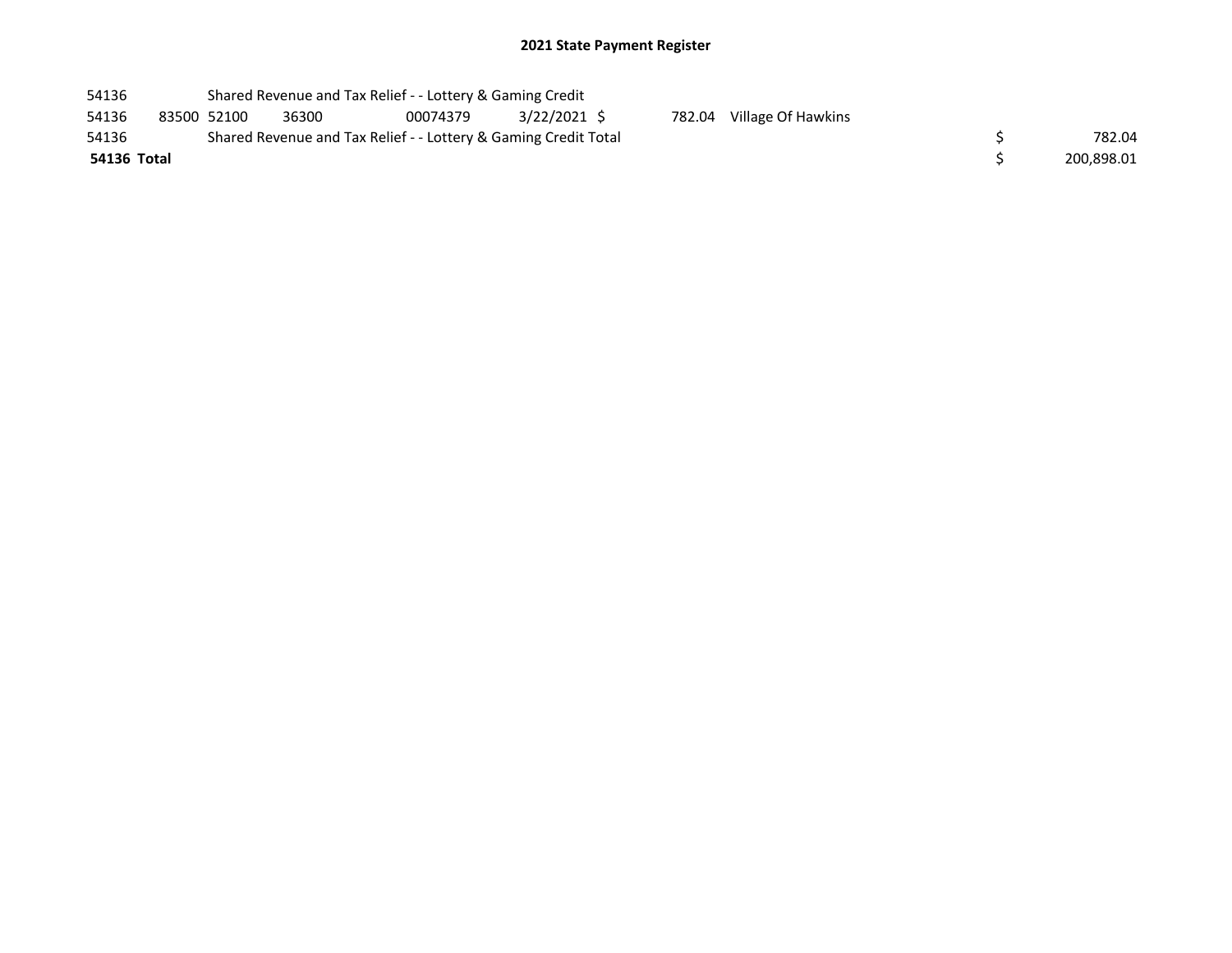| 54141       |             |                                            | Dept of Safety & Prof Services - - Fire Dues Distribution          |                |           |                   |    |           |
|-------------|-------------|--------------------------------------------|--------------------------------------------------------------------|----------------|-----------|-------------------|----|-----------|
| 54141       | 16500 10000 | 22500                                      | 00041454                                                           | $7/16/2021$ \$ | 67.78     | Village Of Ingram |    |           |
| 54141       |             |                                            | Dept of Safety & Prof Services - - Fire Dues Distribution Total    |                |           |                   | \$ | 67.78     |
| 54141       |             |                                            | Dept of Natural Resources - - Resaids - Cnty Forst, Cl & Mfl       |                |           |                   |    |           |
| 54141       | 37000 21200 | 57100                                      | 00488325                                                           | $6/14/2021$ \$ | 3.60      | Village Of Ingram |    |           |
| 54141       |             |                                            | Dept of Natural Resources - - Resaids - Cnty Forst, Cl & Mfl Total |                |           |                   | \$ | 3.60      |
| 54141       |             |                                            | WI Dept of Transportation - - Trns Aids To Mnc.-Sf                 |                |           |                   |    |           |
| 54141       | 39500 21100 | 19100                                      | 00633035                                                           | $1/4/2021$ \$  | 2,903.94  | Village Of Ingram |    |           |
| 54141       | 39500 21100 | 19100                                      | 00668642                                                           | $4/5/2021$ \$  | 2,903.94  | Village Of Ingram |    |           |
| 54141       | 39500 21100 | 19100                                      | 00712130                                                           | $7/6/2021$ \$  | 2,903.94  | Village Of Ingram |    |           |
| 54141       | 39500 21100 | 19100                                      | 00752689                                                           | $10/4/2021$ \$ | 2,903.94  | Village Of Ingram |    |           |
| 54141       |             |                                            | WI Dept of Transportation - - Trns Aids To Mnc.-Sf Total           |                |           |                   | \$ | 11,615.76 |
| 54141       |             | Department of Revenue - - Gifts And Grants |                                                                    |                |           |                   |    |           |
| 54141       | 56600 10000 | 12100                                      | 00207435                                                           | $6/25/2021$ \$ | 3,820.40  | Village Of Ingram |    |           |
| 54141       |             |                                            | Department of Revenue - - Gifts And Grants Total                   |                |           |                   | \$ | 3,820.40  |
| 54141       |             |                                            | Shared Revenue and Tax Relief - - County And Municipal Aid         |                |           |                   |    |           |
| 54141       | 83500 10000 | 10500                                      | 00082124                                                           | 7/26/2021 \$   | 4,798.76  | Village Of Ingram |    |           |
| 54141       | 83500 10000 | 10500                                      | 00089227                                                           | 11/15/2021 \$  | 27,192.96 | Village Of Ingram |    |           |
| 54141       |             |                                            | Shared Revenue and Tax Relief - - County And Municipal Aid Total   |                |           |                   | \$ | 31,991.72 |
| 54141 Total |             |                                            |                                                                    |                |           |                   |    | 47,499.26 |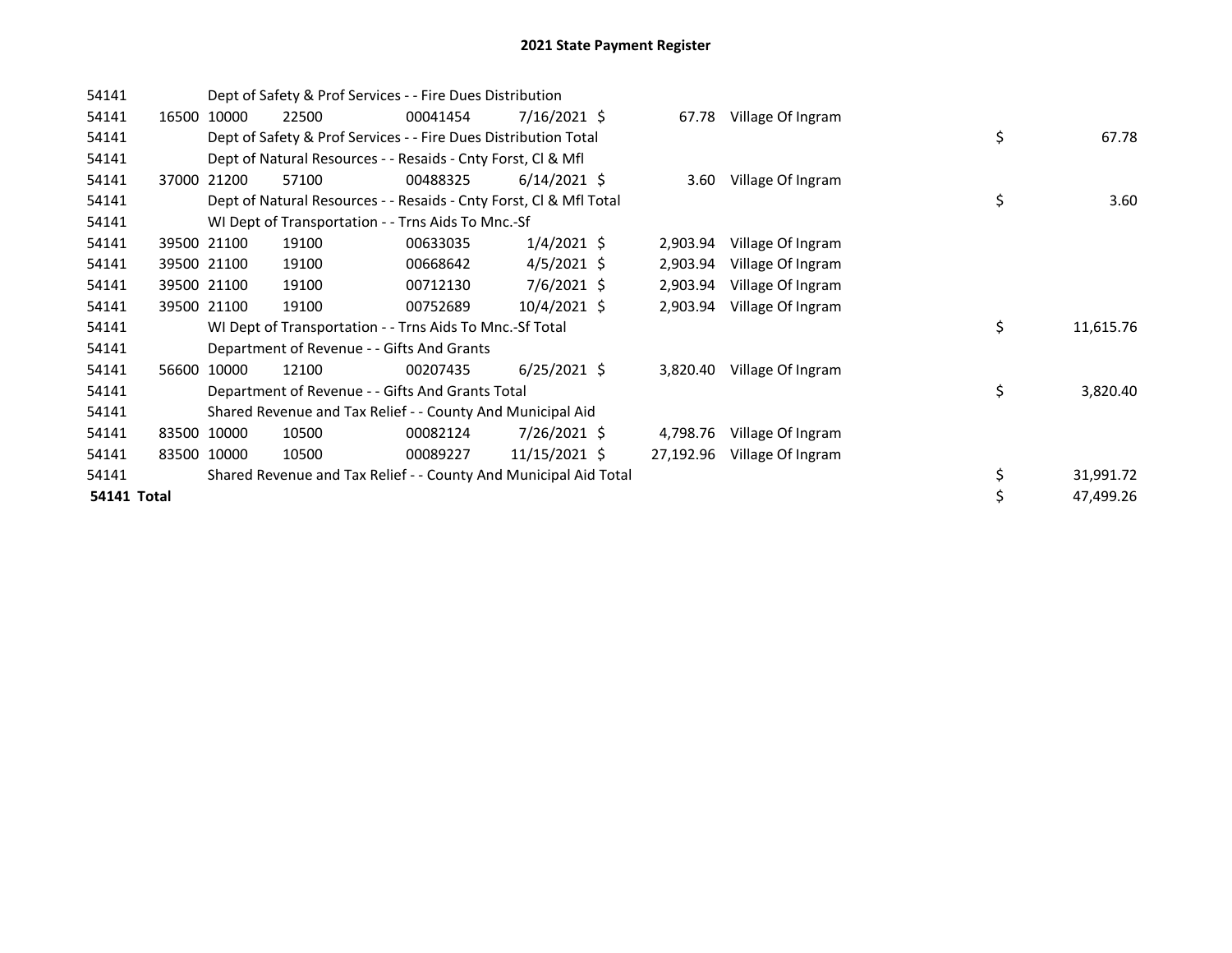| 54181              |       |             |       | Dept of Safety & Prof Services - - Fire Dues Distribution        |                |           |                              |    |            |
|--------------------|-------|-------------|-------|------------------------------------------------------------------|----------------|-----------|------------------------------|----|------------|
| 54181              | 16500 | 10000       | 22500 | 00041460                                                         | $7/16/2021$ \$ | 478.83    | Village Of Sheldon           |    |            |
| 54181              |       |             |       | Dept of Safety & Prof Services - - Fire Dues Distribution Total  |                |           |                              | \$ | 478.83     |
| 54181              |       |             |       | WI Dept of Transportation - - Trns Aids To Mnc.-Sf               |                |           |                              |    |            |
| 54181              |       | 39500 21100 | 19100 | 00633036                                                         | $1/4/2021$ \$  | 3,206.16  | Village Of Sheldon           |    |            |
| 54181              |       | 39500 21100 | 19100 | 00668643                                                         | $4/5/2021$ \$  | 3,206.16  | Village Of Sheldon           |    |            |
| 54181              | 39500 | 21100       | 19100 | 00712131                                                         | 7/6/2021 \$    | 3,206.16  | Village Of Sheldon           |    |            |
| 54181              | 39500 | 21100       | 19100 | 00752690                                                         | 10/4/2021 \$   | 3.206.16  | Village Of Sheldon           |    |            |
| 54181              |       |             |       | WI Dept of Transportation - - Trns Aids To Mnc.-Sf Total         |                |           |                              | \$ | 12,824.64  |
| 54181              |       |             |       | Department of Revenue - - Gifts And Grants                       |                |           |                              |    |            |
| 54181              | 56600 | 10000       | 12100 | 00207436                                                         | $6/25/2021$ \$ |           | 11,199.54 Village Of Sheldon |    |            |
| 54181              |       |             |       | Department of Revenue - - Gifts And Grants Total                 |                |           |                              | \$ | 11,199.54  |
| 54181              |       |             |       | Shared Revenue and Tax Relief - - County And Municipal Aid       |                |           |                              |    |            |
| 54181              |       | 83500 10000 | 10500 | 00082125                                                         | 7/26/2021 \$   | 15,730.68 | Village Of Sheldon           |    |            |
| 54181              |       | 83500 10000 | 10500 | 00089228                                                         | 11/15/2021 \$  | 89,140.55 | Village Of Sheldon           |    |            |
| 54181              |       |             |       | Shared Revenue and Tax Relief - - County And Municipal Aid Total |                |           |                              | \$ | 104,871.23 |
| 54181              |       |             |       | Shared Revenue and Tax Relief - - Exempt Computer Aid            |                |           |                              |    |            |
| 54181              | 83500 | 10000       | 10900 | 00084663                                                         | 7/26/2021 \$   |           | 237.99 Village Of Sheldon    |    |            |
| 54181              |       |             |       | Shared Revenue and Tax Relief - - Exempt Computer Aid Total      |                |           |                              | \$ | 237.99     |
| 54181              |       |             |       | Shared Revenue and Tax Relief - - Personal Property Aid          |                |           |                              |    |            |
| 54181              |       | 83500 10000 | 11100 | 00077846                                                         | $5/3/2021$ \$  |           | 1,647.91 Village Of Sheldon  |    |            |
| 54181              |       |             |       | Shared Revenue and Tax Relief - - Personal Property Aid Total    |                |           |                              | \$ | 1,647.91   |
| 54181              |       |             |       | Shared Revenue and Tax Relief - - Lottery & Gaming Credit        |                |           |                              |    |            |
| 54181              |       | 83500 52100 | 36300 | 00074380                                                         | $3/22/2021$ \$ | 36.79     | Village Of Sheldon           |    |            |
| 54181              |       |             |       | Shared Revenue and Tax Relief - - Lottery & Gaming Credit Total  |                |           |                              | \$ | 36.79      |
| <b>54181 Total</b> |       |             |       |                                                                  |                |           |                              | \$ | 131,296.93 |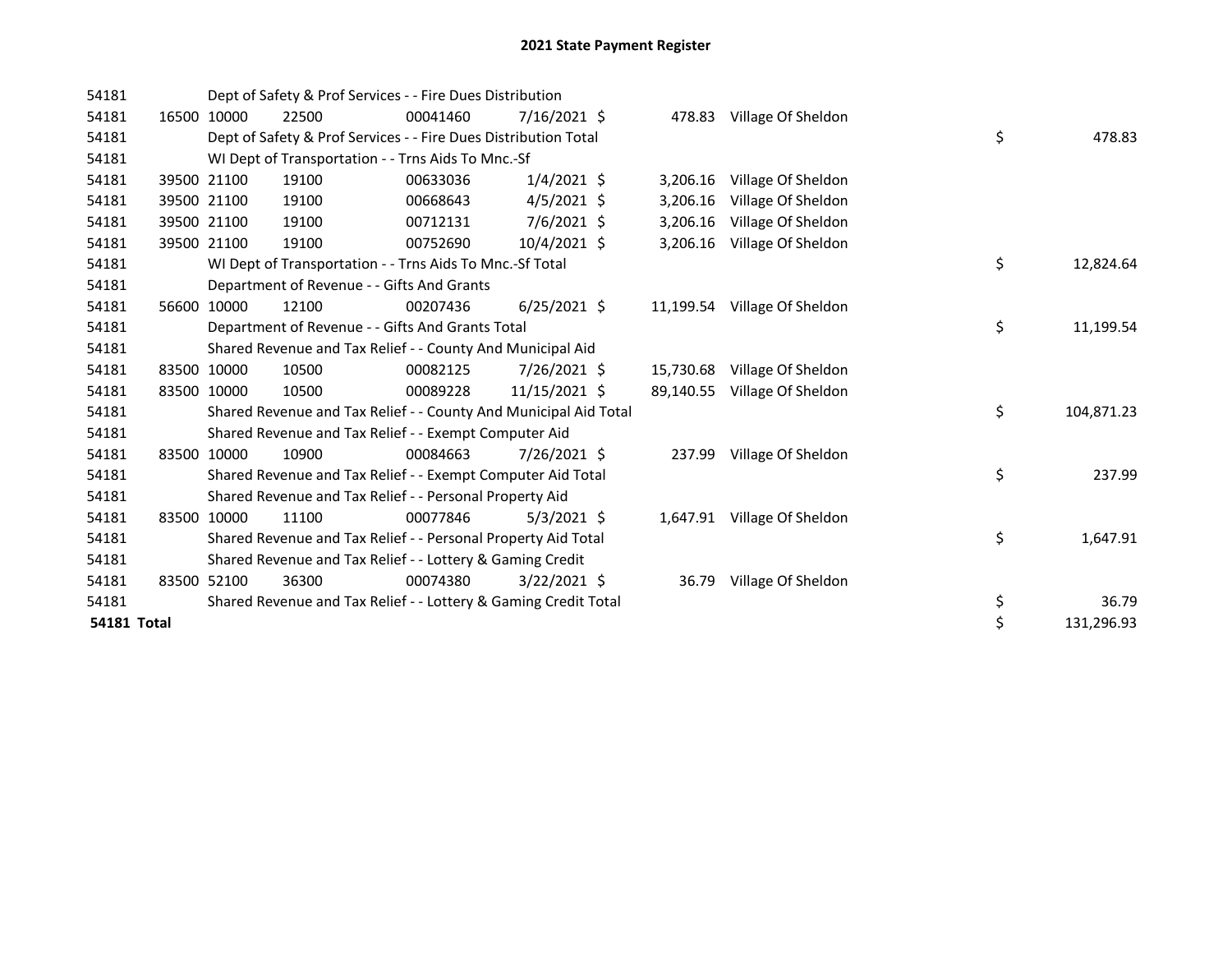| 54186       |             |             | Dept of Safety & Prof Services - - Fire Dues Distribution            |          |                |            |                           |    |            |
|-------------|-------------|-------------|----------------------------------------------------------------------|----------|----------------|------------|---------------------------|----|------------|
| 54186       |             | 16500 10000 | 22500                                                                | 00041463 | $7/16/2021$ \$ |            | 192.68 Village Of Tony    |    |            |
| 54186       |             |             | Dept of Safety & Prof Services - - Fire Dues Distribution Total      |          |                |            |                           | \$ | 192.68     |
| 54186       |             |             | WI Dept of Transportation - - Trns Aids To Mnc.-Sf                   |          |                |            |                           |    |            |
| 54186       |             | 39500 21100 | 19100                                                                | 00633037 | $1/4/2021$ \$  | 3,429.54   | Village Of Tony           |    |            |
| 54186       |             | 39500 21100 | 19100                                                                | 00668644 | $4/5/2021$ \$  | 3,429.54   | Village Of Tony           |    |            |
| 54186       |             | 39500 21100 | 19100                                                                | 00712132 | 7/6/2021 \$    | 3,429.54   | Village Of Tony           |    |            |
| 54186       |             | 39500 21100 | 19100                                                                | 00752691 | 10/4/2021 \$   |            | 3,429.54 Village Of Tony  |    |            |
| 54186       |             |             | WI Dept of Transportation - - Trns Aids To Mnc.-Sf Total             |          |                |            |                           | \$ | 13,718.16  |
| 54186       |             |             | Department of Administration - - Federal Aid, Local Assistance       |          |                |            |                           |    |            |
| 54186       |             | 50500 10000 | 74300                                                                | 00152022 | $9/22/2021$ \$ | 36,742.37  | Village Of Tony           |    |            |
| 54186       |             | 50500 10000 | 74300                                                                | 00155279 | $12/6/2021$ \$ | 148,304.03 | Village Of Tony           |    |            |
| 54186       |             |             | Department of Administration - - Federal Aid, Local Assistance Total |          |                |            |                           | \$ | 185,046.40 |
| 54186       |             |             | Department of Revenue - - Gifts And Grants                           |          |                |            |                           |    |            |
| 54186       |             | 56600 10000 | 12100                                                                | 00207437 | $6/25/2021$ \$ |            | 5,338.10 Village Of Tony  |    |            |
| 54186       |             |             | Department of Revenue - - Gifts And Grants Total                     |          |                |            |                           | \$ | 5,338.10   |
| 54186       |             |             | Shared Revenue and Tax Relief - - County And Municipal Aid           |          |                |            |                           |    |            |
| 54186       |             | 83500 10000 | 10500                                                                | 00082126 | 7/26/2021 \$   |            | 5,629.21 Village Of Tony  |    |            |
| 54186       |             | 83500 10000 | 10500                                                                | 00089229 | 11/15/2021 \$  |            | 31,898.88 Village Of Tony |    |            |
| 54186       |             |             | Shared Revenue and Tax Relief - - County And Municipal Aid Total     |          |                |            |                           | \$ | 37,528.09  |
| 54186       |             |             | Shared Revenue and Tax Relief - - Exempt Computer Aid                |          |                |            |                           |    |            |
| 54186       |             | 83500 10000 | 10900                                                                | 00084664 | 7/26/2021 \$   |            | 131.99 Village Of Tony    |    |            |
| 54186       |             |             | Shared Revenue and Tax Relief - - Exempt Computer Aid Total          |          |                |            |                           | \$ | 131.99     |
| 54186       |             |             | Shared Revenue and Tax Relief - - Personal Property Aid              |          |                |            |                           |    |            |
| 54186       | 83500 10000 |             | 11100                                                                | 00077847 | $5/3/2021$ \$  |            | 373.22 Village Of Tony    |    |            |
| 54186       |             |             | Shared Revenue and Tax Relief - - Personal Property Aid Total        |          |                |            |                           | \$ | 373.22     |
| 54186 Total |             |             |                                                                      |          |                |            |                           | \$ | 242,328.64 |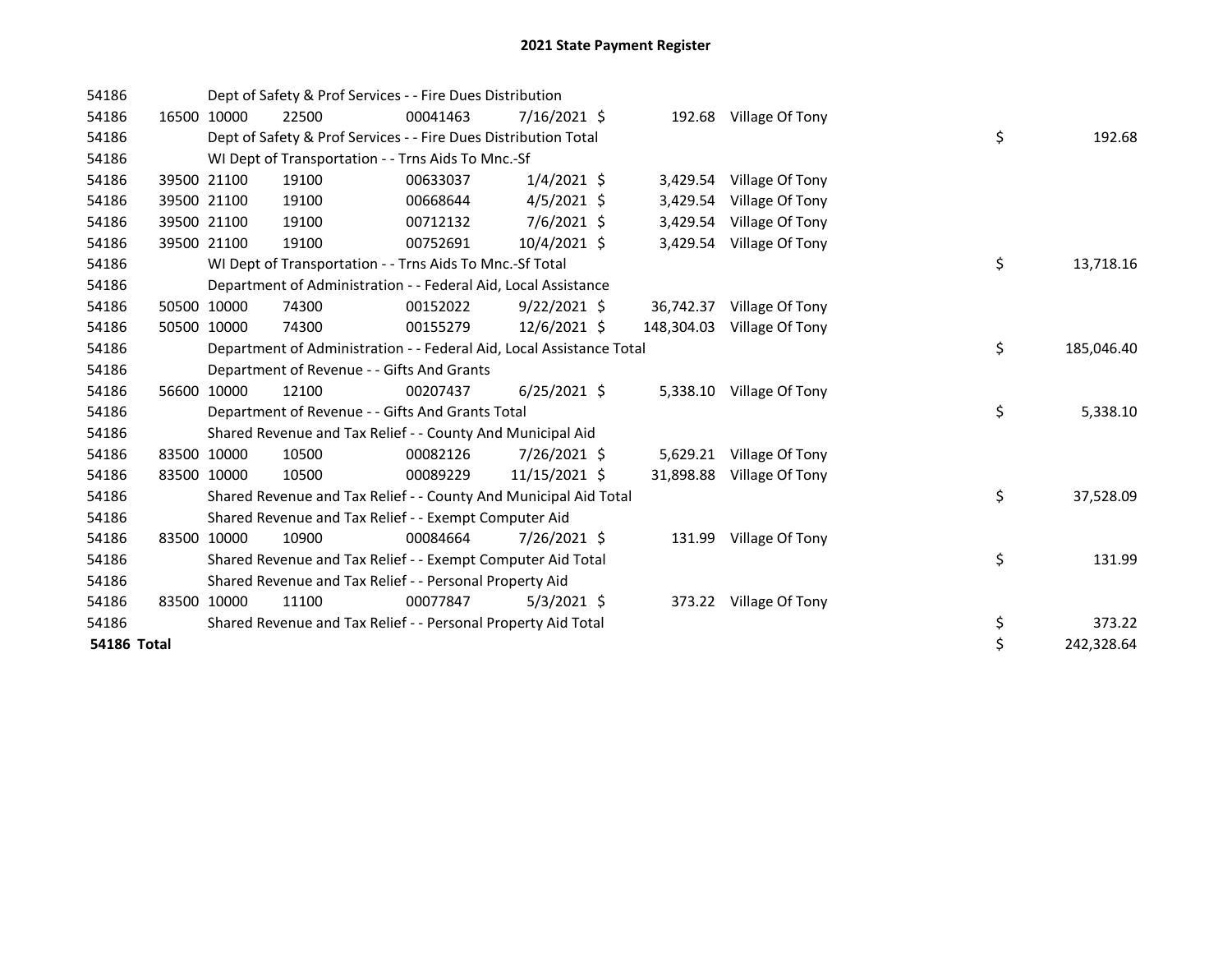| 54191       |             |                                                                       | Dept of Natural Resources - - Resaids - Cnty Forst, Cl & Mfl        |          |                |  |          |                                    |                  |
|-------------|-------------|-----------------------------------------------------------------------|---------------------------------------------------------------------|----------|----------------|--|----------|------------------------------------|------------------|
| 54191       |             | 37000 21200                                                           | 57100                                                               | 00488326 | $6/14/2021$ \$ |  |          | 8.80 Weyerhaeuser, Village of      |                  |
| 54191       |             |                                                                       | Dept of Natural Resources - - Resaids - Cnty Forst, CI & Mfl Total  |          |                |  |          |                                    | \$<br>8.80       |
| 54191       |             |                                                                       | Dept of Natural Resources - - Fin Asst For Responsible Units        |          |                |  |          |                                    |                  |
| 54191       |             | 37000 27400                                                           | 67000                                                               | 00483399 | 5/21/2021 \$   |  |          | 568.23 Weyerhaeuser, Village of    |                  |
| 54191       |             |                                                                       | Dept of Natural Resources - - Fin Asst For Responsible Units Total  |          |                |  |          |                                    | \$<br>568.23     |
| 54191       |             |                                                                       | WI Dept of Transportation - - Trns Aids To Mnc.-Sf                  |          |                |  |          |                                    |                  |
| 54191       |             | 39500 21100                                                           | 19100                                                               | 00633038 | $1/4/2021$ \$  |  | 4,915.09 | Weyerhaeuser, Village of           |                  |
| 54191       |             | 39500 21100                                                           | 19100                                                               | 00668645 | $4/5/2021$ \$  |  | 4,915.09 | Weyerhaeuser, Village of           |                  |
| 54191       |             | 39500 21100                                                           | 19100                                                               | 00712133 | 7/6/2021 \$    |  | 4,915.09 | Weyerhaeuser, Village of           |                  |
| 54191       |             | 39500 21100                                                           | 19100                                                               | 00752692 | 10/4/2021 \$   |  |          | 4,915.10 Weyerhaeuser, Village of  |                  |
| 54191       |             |                                                                       | WI Dept of Transportation - - Trns Aids To Mnc.-Sf Total            |          |                |  |          |                                    | \$<br>19,660.37  |
| 54191       |             |                                                                       | Department of Revenue - - Gifts And Grants                          |          |                |  |          |                                    |                  |
| 54191       |             | 56600 10000                                                           | 12100                                                               | 00207438 | $6/25/2021$ \$ |  |          | 11,251.87 Weyerhaeuser, Village of |                  |
| 54191       |             |                                                                       | Department of Revenue - - Gifts And Grants Total                    |          |                |  |          |                                    | \$<br>11,251.87  |
| 54191       |             |                                                                       | Shared Revenue and Tax Relief - - Expenditure Restraint Program     |          |                |  |          |                                    |                  |
| 54191       | 83500 10000 |                                                                       | 10100                                                               | 00082127 | 7/26/2021 \$   |  |          | 10,511.75 Weyerhaeuser, Village of |                  |
| 54191       |             | Shared Revenue and Tax Relief - - Expenditure Restraint Program Total |                                                                     |          |                |  |          |                                    | \$<br>10,511.75  |
| 54191       |             | Shared Revenue and Tax Relief - - County And Municipal Aid            |                                                                     |          |                |  |          |                                    |                  |
| 54191       |             | 83500 10000                                                           | 10500                                                               | 00082127 | 7/26/2021 \$   |  |          | 11,318.61 Weyerhaeuser, Village of |                  |
| 54191       |             | 83500 10000                                                           | 10500                                                               | 00089230 | 11/15/2021 \$  |  |          | 64,138.82 Weyerhaeuser, Village of |                  |
| 54191       |             |                                                                       | Shared Revenue and Tax Relief - - County And Municipal Aid Total    |          |                |  |          |                                    | \$<br>75,457.43  |
| 54191       |             |                                                                       | Shared Revenue and Tax Relief - - Exempt Computer Aid               |          |                |  |          |                                    |                  |
| 54191       |             | 83500 10000                                                           | 10900                                                               | 00084665 | 7/26/2021 \$   |  | 36.37    | Weyerhaeuser, Village of           |                  |
| 54191       |             | 83500 10000                                                           | 10900                                                               | 00085912 | 7/26/2021 \$   |  | 134.05   | Weyerhaeuser, Village of           |                  |
| 54191       |             |                                                                       | Shared Revenue and Tax Relief - - Exempt Computer Aid Total         |          |                |  |          |                                    | \$<br>170.42     |
| 54191       |             |                                                                       | Shared Revenue and Tax Relief - - Personal Property Aid             |          |                |  |          |                                    |                  |
| 54191       | 83500 10000 |                                                                       | 11100                                                               | 00077848 | $5/3/2021$ \$  |  |          | 4,556.69 Weyerhaeuser, Village of  |                  |
| 54191       |             |                                                                       | Shared Revenue and Tax Relief - - Personal Property Aid Total       |          |                |  |          |                                    | \$<br>4,556.69   |
| 54191       |             |                                                                       | Shared Revenue and Tax Relief - - Payments For Municipal Svcs       |          |                |  |          |                                    |                  |
| 54191       | 83500 10000 |                                                                       | 50100                                                               | 00073759 | $2/1/2021$ \$  |  |          | 38.70 Weyerhaeuser, Village of     |                  |
| 54191       |             |                                                                       | Shared Revenue and Tax Relief - - Payments For Municipal Svcs Total |          |                |  |          |                                    | \$<br>38.70      |
| 54191 Total |             |                                                                       |                                                                     |          |                |  |          |                                    | \$<br>122,224.26 |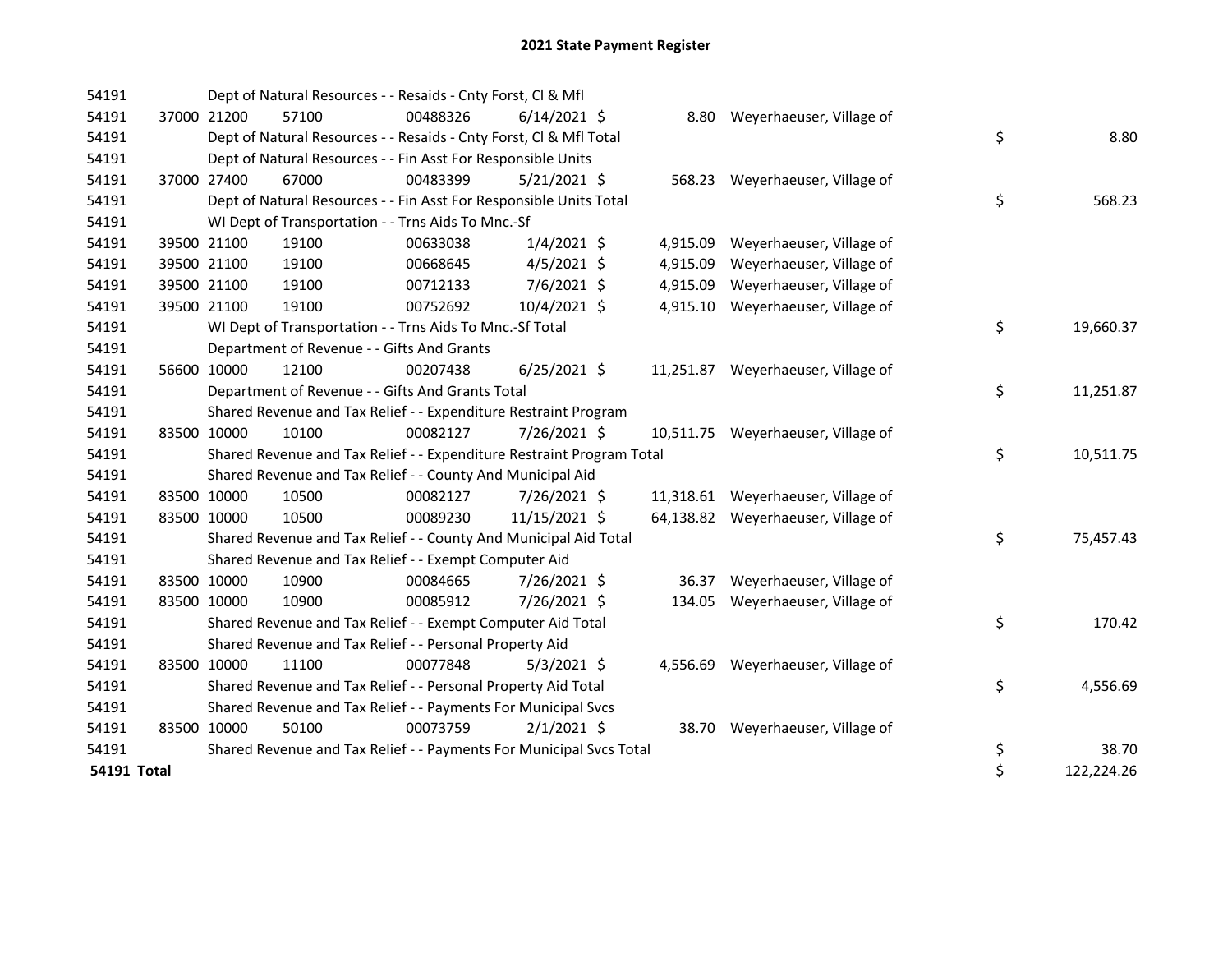| 54246 |             |                                                          | Dept of Safety & Prof Services - - Fire Dues Distribution            |          |                |  |            |                             |  |                    |
|-------|-------------|----------------------------------------------------------|----------------------------------------------------------------------|----------|----------------|--|------------|-----------------------------|--|--------------------|
| 54246 |             | 16500 10000                                              | 22500                                                                | 00041455 | 7/15/2021 \$   |  |            | 7,068.93 Ladysmith, City of |  |                    |
| 54246 |             |                                                          | Dept of Safety & Prof Services - - Fire Dues Distribution Total      |          |                |  |            |                             |  | \$<br>7,068.93     |
| 54246 |             |                                                          | Dept of Natural Resources - - Rec & Resource Aids, Fed               |          |                |  |            |                             |  |                    |
| 54246 |             | 37000 21200                                              | 58300                                                                | 00473835 | $4/19/2021$ \$ |  |            | 2,397.27 Ladysmith, City of |  |                    |
| 54246 |             |                                                          | Dept of Natural Resources - - Rec & Resource Aids, Fed Total         |          |                |  |            |                             |  | \$<br>2,397.27     |
| 54246 |             |                                                          | WI Dept of Transportation - - Conn Hwy Aids St Fds                   |          |                |  |            |                             |  |                    |
| 54246 |             | 39500 21100                                              | 16200                                                                | 00633607 | $1/4/2021$ \$  |  | 5,866.93   | Ladysmith, City of          |  |                    |
| 54246 |             | 39500 21100                                              | 16200                                                                | 00669214 | $4/5/2021$ \$  |  | 5,866.93   | Ladysmith, City of          |  |                    |
| 54246 |             | 39500 21100                                              | 16200                                                                | 00712702 | 7/6/2021 \$    |  | 5,866.93   | Ladysmith, City of          |  |                    |
| 54246 | 39500 21100 |                                                          | 16200                                                                | 00753261 | 10/4/2021 \$   |  | 5,866.95   | Ladysmith, City of          |  |                    |
| 54246 |             |                                                          | WI Dept of Transportation - - Conn Hwy Aids St Fds Total             |          |                |  |            |                             |  | \$<br>23,467.74    |
| 54246 |             |                                                          | WI Dept of Transportation - - Trns Aids To Mnc.-Sf                   |          |                |  |            |                             |  |                    |
| 54246 |             | 39500 21100                                              | 19100                                                                | 00633039 | $1/4/2021$ \$  |  | 66,624.32  | Ladysmith, City of          |  |                    |
| 54246 |             | 39500 21100                                              | 19100                                                                | 00668646 | $4/5/2021$ \$  |  | 66,624.32  | Ladysmith, City of          |  |                    |
| 54246 |             | 39500 21100                                              | 19100                                                                | 00712134 | $7/6/2021$ \$  |  | 66,624.32  | Ladysmith, City of          |  |                    |
| 54246 |             | 39500 21100                                              | 19100                                                                | 00752693 | 10/4/2021 \$   |  | 66,624.35  | Ladysmith, City of          |  |                    |
| 54246 |             |                                                          | WI Dept of Transportation - - Trns Aids To Mnc.-Sf Total             |          |                |  |            |                             |  | \$<br>266,497.31   |
| 54246 |             | Department of Justice - - Officer training reimbursement |                                                                      |          |                |  |            |                             |  |                    |
| 54246 | 45500 10000 |                                                          | 21400                                                                | 00105412 | 11/18/2021 \$  |  | 1,280.00   | Ladysmith, City of          |  |                    |
| 54246 |             |                                                          | Department of Justice - - Officer training reimbursement Total       |          |                |  |            |                             |  | \$<br>1,280.00     |
| 54246 |             |                                                          | Department of Administration - - Federal Aid, Local Assistance       |          |                |  |            |                             |  |                    |
| 54246 |             | 50500 10000                                              | 74300                                                                | 00146795 | $6/11/2021$ \$ |  | 75,747.73  | Ladysmith, City of          |  |                    |
| 54246 |             | 50500 10000                                              | 74300                                                                | 00148342 | 7/7/2021 \$    |  | 108,925.40 | Ladysmith, City of          |  |                    |
| 54246 |             | 50500 10000                                              | 74300                                                                | 00150311 | 8/18/2021 \$   |  | 347,810.08 | Ladysmith, City of          |  |                    |
| 54246 |             | 50500 10000                                              | 74300                                                                | 00150801 | 8/30/2021 \$   |  | 361,818.23 | Ladysmith, City of          |  |                    |
| 54246 |             | 50500 10000                                              | 74300                                                                | 00156654 | 12/20/2021 \$  |  | 105,698.56 | Ladysmith, City of          |  |                    |
| 54246 |             |                                                          | Department of Administration - - Federal Aid, Local Assistance Total |          |                |  |            |                             |  | \$<br>1,000,000.00 |
| 54246 |             |                                                          | Department of Revenue - - Gifts And Grants                           |          |                |  |            |                             |  |                    |
| 54246 |             | 56600 10000                                              | 12100                                                                | 00207439 | 6/25/2021 \$   |  | 163,596.95 | Ladysmith, City of          |  |                    |
| 54246 |             |                                                          | Department of Revenue - - Gifts And Grants Total                     |          |                |  |            |                             |  | \$<br>163,596.95   |
| 54246 |             |                                                          | Department of Revenue - - Misc Revenue Holding Clearing              |          |                |  |            |                             |  |                    |
| 54246 |             | 56600 10000                                              | 99500                                                                | 00188988 | $1/8/2021$ \$  |  | 420.60     | Ladysmith, City of          |  |                    |
| 54246 |             | 56600 10000                                              | 99500                                                                | 00193680 | 3/5/2021 \$    |  | 1,241.13   | Ladysmith, City of          |  |                    |
| 54246 |             | 56600 10000                                              | 99500                                                                | 00194283 | 3/8/2021 \$    |  | 138.60     | Ladysmith, City of          |  |                    |
| 54246 |             | 56600 10000                                              | 99500                                                                | 00196624 | 3/29/2021 \$   |  | 160.00     | Ladysmith, City of          |  |                    |
| 54246 | 56600 10000 |                                                          | 99500                                                                | 00197963 | 4/7/2021 \$    |  | 1,686.05   | Ladysmith, City of          |  |                    |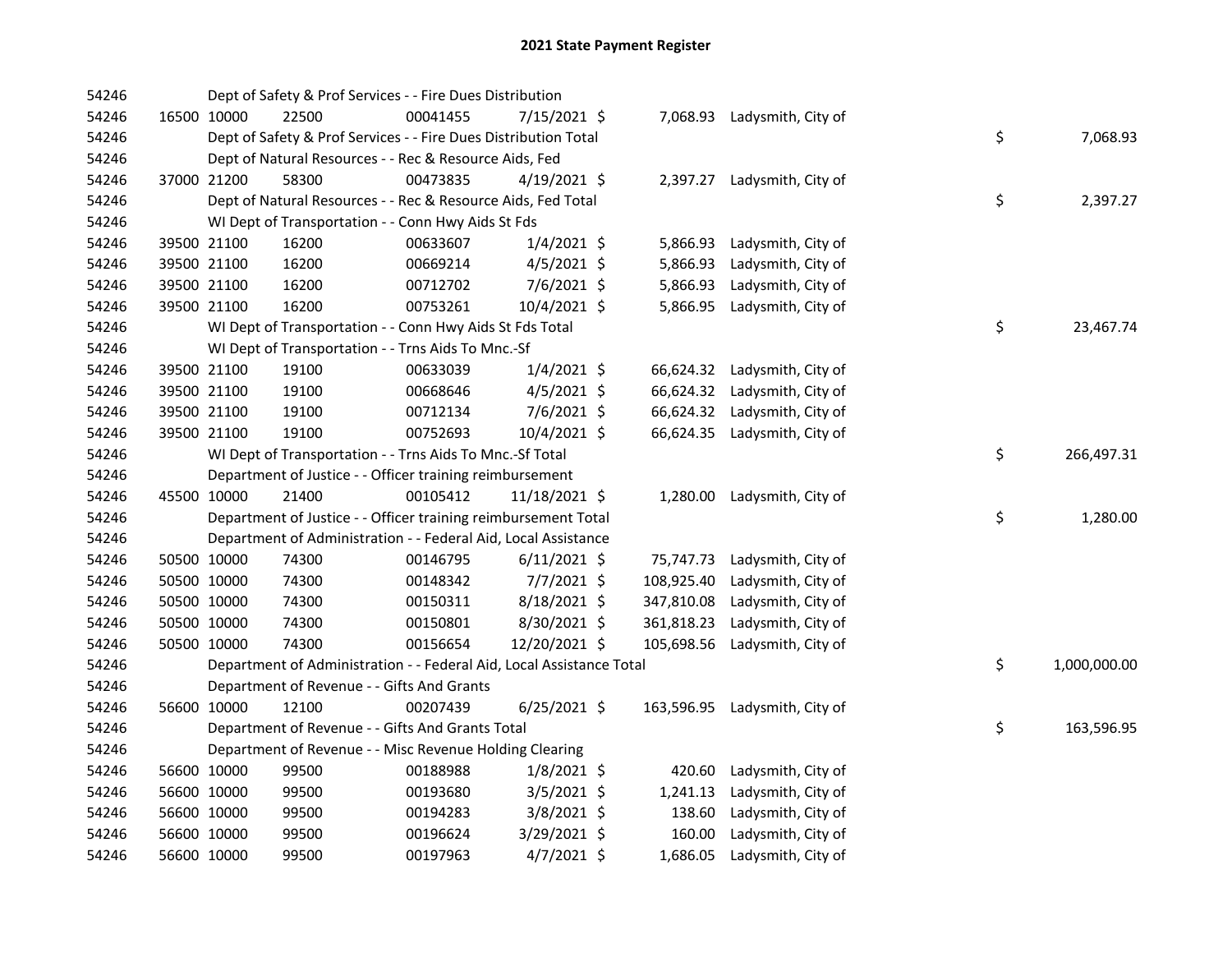| 54246       |       | 56600 10000                                                 | 99500                                                                 | 00201316 | $5/7/2021$ \$  |  | 656.38       | Ladysmith, City of |                    |
|-------------|-------|-------------------------------------------------------------|-----------------------------------------------------------------------|----------|----------------|--|--------------|--------------------|--------------------|
| 54246       |       | 56600 10000                                                 | 99500                                                                 | 00204544 | $6/7/2021$ \$  |  | 29.80        | Ladysmith, City of |                    |
| 54246       |       | 56600 10000                                                 | 99500                                                                 | 00209113 | 7/8/2021 \$    |  | 200.11       | Ladysmith, City of |                    |
| 54246       |       | 56600 10000                                                 | 99500                                                                 | 00211856 | $8/6/2021$ \$  |  | 13.85        | Ladysmith, City of |                    |
| 54246       |       | 56600 10000                                                 | 99500                                                                 | 00213589 | 8/30/2021 \$   |  | 20.00        | Ladysmith, City of |                    |
| 54246       |       | 56600 10000                                                 | 99500                                                                 | 00214476 | $9/8/2021$ \$  |  | 25.71        | Ladysmith, City of |                    |
| 54246       |       | 56600 10000                                                 | 99500                                                                 | 00219315 | $11/5/2021$ \$ |  | 114.00       | Ladysmith, City of |                    |
| 54246       |       | 56600 10000                                                 | 99500                                                                 | 00221466 | 12/7/2021 \$   |  | 42.03        | Ladysmith, City of |                    |
| 54246       |       |                                                             | Department of Revenue - - Misc Revenue Holding Clearing Total         |          |                |  |              |                    | \$<br>4,748.26     |
| 54246       |       |                                                             | Shared Revenue and Tax Relief - - Expenditure Restraint Program       |          |                |  |              |                    |                    |
| 54246       |       | 83500 10000                                                 | 10100                                                                 | 00082128 | 7/26/2021 \$   |  | 53,933.38    | Ladysmith, City of |                    |
| 54246       |       |                                                             | Shared Revenue and Tax Relief - - Expenditure Restraint Program Total |          |                |  |              |                    | \$<br>53,933.38    |
| 54246       |       |                                                             | Shared Revenue and Tax Relief - - County And Municipal Aid            |          |                |  |              |                    |                    |
| 54246       |       | 83500 10000                                                 | 10500                                                                 | 00082128 | 7/26/2021 \$   |  | 182,761.12   | Ladysmith, City of |                    |
| 54246       |       | 83500 10000                                                 | 10500                                                                 | 00089231 | 11/15/2021 \$  |  | 1,035,646.34 | Ladysmith, City of |                    |
| 54246       |       |                                                             | Shared Revenue and Tax Relief - - County And Municipal Aid Total      |          |                |  |              |                    | \$<br>1,218,407.46 |
| 54246       |       |                                                             | Shared Revenue and Tax Relief - - Exempt Computer Aid                 |          |                |  |              |                    |                    |
| 54246       |       | 83500 10000                                                 | 10900                                                                 | 00084666 | 7/26/2021 \$   |  | 9,319.17     | Ladysmith, City of |                    |
| 54246       |       | 83500 10000                                                 | 10900                                                                 | 00085913 | 7/26/2021 \$   |  | 11,004.20    | Ladysmith, City of |                    |
| 54246       |       | Shared Revenue and Tax Relief - - Exempt Computer Aid Total |                                                                       |          |                |  |              |                    | \$<br>20,323.37    |
| 54246       |       |                                                             | Shared Revenue and Tax Relief - - Utility Aid                         |          |                |  |              |                    |                    |
| 54246       |       | 83500 10000                                                 | 11000                                                                 | 00082128 | 7/26/2021 \$   |  | 5,649.28     | Ladysmith, City of |                    |
| 54246       |       | 83500 10000                                                 | 11000                                                                 | 00089231 | 11/15/2021 \$  |  | 31,787.56    | Ladysmith, City of |                    |
| 54246       |       |                                                             | Shared Revenue and Tax Relief - - Utility Aid Total                   |          |                |  |              |                    | \$<br>37,436.84    |
| 54246       |       |                                                             | Shared Revenue and Tax Relief - - Personal Property Aid               |          |                |  |              |                    |                    |
| 54246       |       | 83500 10000                                                 | 11100                                                                 | 00077849 | $5/3/2021$ \$  |  | 20,934.94    | Ladysmith, City of |                    |
| 54246       |       |                                                             | Shared Revenue and Tax Relief - - Personal Property Aid Total         |          |                |  |              |                    | \$<br>20,934.94    |
| 54246       |       |                                                             | Miscellaneous Appropriations - - Terminal Tax Distribution            |          |                |  |              |                    |                    |
| 54246       | 85500 | 21100                                                       | 46100                                                                 | 00001457 | 11/3/2021 \$   |  | 99.64        | Ladysmith, City of |                    |
| 54246       |       |                                                             | Miscellaneous Appropriations - - Terminal Tax Distribution Total      |          |                |  |              |                    | \$<br>99.64        |
| 54246 Total |       |                                                             |                                                                       |          |                |  |              |                    | \$<br>2,820,192.09 |